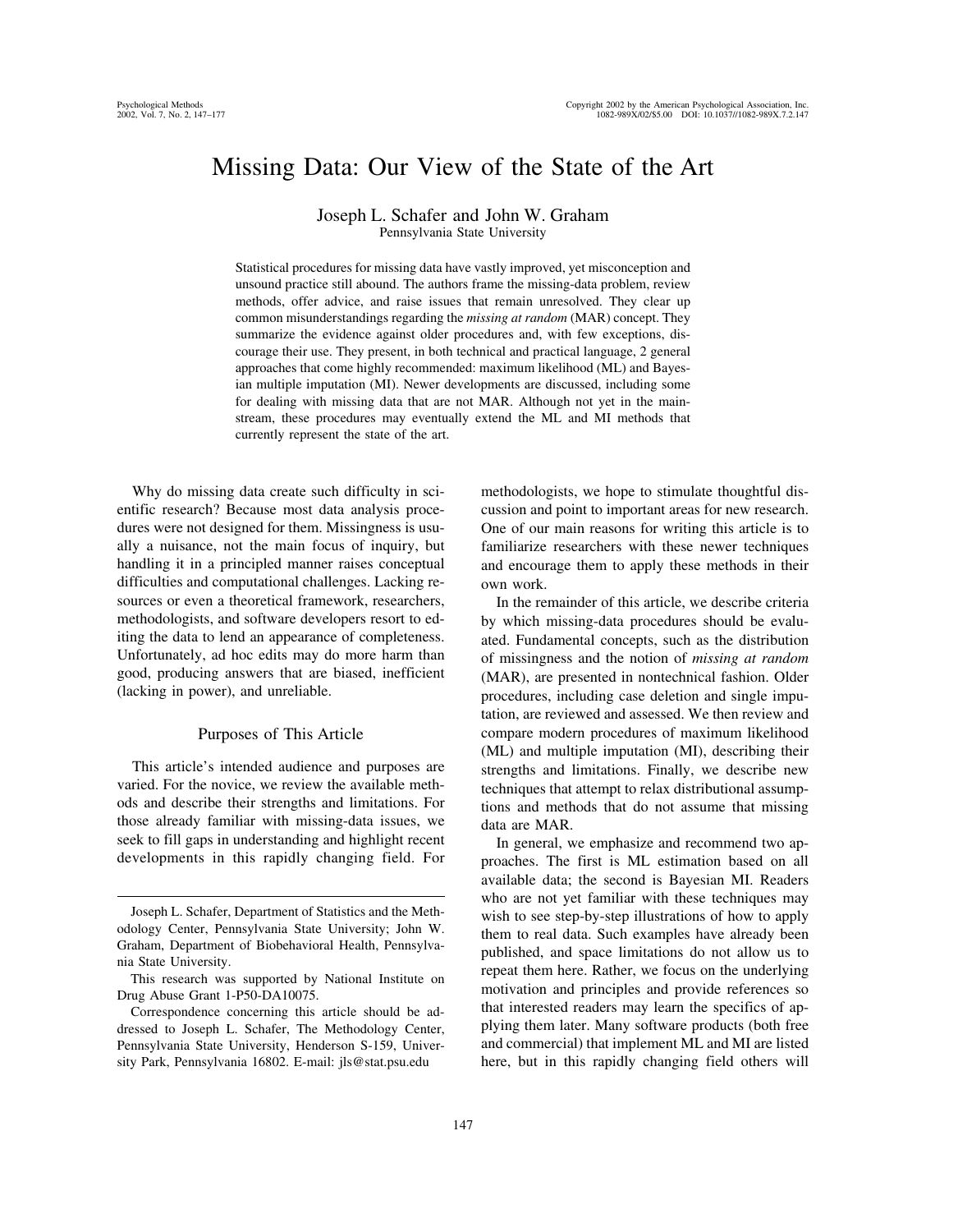undoubtedly become available soon. A resource Web page maintained by John W. Graham (http:// methodology.psu.edu/resources.html) will provide timely updates on missing-data applications and utilities as they evolve, along with step-by-step instructions on MI with NORM (Schafer, 1999b).

#### Fundamentals

#### *What Is a Missing Value?*

Data contain various codes to indicate lack of response: "Don't know," "Refused," "Unintelligible," and so on. Before applying a missing-data procedure, one should consider whether an underlying "true" value exists and, if so, whether that value is unknown. The answers may not be obvious. Consider a questionnaire for adolescents with a section on marijuana use. The first item is "Have you ever tried marijuana?" If the response is "No," the participant is directed to skip items on recent and lifetime use and proceed to the next section. Many researchers would not consider the skipped items to be missing, because never having used marijuana logically implies no recent or lifetime use. In the presence of response error, however, it might be a mistake to presume that all skipped items are zero, because some answers to the initial question may be incorrect.

Interesting issues arise in longitudinal studies in which unfortunate events preclude measurement. If participants die, should we consider their characteristics (e.g., mental functioning) at subsequent occasions to be missing? Some might balk at the idea, but in some contexts it is quite reasonable. If deaths are rare and largely unrelated to the phenomena of interest, then we may want to estimate parameters for an ideal scenario in which no one dies during the study. At other times, we may want to describe the characteristics of live participants only and perhaps perform additional analyses with mortality itself as the outcome. Even then, however, it is sometimes convenient to posit the existence of missing values for the deceased purely as a computational device, to permit the use of missing-data algorithms. These issues are clarified later, after we review the notion of MAR.

Missing values are part of the more general concept of *coarsened data,* which includes numbers that have been grouped, aggregated, rounded, censored, or truncated, resulting in partial loss of information (Heitjan & Rubin, 1991). Latent variables, a concept familiar to psychologists, are also closely related to missing data. Latent variables are unobservable quantities

(e.g., intelligence, assertiveness) that are only imperfectly measured by test or questionnaire items. Computational methods for missing data may simplify parameter estimation in latent-variable models; a good example is the expectation-maximization (EM) algorithm for latent class analysis (Clogg & Goodman, 1984).

Psychologists have sometimes made a distinction between missing values on independent variables (predictors) and missing values on dependent variables (outcomes). From our perspective, these two do not fundamentally differ. It is true that, under certain assumptions, missing values on a dependent variable may be efficiently handled by a very simple method such as case deletion, whereas good missing-data procedures for independent variables can be more difficult to implement. We discuss these matters later as we review specific classes of missing-data procedures. However, we caution our readers not to believe general statements such as, "Missing values on a dependent variable can be safely ignored," because such statements are imprecise and generally false.

#### *Historical Development*

Until the 1970s, missing values were handled primarily by editing. Rubin (1976) developed a framework of inference from incomplete data that remains in use today. The formulation of the EM algorithm (Dempster, Laird, & Rubin, 1977) made it feasible to compute ML estimates in many missing-data problems. Rather than deleting or filling in incomplete cases, ML treats the missing data as random variables to be removed from (i.e., integrated out of) the likelihood function as if they were never sampled. We elaborate on this point later after introducing the notion of MAR. Many examples of EM were described by Little and Rubin (1987). Their book also documented the shortcomings of case deletion and single imputation, arguing for explicit models over informal procedures. About the same time, Rubin (1987) introduced the idea of MI, in which each missing value is replaced with  $m > 1$  simulated values prior to analysis. Creation of MIs was facilitated by computer technology and new methods for Bayesian simulation discovered in the late 1980s (Schafer, 1997). ML and MI are now becoming standard because of implementations in free and commercial software.

The 1990s have seen many new developments. Reweighting, long used by survey methodologists, has been proposed for handling missing values in regression models with missing covariates (Ibrahim, 1990).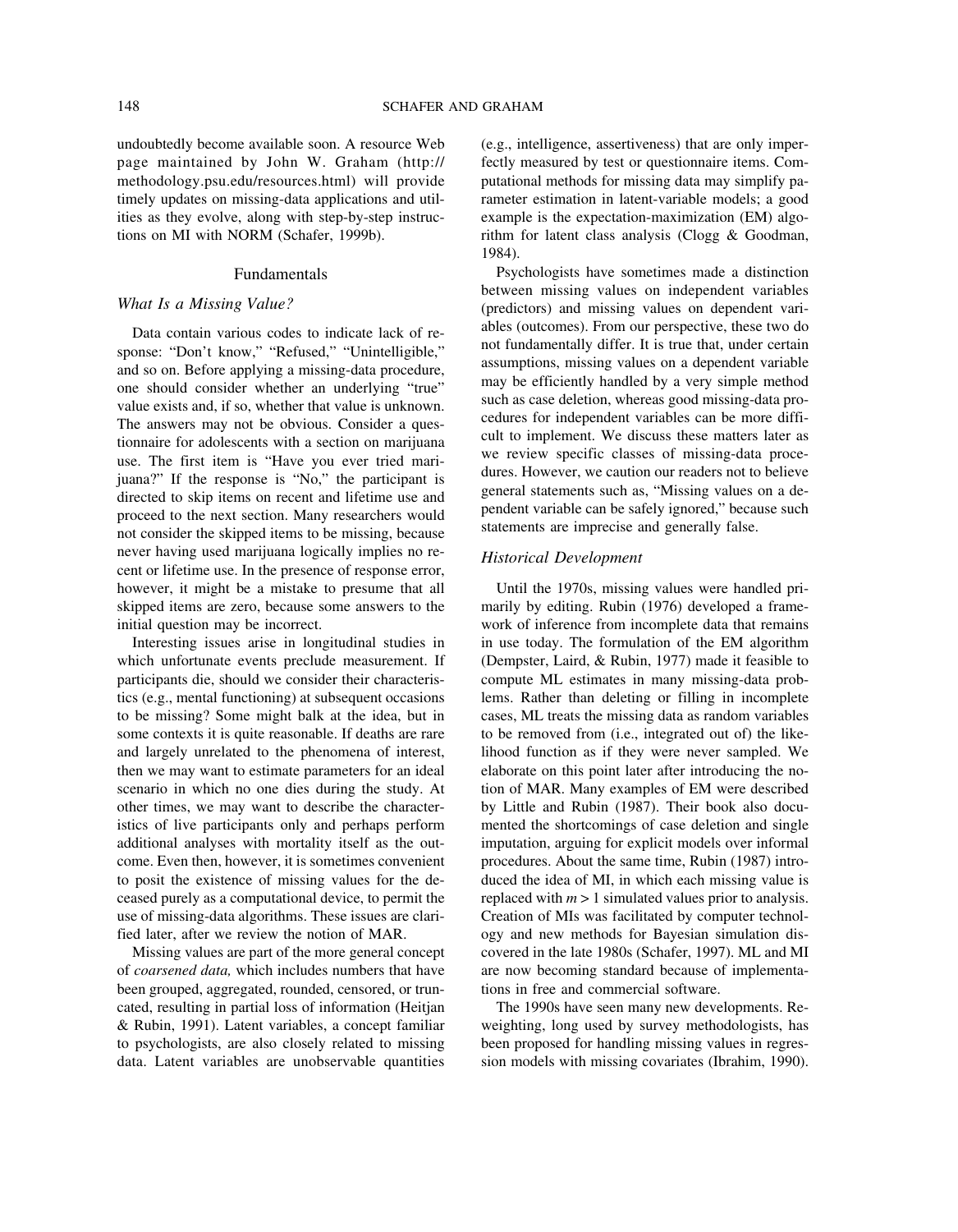New lines of research focus on how to handle missing values while avoiding the specification of a full parametric model for the population (Robins, Rotnitzky, & Zhao, 1994). New methods for nonignorable modeling, in which the probabilities of nonresponse are allowed to depend on the missing values themselves, are proliferating in biostatistics and public health. The primary focus of these nonignorable models is dropout in clinical trials, in which participants may be leaving the study for reasons closely related to the outcomes being measured (Little, 1995). Researchers are now beginning to assess the sensitivity of results to alternative hypotheses about the distribution of missingness (Verbeke & Molenberghs, 2000).

#### *Goals and Criteria*

With or without missing data, the goal of a statistical procedure should be to make valid and efficient inferences about a population of interest—not to estimate, predict, or recover missing observations nor to obtain the same results that we would have seen with complete data. Attempts to recover missing values may impair inference. For example, the common practice of *mean substitution*—replacing each missing value for a variable with the average of the observed values—may accurately predict missing data but distort estimated variances and correlations. A missingvalue treatment cannot be properly evaluated apart from the modeling, estimation, or testing procedure in which it is embedded.

Basic criteria for evaluating statistical procedures have been established by Neyman and Pearson (1933) and Neyman (1937). Let *Q* denote a generic population quantity to be estimated, and let  $Q$  denote an estimate of *Q* based on a sample of data. If the sample contains missing values, then the method for handling them should be considered part of the overall procedure for calculating  $\hat{Q}$ . If the procedure works well, then  $Q$  will be close to  $Q$ , both on average over repeated samples and for any particular sample. That is, we want the *bias*—the difference between the average value of  $Q$  and the true  $Q$ —to be small, and we also want the variance or standard deviation of  $\hat{Q}$  to be small. Bias and variance are often combined into a single measure called mean square error, which is the average value of the squared distance  $(\hat{Q} - Q)^2$  over repeated samples. The mean square error is equal to the squared bias plus the variance.

Bias, variance, and mean square error describe the behavior of an estimate, but we also want honesty in the measures of uncertainty that we report. A reported standard error  $SE(\hat{Q})$  should be close to the true standard deviation of  $\hat{Q}$ . A procedure for confidence intervals—for example,  $\hat{Q} \pm 2SE(\hat{Q})$  for a 95% interval—should cover the true *Q* with probability close to the nominal rate. If the coverage rate is accurate, the probability of Type I error (wrongly rejecting a true null hypothesis) will also be accurate. Subject to correct coverage, we also want the intervals to be narrow, because shorter intervals will reduce the rate of Type II error (failure to accept a true alternative hypothesis) and increase power.

When missing values occur for reasons beyond our control, we must make assumptions about the processes that create them. These assumptions are usually untestable. Good science suggests that assumptions be made explicit and the sensitivity of results to departures be investigated. One hopes that similar conclusions will follow from a variety of realistic alternative assumptions; when that does not happen, the sensitivity should be reported.

Finally, one should avoid tricks that apparently solve the missing-data problem but actually redefine the parameters or the population. For example, consider a linear regression of *Y* on *X,* where the predictor *X* is sometimes missing. Suppose we replace the missing values by an arbitrary number (say, zero) and introduce a dummy indicator *Z* that is one if *X* is missing and zero if *X* is observed. This procedure merely redefines the coefficients. In the original model  $E(Y) = \beta_0 + \beta_1 X$ , where *E* represents expected value,  $\beta_0$  and  $\beta_1$  represent the intercept and slope for the full population; in the expanded model  $E(Y) = \beta_0$ +  $\beta_1 X$  +  $\beta_2 Z$ ,  $\beta_0$  and  $\beta_1$  represent the intercept and slope for respondents, and  $\beta_0 + \beta_2$  represents the mean of *Y* among nonrespondents. For another example, suppose that missing values occur on a nominal outcome with response categories 1, 2,..., *k.* One could treat the missing value as category  $k + 1$ , but that merely redefines categories 1,..., *k* to apply only to respondents.

#### *Types and Patterns of Nonresponse*

Survey methodologists have historically distinguished *unit nonresponse,* which occurs when the entire data collection procedure fails (because the sampled person is not at home, refuses to participate, etc.), from *item nonresponse,* which means that partial data are available (i.e., the person participates but does not respond to certain individual items). Survey statisticians have traditionally handled unit nonresponse by reweighting and item nonresponse by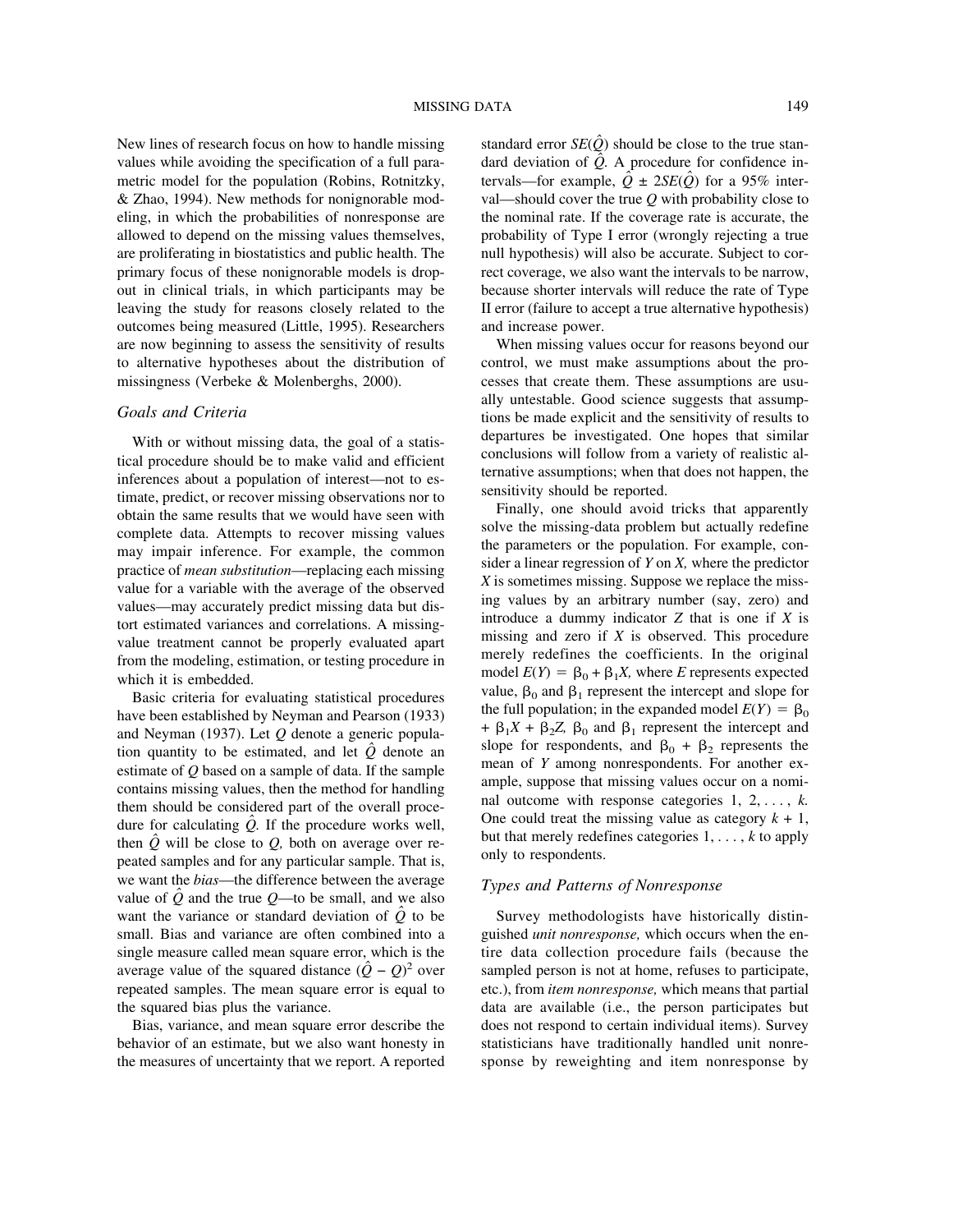single imputation. These older methods, which are reviewed in this article, may perform reasonably well in some situations, but more modern procedures (e.g., ML and MI) exhibit good behavior more generally.

In longitudinal studies, participants may be present for some waves of data collection and missing for others. This kind of missingness may be called *wave nonresponse. Attrition*, or *dropout,* which is a special case of wave nonresponse, occurs when one leaves the study and does not return. Overall, dropout or attrition may be the most common type of wave nonresponse. However, it is not uncommon for participants to be absent from one wave and subsequently reappear. Because repeated measurements on an individual tend to be correlated, we recommend procedures that use all the available data for each participant, because missing information can then be partially recovered from earlier or later waves. Longitudinal modeling by ML can be a highly efficient way to use the available data. MI of missing responses is also effective if we impute under a longitudinal model that borrows information across waves.

Many data sets can be arranged in a rectangular or matrix form, where the rows correspond to observational units or participants and the columns correspond to items or variables. With rectangular data, there are several important classes of overall missingdata patterns. Consider Figure 1a, in which missing values occur on an item *Y* but a set of *p* other items  $X_1, \ldots, X_p$  is completely observed; we call this a *univariate pattern.* The univariate pattern is also meant to include situations in which *Y* represents a group of items that is either entirely observed or entirely missing for each unit. In Figure 1b, items or item groups  $Y_1, \ldots, Y_p$  may be ordered in such a way that if  $Y_j$  is missing for a unit, then  $Y_{j+1}, \ldots, Y_p$  are missing as well; this is called a *monotone pattern.*

Monotone patterns may arise in longitudinal studies with attrition, with  $Y_i$  representing variables collected at the *j*th occasion. Figure 1c shows an *arbitrary pattern* in which any set of variables may be missing for any unit.

#### *The Distribution of Missingness*

For any data set, one can define indicator variables *R* that identify what is known and what is missing. We refer to *R* as the *missingness.* The form of the missingness depends on the complexity of the pattern. In Figure 1a, *R* can be a single binary item for each unit indicating whether *Y* is observed  $(R = 1)$  or missing  $(R = 0)$ . In Figure 1b, *R* can be a integer variable  $(1, 0)$ 2, ..., *p*) indicating the highest *j* for which  $Y_i$  is observed. In Figure 1c, *R* can be a matrix of binary indicators of the same dimension as the data matrix, with elements of  $R$  set to 1 or 0 according to whether the corresponding data values are observed or missing.

In modern missing-data procedures missingness is regarded as a probabilistic phenomenon (Rubin, 1976). We treat *R* as a set of random variables having a joint probability distribution. We may not have to specify a particular distribution for *R,* but we must agree that it has a distribution. In statistical literature, the distribution of *R* is sometimes called the *response mechanism* or *missingness mechanism,* which may be confusing because *mechanism* suggests a real-world process by which some data are recorded and others are missed. To describe accurately all potential causes or reasons for missingness is not realistic. The distribution of *R* is best regarded as a mathematical device to describe the rates and patterns of missing values and to capture roughly possible relationships between the missingness and the values of the missing items themselves. To avoid suggestions of causality, we



*Figure 1.* Patterns of nonresponse in rectangular data sets: (a) univariate pattern, (b) monotone pattern, and (c) arbitrary pattern. In each case, rows correspond to observational units and columns correspond to variables.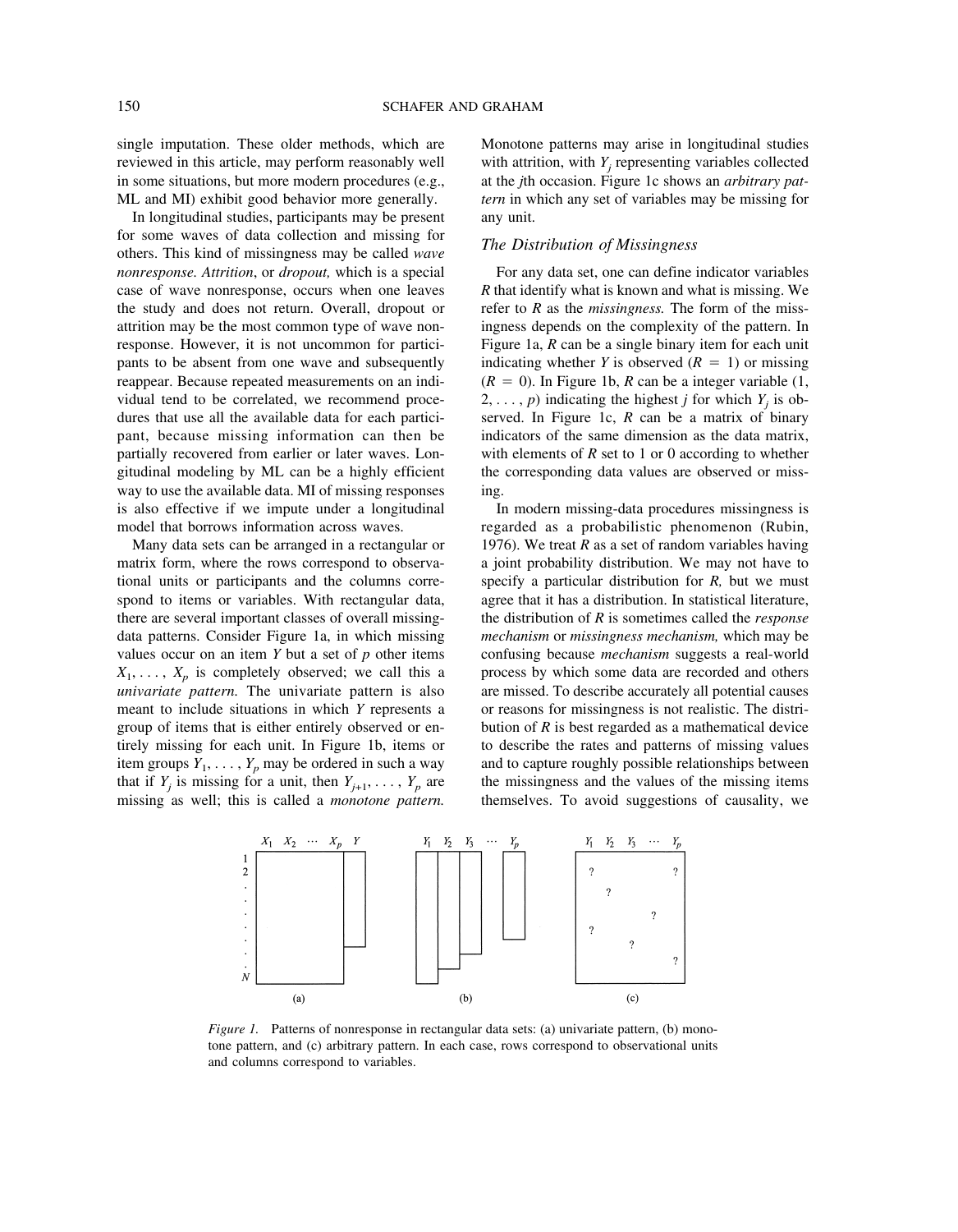therefore refer to the probability distribution for *R* as *the distribution of missingness* or *the probabilities of missingness.*

#### *Missing at Random*

Because missingness may be related to the data, we classify distributions for *R* according to the nature of that relationship. Rubin (1976) developed a typology for these distributions that is widely cited but less widely understood. Adopting a generic notation, let us denote the complete data as  $Y_{\text{com}}$  and partition it as  $Y_{\text{com}} = (Y_{\text{obs}}, Y_{\text{mis}})$ , where  $Y_{\text{obs}}$  and  $Y_{\text{mis}}$  are the observed and missing parts, respectively. Rubin (1976) defined missing data to be MAR if the distribution of missingness does not depend on *Y*<sub>mis</sub>,

$$
P(R|Y_{\text{com}}) = P(R|Y_{\text{obs}}). \tag{1}
$$

In other words, MAR allows the probabilities of missingness to depend on observed data but not on missing data.<sup>1</sup> An important special case of MAR, called *missing completely at random* (MCAR), occurs when the distribution does not depend on  $Y_{\text{obs}}$  either,

$$
P(R|Y_{\text{com}}) = P(R).
$$

When Equation 1 is violated and the distribution depends on *Y*mis, the missing data are said to be *missing not at random* (MNAR). MAR is also called *ignorable nonresponse,* and MNAR is called *nonignorable.*

For intuition, it helps to relate these definitions to the patterns in Figure 1. Consider the univariate pattern of Figure 1a, where variables  $X = (X_1, \ldots, X_p)$ are known for all participants but *Y* is missing for some. If participants are independently sampled from the population, then MCAR, MAR, and MNAR have simple interpretations in terms of *X* and *Y*: MCAR means that the probability that *Y* is missing for a participant does not depend on his or her own values of *X* or *Y* (and, by independence, does not depend on the *X* or *Y* of other participants either), MAR means that the probability that *Y* is missing may depend on *X* but not *Y,* and MNAR means that the probability of missingness depends on *Y.* Notice that under MAR, there could be a relationship between missingness and *Y* induced by their mutual relationships to *X,* but there must be no residual relationship between them once *X* is taken into account. Under MNAR, some residual dependence between missingness and *Y* remains after accounting for *X.*

Notice that Rubin's (1976) definitions describe statistical relationships between the data and the missingness, not causal relationships. Because we often consider real-world reasons why data become missing, let us imagine that one could code all the myriad reasons for missingness into a set of variables. This set might include variables that explain why some participants were physically unable to show up (age, health status), variables that explain the tendency to say "I don't know" or "I'm not sure" (cognitive functioning), variables that explain outright refusal (concerns about privacy), and so on. These causes of missingness are not likely to be present in the data set, but some of them are possibly related to *X* and *Y* and thus by omission may induce relationships between *X* or *Y* and *R.* Other causes may be entirely unrelated to *X* and *Y* and may be viewed as external noise. If we let *Z* denote the component of cause that is unrelated to *X* and *Y,* then MCAR, MAR, and MNAR may be represented by the graphical relationships in Figure 2. MCAR requires that the causes of missingness be entirely contained within the unrelated part *Z,* MAR allows some causes to be related to *X,* and MNAR requires some causes to be residually related to *Y* after relationships between *X* and *R* are taken into account.

If we move from the univariate pattern of Figure 1a to the monotone pattern of Figure 1b, MCAR means that  $Y_i$  is missing with probability unrelated to any variables in the system; MAR means that it may be related only to  $Y_1, \ldots, Y_{j-1}$ ; and MNAR means that it is related to  $Y_j, \ldots, Y_p$ . If  $Y_1, \ldots, Y_p$  are repeated measurements of an outcome variable in a longitudinal study, and missing data arise only from attrition, then MCAR requires dropout to be independent of responses at every occasion, MAR allows dropout to depend on responses at any or all occasions prior to dropout, and MNAR means that it depends on the unseen responses after the participant drops out. In this specialized setting, MAR has been called *noninformative* or *ignorable* dropout, whereas MNAR is called *informative* (Diggle & Kenward, 1994).

 $1$  In Rubin's (1976) definition, Equation 1 is not required to hold for all possible values of *R,* but only for the *R* that actually appeared in the sample. This technical point clarifies certain issues. For example, suppose that an experiment produced no missing values even though it could have. In that case, Equation 1 would hold because  $Y_{\text{mis}}$  is empty, and Rubin's (1976) results indicate that one should simply analyze the complete data without worrying about the fact that missing values could have arisen in hypothetical repetitions of the experiment.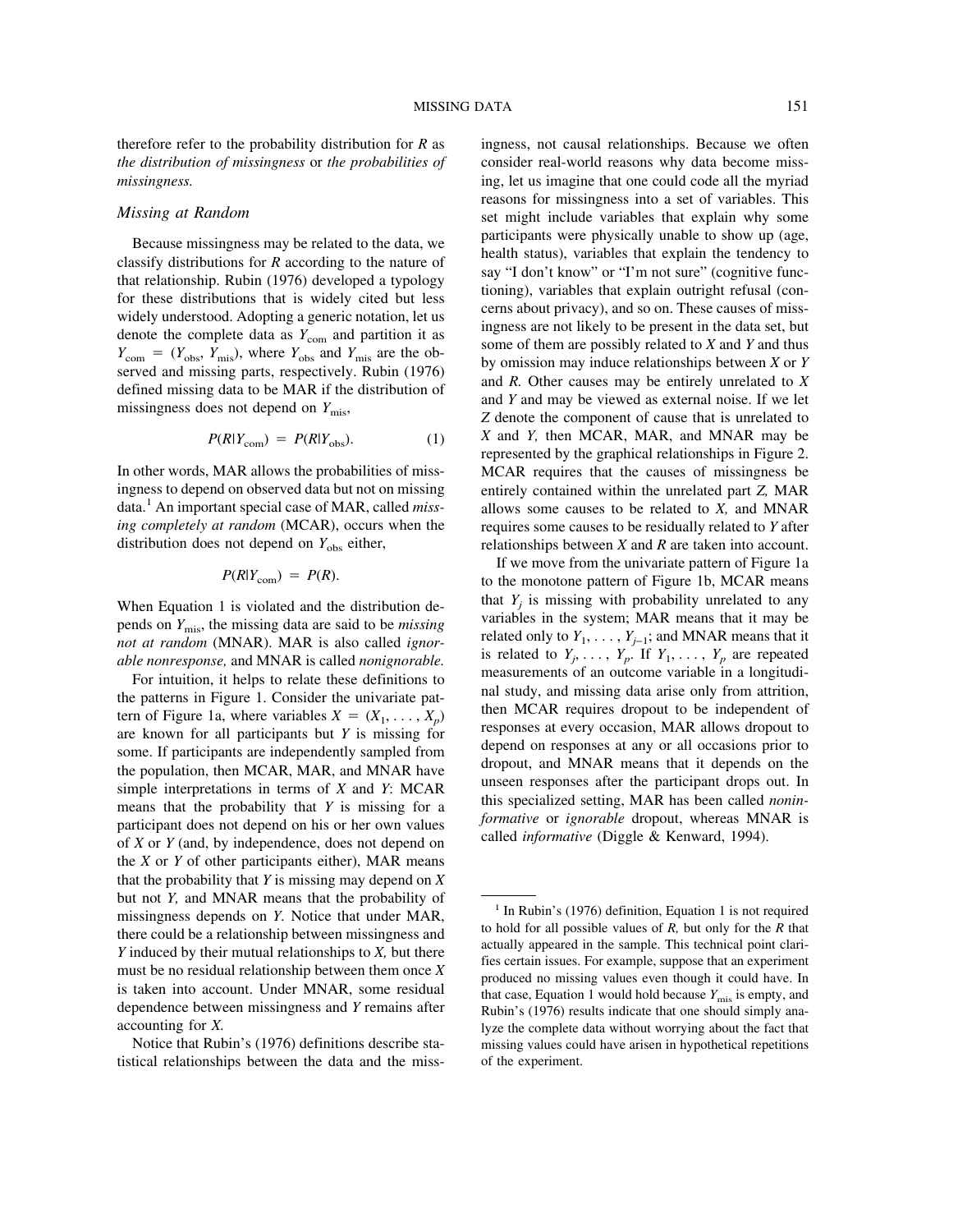

*Figure 2.* Graphical representations of (a) missing completely at random (MCAR), (b) missing at random (MAR), and (c) missing not at random (MNAR) in a univariate missing-data pattern. *X* represents variables that are completely observed, *Y* represents a variable that is partly missing, *Z* represents the component of the causes of missingness unrelated to *X* and *Y,* and *R* represents the missingness.

With the arbitrary pattern of Figure 1c, MCAR still requires independence between missingness and  $Y_1, \ldots, Y_p$ . However, MAR is now more difficult to grasp. MAR means that a participant's probabilities of response may be related only to his or her own set of observed items, a set that may change from one participant to another. One could argue that this assumption is odd or unnatural, and in many cases we are inclined to agree. However, the apparent awkwardness of MAR does not imply that it is far from true. Indeed, in many situations, we believe that MAR is quite plausible, and the analytic simplifications that result from making this assumption are highly beneficial.

In discussions with researchers, we have found that most misunderstandings of MCAR, MAR, and MNAR arise from common notions about the meaning of *random.* To a statistician, random suggests a process that is probabilistic rather than deterministic. In that sense, MCAR, MAR, and MNAR are all random, because they all posit probability distributions for *R.* To a psychologist, random may suggest a process that is unpredictable and extraneous to variables in the current study (e.g., tossing a coin or rolling a die), a notion that agrees more closely with MCAR than with MAR. In retrospect, Rubin's (1976) choice of terminology seems a bit unfortunate, but these terms are now firmly established in the statistical literature and are unlikely to change.

## *The Plausibility of MAR*

In certain settings, MAR is known to hold. These include *planned missingness* in which the missing data were never intended to be collected in the first place: cohort-sequential designs for longitudinal studies (McArdle & Hamagami, 1991; Nesselroade & Baltes, 1979) and the use of multiple questionnaire forms containing different subsets of items (Graham,

Hofer, & Piccinin, 1994; Graham, Hofer, & MacKinnon, 1996). Planned missingness in a study may have important advantages in terms of efficiency and cost (Graham, Taylor, & Cumsille, 2001). Planned missing values are usually MCAR, but MAR situations sometimes arise—for example, if participants are included in a follow-up measure only if their pretest scores exceed a cutoff value. Latent variables are missing with probability one and are therefore also known to be MAR.

When missingness is beyond the researcher's control, its distribution is unknown and MAR is only an assumption. In general, there is no way to test whether MAR holds in a data set, except by obtaining followup data from nonrespondents (Glynn, Laird, & Rubin, 1993; Graham & Donaldson, 1993) or by imposing an unverifiable model (Little & Rubin, 1987, chapter 11). In most cases we should expect departures from MAR, but whether these departures are serious enough to cause the performance of MAR-based methods to be seriously degraded is another issue entirely (Graham, Hofer, Donaldson, MacKinnon, & Schafer, 1997). Recently, Collins, Schafer, and Kam (2001) demonstrated that in many realistic cases, an erroneous assumption of MAR (e.g., failing to take into account a cause or correlate of missingness) may often have only a minor impact on estimates and standard errors.

## *Example*

Suppose that systolic blood pressures of *N* participants are recorded in January (*X*). Some of them have a second reading in February (*Y*), but others do not. Table 1 shows simulated data for  $N = 30$  participants drawn from a bivariate normal population with means  $\mu_x = \mu_y = 125$ , standard deviations  $\sigma_x = \sigma_y = 25$ , and correlation  $\rho = .60$ . The first two columns of the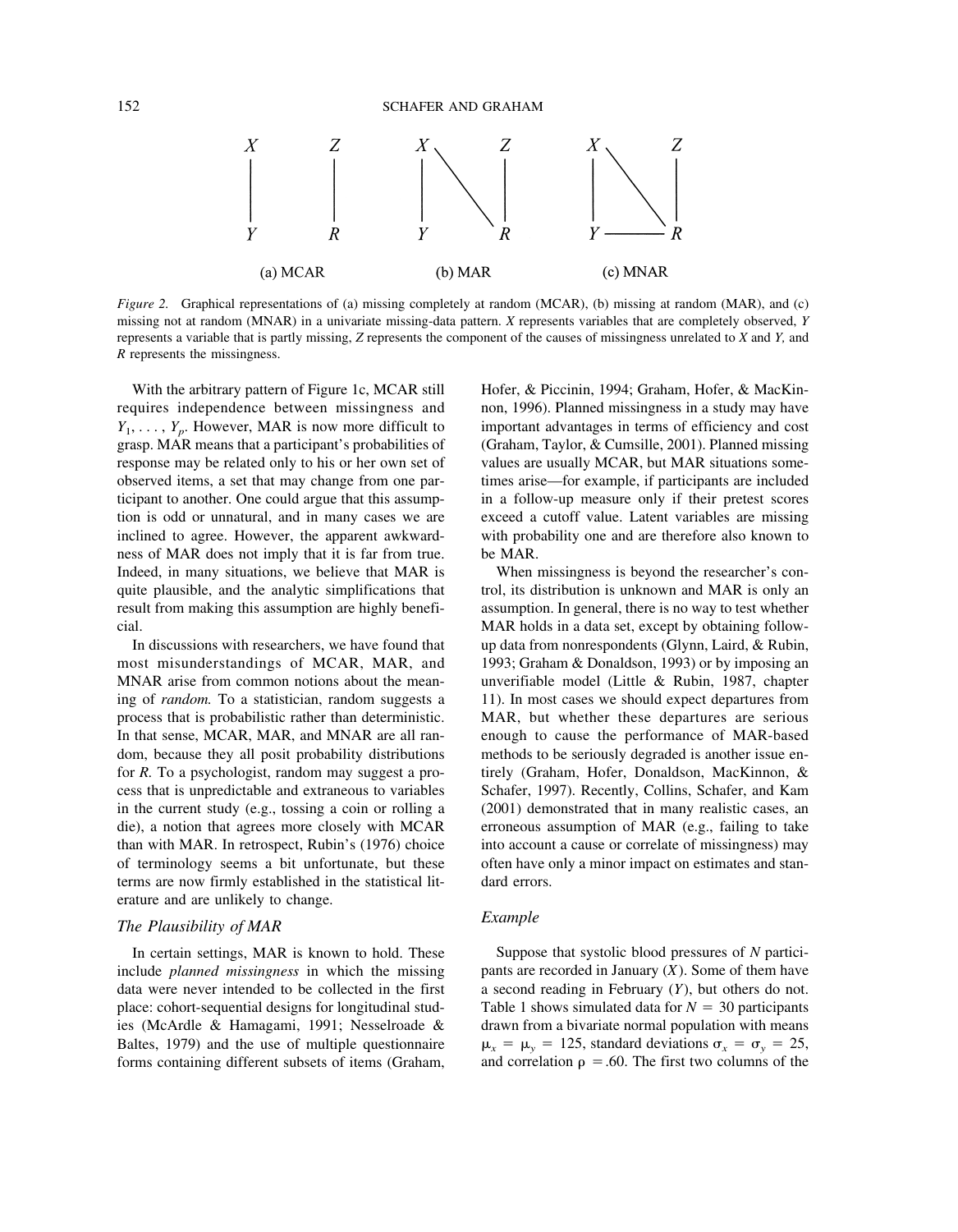istic examples.

Table 1

*Simulated Blood Pressure Measurements (N = 30 Participants) in January (X) and February (Y) With Missing Values Imposed by Three Different Methods*

|     |                                             | Y                                |            |             |
|-----|---------------------------------------------|----------------------------------|------------|-------------|
| X   | Complete                                    | <b>MCAR</b>                      | <b>MAR</b> | <b>MNAR</b> |
|     |                                             | Data for individual participants |            |             |
| 169 | 148                                         | 148                              | 148        | 148         |
| 126 | 123                                         |                                  |            |             |
| 132 | 149                                         |                                  |            | 149         |
| 160 | 169                                         |                                  | 169        | 169         |
| 105 | 138                                         |                                  |            |             |
| 116 | 102                                         |                                  |            |             |
| 125 | 88                                          |                                  |            |             |
| 112 | 100                                         |                                  |            |             |
| 133 | 150                                         |                                  |            | 150         |
| 94  | 113                                         |                                  |            |             |
| 109 | 96                                          |                                  |            |             |
| 109 | 78                                          |                                  |            |             |
| 106 | 148                                         |                                  |            | 148         |
| 176 | 137                                         |                                  | 137        |             |
| 128 | 155                                         |                                  |            | 155         |
| 131 | 131                                         |                                  |            |             |
| 130 | 101                                         | 101                              |            |             |
| 145 | 155                                         |                                  | 155        | 155         |
| 136 | 140                                         |                                  |            |             |
| 146 | 134                                         |                                  | 134        |             |
| 111 | 129                                         |                                  |            |             |
| 97  | 85                                          | 85                               |            |             |
| 134 | 124                                         | 124                              |            |             |
| 153 | 112                                         |                                  | 112        |             |
| 118 | 118                                         |                                  |            |             |
| 137 | 122                                         | 122                              |            |             |
| 101 | 119                                         |                                  |            |             |
| 103 | 106                                         | 106                              |            |             |
| 78  | 74                                          | 74                               |            |             |
| 151 | 113                                         |                                  | 113        |             |
|     | Summary data: Mean (with standard deviation |                                  |            |             |
|     |                                             | in parentheses)                  |            |             |

| 125.7  | 121.9  | 108.6  | 138.3  | 153.4 |
|--------|--------|--------|--------|-------|
| (23.0) | (24.7) | (25.1) | (21.1) | (7.5) |

*Note*. Dashes indicate missing values.  $MCAR =$  missing completely at random;  $MAR$  = missing at random;  $MNAR$  = missing not at random.

table show the complete data for *X* and *Y.* The other columns show the values of *Y* that remain after imposing missingness by three methods. In the first method, the 7 measured in February were randomly selected from those measured in January; this mechanism is MCAR. In the second method, those who returned in February did so because their January

measurements exceeded 140  $(X > 140)$ , a level used for diagnosing hypertension; this is MAR but not MCAR. In the third method, those recorded in February were those whose February measurements exceeded 140  $(Y > 140)$ . This could happen, for example, if all individuals returned in February, but the staff person in charge decided to record the February value only if it was in the hypertensive range. This third mechanism is an example of MNAR. (Other MNAR mechanisms are possible; e.g., the February measurement may be recorded only if it is substantially different from the January reading.) Notice that as we move from MCAR to MAR to MNAR, the observed *Y* values become an increasingly select and unusual group relative to the population; the sample mean increases, and the standard deviation decreases. This phenomenon is not a universal feature of MCAR, MAR, and MNAR, but it does happen in many real-

We frequently return to this example throughout this article to illustrate the performance of various methods. Because the rate of missing values is high, the chosen method will exert a high degree of influence over the results, and differences among competing methods will be magnified. Effects will also be large because of the unusually strong nature of the MAR and MNAR processes. In psychological studies, one would rarely expect a datum to be missing if and only if its value exceeds a sharp cutoff. More commonly, one might expect a gradual increasing or decreasing or perhaps curvilinear relationship between *X* or *Y* and the probability of missingness. Also, in most cases, the reasons or causes of missingness are not *X* and *Y* themselves but external factors that are merely related to *X* and *Y,* perhaps not strongly. Differences in results due to varying missing-data treatments in this example should therefore be regarded as more extreme than what we usually see in practice.

We would ideally like to have a single procedure for estimating all the parameters ( $\mu_X$ ,  $\mu_Y$ ,  $\sigma_X$ ,  $\sigma_Y$ ,  $\rho$ ) from the observed data that performs well over repeated samples regardless of how missingness is distributed. Technically speaking, this is not possible. We see below that some data editing methods perform well for some parameters under MCAR and occasionally MAR. Using likelihood or Bayesian procedures, one may achieve good performance for all parameters without knowing the distribution of missingness, provided that it is MAR. Under MNAR data the task becomes more difficult; one must specify a model for the missingness that is at least approximately correct,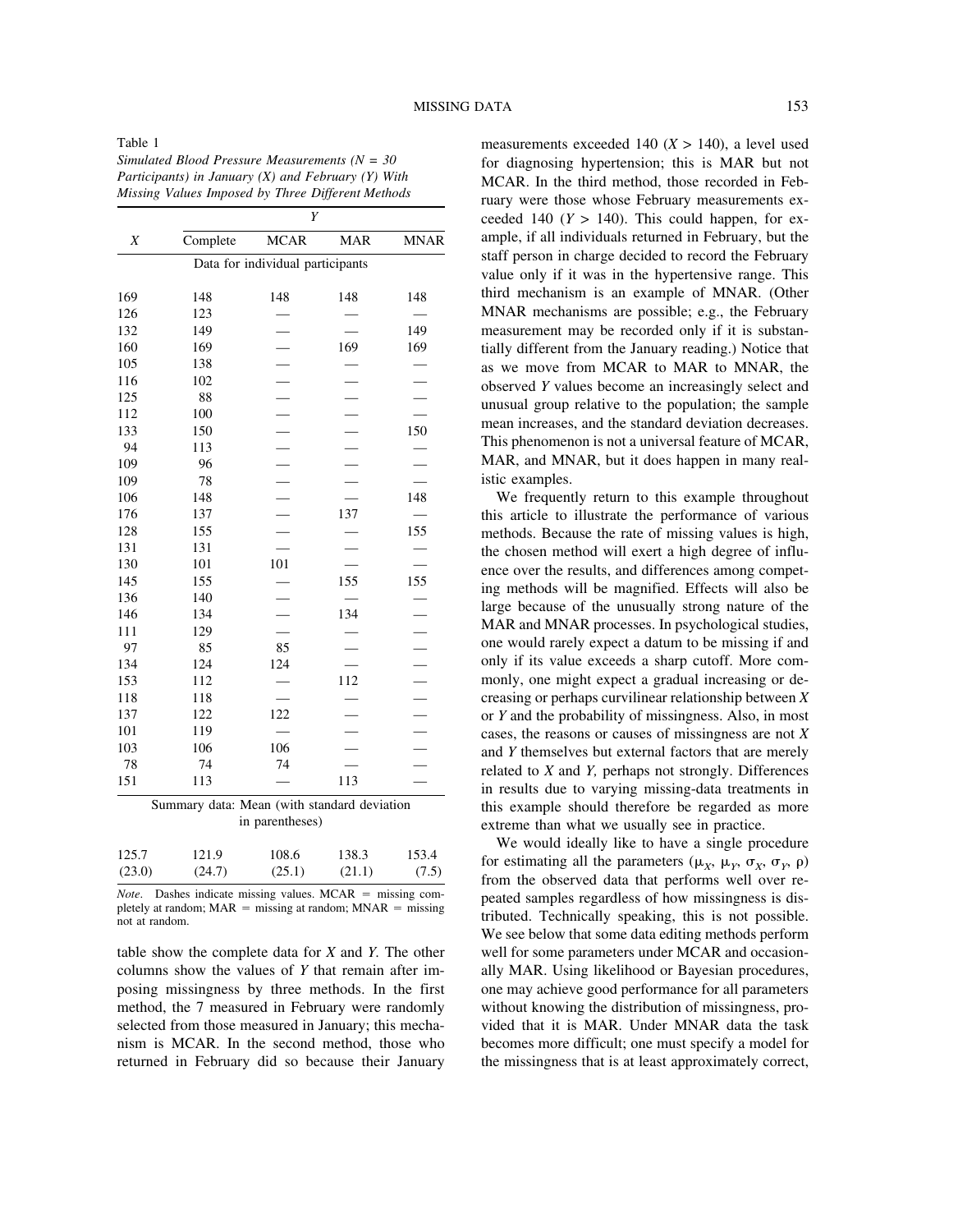and even then the performance may be poor unless the sample is very large. However, even though there is no single procedure that is technically correct in every situation, all is not lost. We do believe that good performance is often achievable through likelihood or Bayesian methods without specifically modeling the probabilities of missingness, because in many psychological research settings the departures from MAR are probably not serious.

## *Implications of MAR, MCAR, and MNAR*

With a complete-data  $Y_{\text{com}}$ , statistical methods are usually motivated by an assumption that the data are randomly sampled from a population distribution  $P(Y_{\text{com}}; \theta)$ , where  $\theta$  represents unknown parameters. To a statistician,  $P(Y_{com}; \theta)$  has two very different interpretations. First, it is regarded as the repeatedsampling distribution for  $Y_{\text{com}}$ ; it describes the probability of obtaining any specific data set among all the possible data sets that could arise over hypothetical repetitions of the sampling procedure and data collection. Second, it is regarded as a likelihood function for  $\theta$ . In the likelihood interpretation, we substitute the realized value of  $Y_{\text{com}}$  into  $P(Y_{\text{com}}; \theta)$ , and the resulting function for  $\theta$  summarizes the data's evidence about parameters. Certain classes of modern statistical procedures, including all ML methods, are motivated by viewing  $P(Y_{com}; \theta)$  as a likelihood function. Other procedures, including nonparametric and semiparametric methods, are justified only from the repeatedsampling standpoint.

When portions of  $Y_{\text{com}}$  are missing, it is tempting to base all statistical procedures on  $P(Y_{\text{obs}}; \theta)$ , the distribution of the observed part only. This distribution is obtained by calculus as the definite integral of  $P(Y_{\text{com}};$  $\theta$ ) with respect to  $Y_{\text{mis}}$ ,

$$
P(Y_{\text{obs}}; \theta) = \int P(Y_{\text{com}}; \theta) \, dY_{\text{mis}}.\tag{2}
$$

Details and examples of integrating probability distributions are given in texts on probability theory (e.g., Hogg & Tanis, 1997). In missing-data problems, however, it is not automatically true that Equation 2 is the correct sampling distribution for  $Y_{\text{obs}}$  and the correct likelihood for  $\theta$  based on  $Y_{\text{obs}}$ . Rubin (1976) first identified the conditions under which it is a proper sampling distribution and a proper likelihood; interestingly, the conditions are not identical. For Equation 2 to be a correct sampling distribution, the missing data should be MCAR. For Equation 2 to be a correct likelihood, we need only MAR. The weaker conditions for the latter suggest that missing-data procedures based on likelihood principles are generally more useful than those derived from repeatedsampling arguments only. We believe that to be true. Many of the older data-editing procedures bear no relationship to likelihood and may be valid only under MCAR. Even when MCAR does hold, these methods may be inefficient. Methods motivated by treating Equation 2 as a likelihood tend to be more powerful and better suited to real-world applications in which MCAR is often violated.

Finally, we note that the attractive properties of likelihood carry over to the Bayesian method of MI, because in the Bayesian paradigm we combine a likelihood function with a prior distribution for the parameters. As the sample size grows, the likelihood dominates the prior, and Bayesian and likelihood answers become similar (Gelman, Rubin, Carlin, & Stern, 1995).

### *Missing Values That Are Not MAR*

What happens when the missing data are not MAR? It is then not appropriate to use Equation 2 either as a sampling distribution or as a likelihood. From a likelihood standpoint, the correct way to proceed is to choose an explicit model for the missingness,  $P(R|Y_{\text{com}}; \xi)$ , where  $\xi$  denotes unknown parameters of the missingness distribution. For example, if missingness is confined to a single variable, then we may suppose that the binary indicators in *R* are described by a logistic regression on the variable in question, and  $\xi$  would consist of an intercept and slope. The joint model for the data and missingness becomes the product of  $P(Y_{com}; \theta)$  and  $P(R|Y_{com}; \xi)$ . The correct likelihood function is then given by the integral of this product over the unseen missing values,

$$
P(Y_{\text{obs}}, R; \theta, \xi) = \int P(Y_{\text{com}}; \theta) P(R|Y_{\text{com}}; \xi) dY_{\text{mis}},
$$
\n(3)

where *d* is the calculus differential. The practical implication of MNAR is that the likelihood for  $\theta$  now depends on an explicit model for *R.* In most cases, this missingness model is a nuisance; questions of substantive interest usually pertain to the distribution of  $Y_{\text{com}}$ , not the distribution of *R*. Nevertheless, under MNAR the model for *R* contributes information about  $\theta$ , and the evidence about  $\theta$  from Equation 3 may present a very different picture from that given by Equation 2. Likelihoods for MNAR models are often difficult to handle from a computational standpoint, but some interesting work in this area has been pub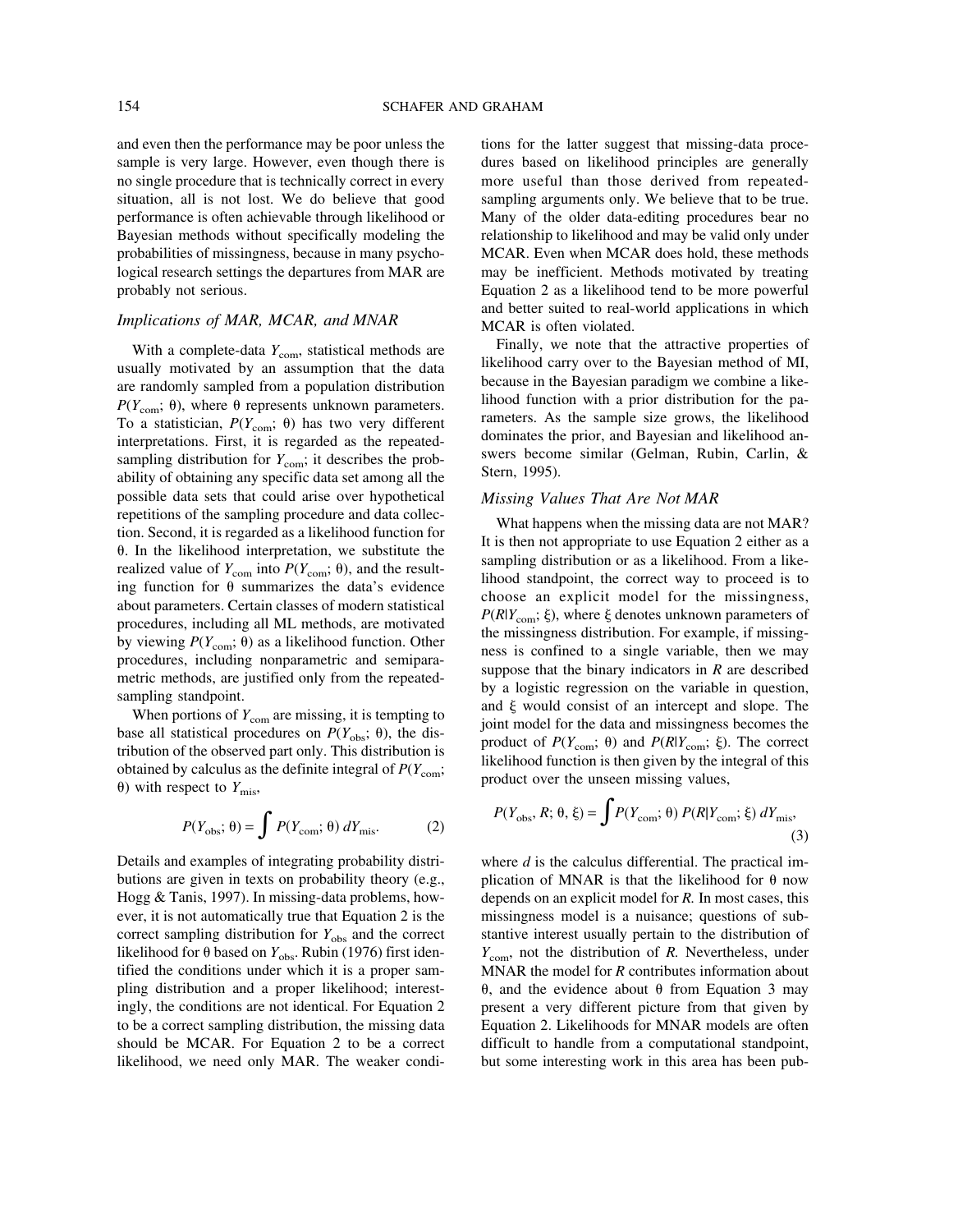lished recently. Methods for MNAR data are reviewed at the end of this article.

## *Missing Values That Are Out of Scope*

In addition to MAR, there is another situation in which Equation 2 is an appropriate likelihood: when the fact that an observation is missing causes it to leave the universe of interest. Consider a questionnaire with an item, "How well do you get along with your siblings?" Responses for some participants are missing because they have no siblings. Literally speaking, there are no missing data in this problem at all. However, if the intended analysis could be carried out more simply if the data were balanced (i.e., if responses to this item were available for each participant), then for computational reasons it may be worthwhile to write the likelihood  $P(Y_{obs}; \theta)$  in the form of Equation 2, where  $Y_{obs}$  denotes responses for those who have siblings and  $Y_{\text{mis}}$  represents hypothetical responses for those who do not. In this case, the hypothetical missing data could be regarded as MAR and  $\theta$  would be the parameters of the distribution of responses for the population of those with siblings. We need not worry about whether missingness depends on the characteristics of nonexistent siblings; these missing values are introduced merely as a mathematical device to simplify the computations.

To a certain extent, this discussion also applies to longitudinal studies in which some participants die. Outcome measures of physical or mental status (e.g., cognitive functioning) have meaning for live persons only. One who dies automatically leaves the universe of interest, so values that are "missing" because of death may often be regarded as MAR. However, if the measurements of these outcomes are spaced far apart in time—for example, if they are taken annually then the death of a participant may provide indirect evidence of an unmeasured steep decline in the outcome prior to death, and response trajectories estimated under an MAR assumption may be somewhat optimistic. In those cases, joint modeling of the outcome and death events may be warranted (Hogan & Laird, 1997).

## Older Methods

#### *Case Deletion*

Among older methods for missing data, the most popular is to discard units whose information is incomplete. *Case deletion,* also known commonly as *listwise deletion* (LD) and *complete-case analysis,* is

used by default in many statistical programs, but details of its implementation vary. LD confines attention to units that have observed values for all variables under consideration. For example, suppose we are computing a sample covariance matrix for items  $X_1, \ldots, X_n$ . LD omits from consideration any case that has a missing value on any of the variables  $X_1, \ldots, X_p$ .

*Available-case* (AC) *analysis,* in contrast to LD, uses different sets of sample units for different parameters. For estimating covariances, this is sometimes called *pairwise deletion* or *pairwise inclusion.* For example, we may use every observed value of  $X_i$ to estimate the standard deviation of  $X_j$ , and every observed pair of values  $(X_j, X_k)$  to estimate the covariance of  $X_i$  and  $X_k$ . For the correlation between  $X_i$ and  $X_k$ , we might compute the sample correlation coefficient using the same set of units that we used to estimate the covariance. On the other hand, we could also divide our estimated covariance by the estimated standard deviations. The latter seems more efficient, but it could conceivably yield a correlation outside of the interval [−1, 1], causing one or more eigenvalues to be negative. We believe that the underlying principle of AC analysis—to make use of all the available data—is eminently sensible, but deleting cases is a poor way to operationalize it. Another limitation of AC analysis is that, because parameters are estimated from different sets of units, it is difficult to compute standard errors or other measures of uncertainty; analytic methods are troublesome, and other procedures (e.g., bootstrapping) are at least as tedious as they would be for other estimates with better properties.

*Properties of case deletion.* Case deletion can be motivated by viewing Equation 2 as a sampling distribution for  $Y_{obs}$  and is generally valid only under MCAR. In a few circumstances, it produces inferences that are optimal under MAR. For example, under the univariate missingness pattern of Figure 1a, the parameters of the regression of *Y* on any subset of  $X_1, \ldots, X_n$  can be estimated from the complete cases and the estimates are both valid and efficient under MAR (e.g., see Graham & Donaldson, 1993). However, this result does not extend to other measures of association between *Y* and *X* such as correlation coefficients, nor does it extend to parameters of the marginal distribution of *Y.* When the missing data are not MCAR, results from case deletion may be biased, because the complete cases can be unrepresentative of the full population. If the departures from MCAR are not serious, then the impact of this bias might be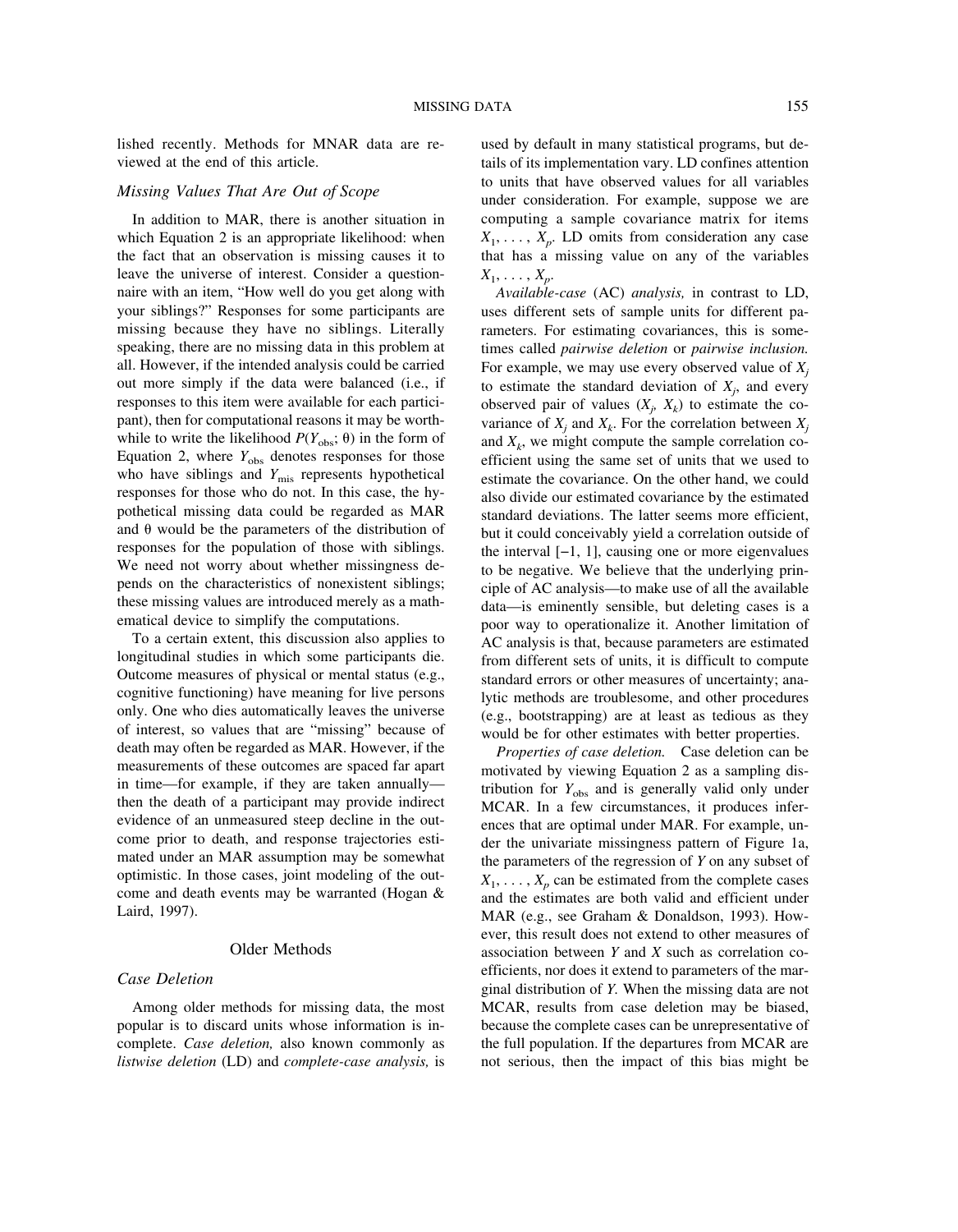unimportant, but in practice it can be difficult to judge how large the biases might be.

When MCAR holds, case deletion can still be inefficient. Consider again the univariate pattern in Figure 1a, and suppose that we want to estimate aspects of the marginal distribution of *Y* (e.g., the population mean). Furthermore, suppose that *Y* and the *X*s are highly related, so that the missing values of *Y* can be predicted from *X* with near certainty. Case deletion bases estimates on the reduced sample of *Y* values, ignoring the strong predictive information contained in the *X*s. Researchers become acutely aware of the inefficiency of case deletion in multivariate analyses involving many items, in which mild rates of missing values on each item may cause large portions of the sample to be discarded.

The main virtue of case deletion is simplicity. If a missing-data problem can be resolved by discarding only a small part of the sample, then the method can be quite effective. However, even in that situation, one should explore the data to make sure that the discarded cases are not unduly influential. In a study of a rare disease or condition, for example, one should verify that the small group being discarded does not contain a large proportion of the participants possessing that condition. For more discussion on the properties of case deletion and further references, see chapter 3 of Little and Rubin (1987).

*Example.* For the systolic blood pressure data shown in Table 1, LD removes all participants whose *Y* values are missing. To demonstrate the properties of LD over repeated samples, we performed a simulation experiment. One thousand samples were drawn from the bivariate normal population, and missing values were imposed on each sample by each of the three mechanisms. For MAR and MNAR, *Y* was made missing if  $X \le 140$  and  $Y \le 140$ , respectively, producing an average rate of 73% missing observations for *Y.* For MCAR, each *Y* value was made missing with probability .73. The total number of participants in each sample was increased to 50 to ensure that, after case deletion, a sufficient number remained to support the estimation of correlation and regression coefficients. After deletion, standard techniques were used to calculate estimates and 95% intervals for five population parameters: the mean of  $Y(\mu_Y = 125)$ , the standard deviation of *Y* ( $\sigma_Y$  = 25), the correlation coefficient ( $\rho_{XY} = .60$ ), the slope for the regression of *Y* on *X* ( $\beta_{Y|X}$  = .60), and the slope for the regression of *X* on *Y* ( $\beta_{X|Y} = .60$ ). For  $\sigma_Y$ , the confidence interval consisted of the square roots of the endpoints for

the classical interval for the variance of a normal population. For  $\rho$ , the interval was calculated by applying Fisher's transformation  $z = \tanh^{-1}(r)$  to the sample correlation *r,* adding and subtracting 1.96 (*N* −  $3)^{-1/2}$ , and applying the inverse transformation  $r =$  $tanh(z)$  to the endpoints.

Results of the simulation are summarized in Table 2. The top panel of the table reports the average values of the parameter estimates under each mechanism. A discrepancy between this average and the true pa-

## Table 2

*Performance of Listwise Deletion for Parameter Estimates and Confidence Intervals Over 1,000 Samples (N = 50 Participants)*

| Parameter                                             | <b>MCAR</b> | <b>MAR</b> | <b>MNAR</b> |
|-------------------------------------------------------|-------------|------------|-------------|
| Average parameter estimate (with RMSE in parentheses) |             |            |             |
| $\mu_Y = 125.0$                                       | 125.0       | 143.3      | 155.5       |
|                                                       | (6.95)      | (19.3)     | (30.7)      |
| $\sigma_{Y} = 25.0$                                   | 24.6        | 20.9       | 12.2        |
|                                                       | (5.26)      | (5.84)     | (13.2)      |
| $\rho = .60$                                          | .59         | .33        | .34         |
|                                                       | (.19)       | (.37)      | (.36)       |
| $\beta_{Y X} = .60$                                   | .61         | .60        | .21         |
|                                                       | (.27)       | (.51)      | (.43)       |
| $\beta_{X Y} = .60$                                   | .60         | .20        | .60         |
|                                                       | (.25)       | (.44)      | (.52)       |

|                  | Coverage (with average interval width in parentheses) |        |        |
|------------------|-------------------------------------------------------|--------|--------|
| $\mu_V$          | 94.3                                                  | 18.8   | 0.0    |
|                  | (30.0)                                                | (25.0) | (14.7) |
| $\sigma_{\rm v}$ | 94.3                                                  | 90.7   | 17.4   |
|                  | (23.3)                                                | (19.4) | (11.4) |
| ρ                | 95.4                                                  | 82.5   | 82.7   |
|                  | (0.76)                                                | (0.93) | (0.94) |
| $\beta_{Y X}$    | 94.6                                                  | 95.9   | 40.0   |
|                  | (1.10)                                                | (2.20) | (0.73) |
| $\beta_{X Y}$    | 95.3                                                  | 37.7   | 96.6   |
|                  | (1.08)                                                | (0.71) | (2.23) |

*Note.* Parameters:  $\mu$  is the population mean;  $\sigma$  is the population standard deviation;  $\rho$  is the population correlation;  $\beta$  is the population regression slope. Coverage represents the percentage of confidence intervals that include the parameter value; values near 95 represent adequate coverage. Use of boldface type in the top panel indicates problematic levels of bias (i.e., bias whose absolute size is greater than about one half of the estimate's standard error); use of boldface in the bottom panel indicates seriously low levels of coverage (i.e., coverage that falls below 90%, which corresponds to a doubling of the nominal rate of error).  $MCAR =$  missing completely at random;  $MAR$  = missing at random;  $MNAR$  = missing not at random;  $RMSE = root-mean-square error$ .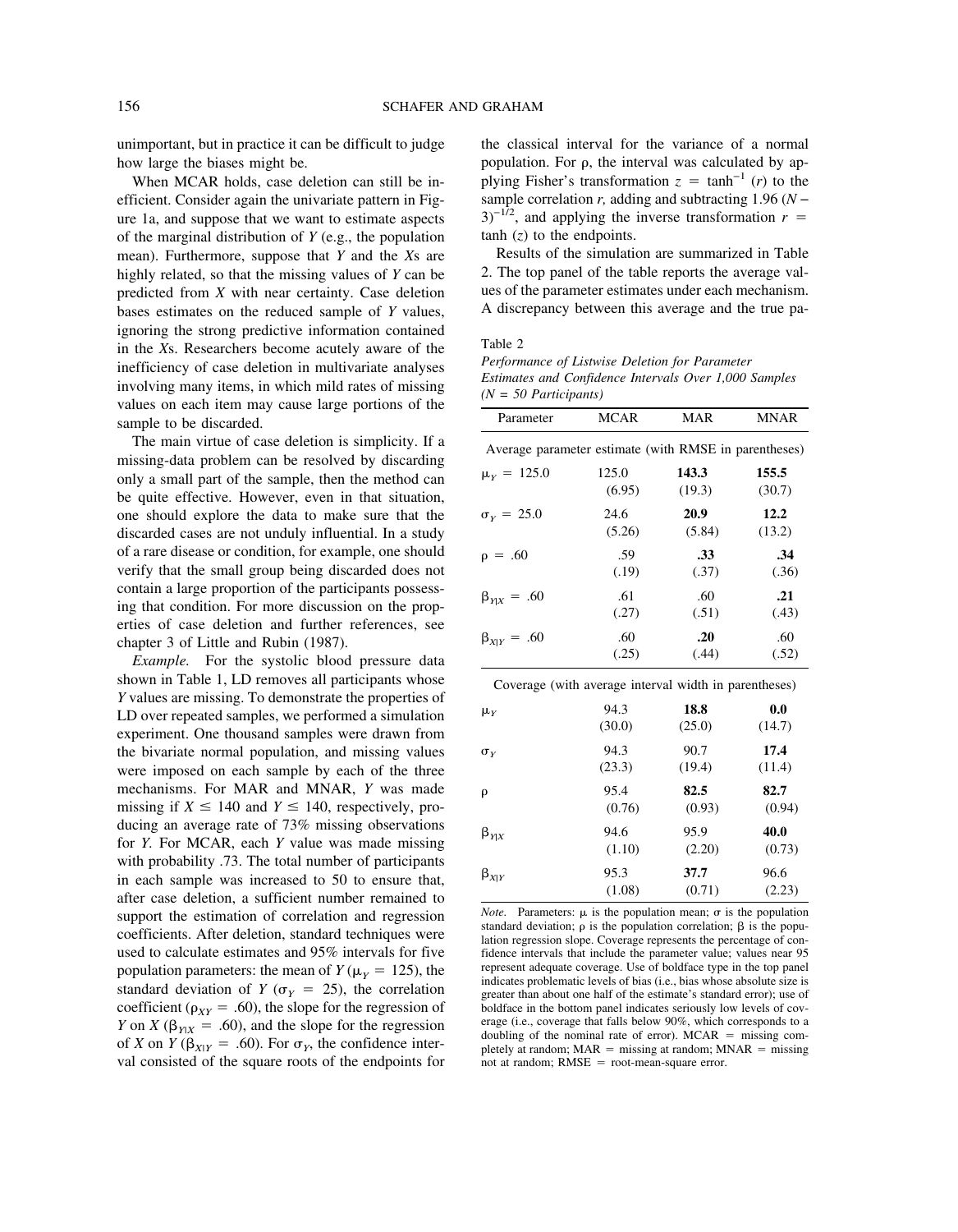rameter indicates bias. A rule of thumb that we have found useful is that bias becomes problematic if its absolute size is greater than about one half of the estimate's standard error; above this threshold, bias begins to noticeably degrade the coverage of 95% confidence intervals. Biases that are practically important according to this rule are indicated by boldface type. Some may disagree with this rule, because the standard error of the estimate depends on the sample size  $(N = 50)$ , which was chosen arbitrarily; those readers may compare the average of the parameter estimate to the true value of the parameter and judge for themselves whether the bias seems practically important. The top panel of Table 2 also displays the root-mean-square error (RMSE), which measures the typical distance between the estimate and the true value. Small values of RMSE are desirable. Examining these results, we find that LD is unbiased under MCAR. Under MAR and MNAR, the complete cases are unrepresentative of the population, and biases are substantial, with two exceptions: The estimate of  $\beta_{Y|X}$ is unbiased under MAR, and the estimate of  $\beta_{X|Y}$  is unbiased under MNAR.

The bottom panel of Table 2 summarizes the performance of confidence intervals. For each parameter and each mechanism, we report the coverage—the percentage of intervals that covered the true parameter—and the average interval width. Narrow intervals are desirable provided that their coverage is near 95%. As a rough rule of thumb, we consider the coverage to be seriously low if it falls below 90%, which corresponds to a doubling of the nominal rate of error; these values are indicated by boldface type. Examining the bottom panel of Table 2, we see that coverage is acceptable for all parameters under MCAR but low for most parameters under MAR and MNAR. Undercoverage has two possible sources: bias, which causes the interval on average to be centered to the left or to the right of the target, and underestimation of the estimate's true variability, which causes the interval to be narrower than it should be. Under MAR and MNAR, both phenomena are occurring; the observed *Y* values tend to be higher and less variable than those of the full population, which biases both the parameter estimates and their standard errors.

This simulation clearly illustrates that case detection may produce bias under non-MCAR conditions. Some might argue that these results are unrealistic because a missingness rate of 73% for *Y* is too high. However, it is not difficult to find published analyses in which 73% or more of the sample cases were omitted because of incomplete information. On the basis of a survey of articles in major political science journals, King, Honaker, Joseph, and Scheve (2001) reported alarmingly high rates of case deletion with serious implications for parameter bias and inefficiency. Other simulations revealing the shortcomings of case deletion have been reported by Brown (1994), Graham et al. (1996), and Wothke (2000).

#### *Reweighting*

In some non-MCAR situations, it is possible to reduce biases from case deletion by the judicious application of weights. After incomplete cases are removed, the remaining complete cases are weighted so that their distribution more closely resembles that of the full sample or population with respect to auxiliary variables. Weights are derived from the probabilities of response, which must be estimated from the data (e.g., by a logistic or probit regression). Weighting can eliminate bias due to differential response related to the variables used to model the response probabilities, but it cannot correct for biases related to variables that are unused or unmeasured. For a review of weighting in the context of sample surveys, see Little and Rubin (1987, section 4.4).

Weighting is nonparametric, requiring no model for the distribution of the data values in the population. It does, however, require some model for the probabilities of response. Weights are easy to apply for univariate and monotone missing-data patterns. For the arbitrary pattern of missing values shown in Figure 1c, weighting becomes unattractive because one must potentially compute a different set of weights for each variable. Recent years have seen a resurgence of interest in weighting, with new methods for parametric and semiparametric regression appearing in biostatistics; some of these newer methods are reviewed near the end of this article.

#### *Averaging the Available Items*

Many characteristics of interest to psychologists for example, self-esteem, depression, anxiety, quality of life—cannot be reliably measured by a single item, so researchers may create a scale by averaging the responses to multiple items. An average can be motivated by the idea that the items are exchangeable, equally reliable measures of a unidimensional trait. The items are typically standardized to have a mean of zero and a standard deviation of one before averaging. If a participant has missing values for one or more items, it seems more reasonable to average the items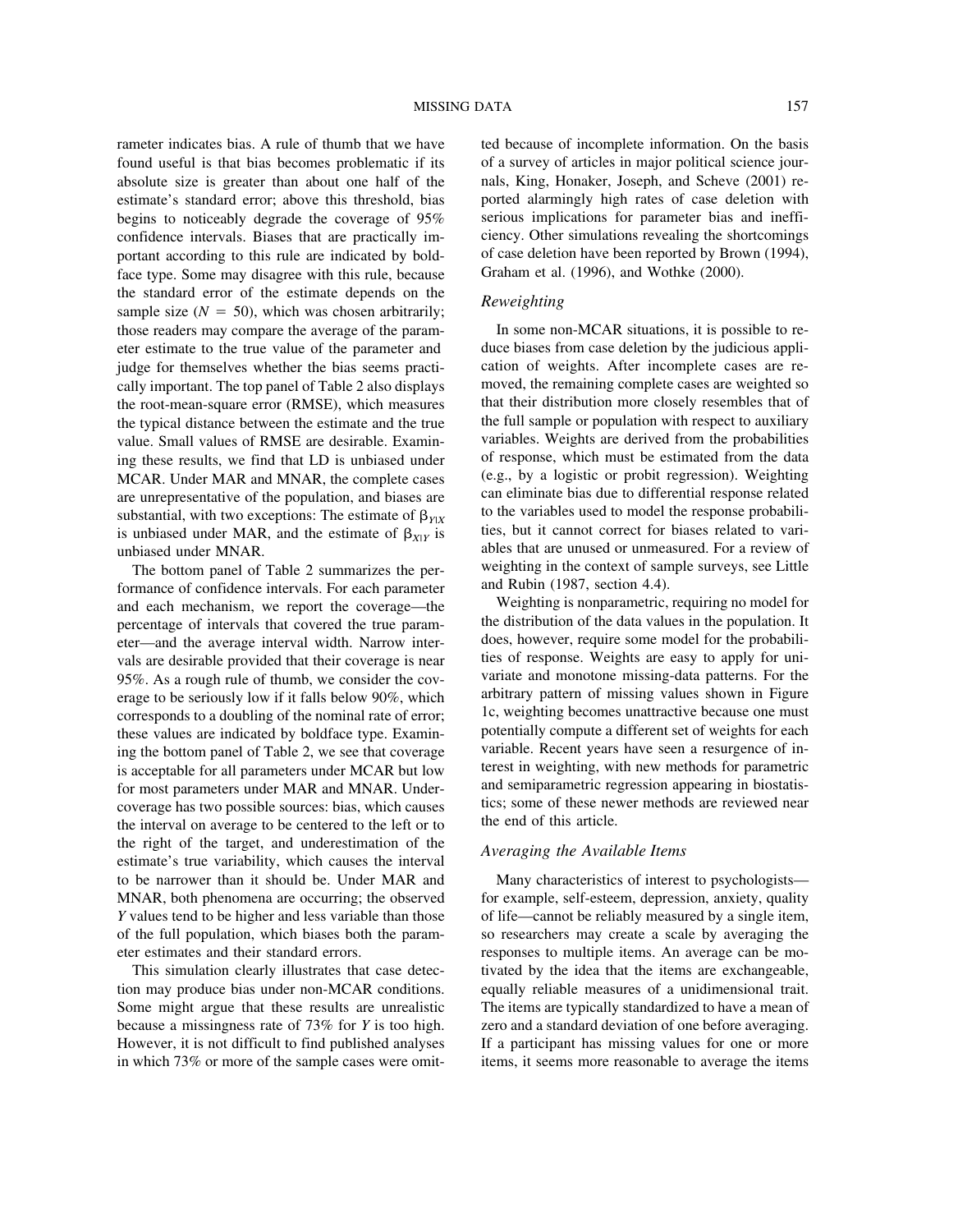that remain rather than report a missing value for the entire scale. This practice is widespread, but its properties remain largely unstudied; it does not even have a well-recognized name. Undoubtedly, some researchers may have used this method without realizing that it is a missing-data technique, choosing instead to regard it as part of the scale definition. Some might call it *case-by-case item deletion.* A colleague has suggested the term *ipsative mean imputation,* because it is equivalent to substituting the mean of a participant's own observed items for each of his or her missing items (H. B. Bosworth, personal communication, February 2001).

Averaging the available items is difficult to justify theoretically either from a sampling or likelihood perspective. Unlike case deletion, it may introduce bias under MCAR. For example, suppose that a scale is defined as the average of six items, and we compute an average for each participant who responds to at least three. With missing data the variance of the scale tends to increase, because it becomes a mixture of the averages of three, four, five, or six items rather than the average of all six. The scale also becomes less reliable, because reliability decreases as the number of items drops. The method also raises fundamental conceptual difficulties. The scale has been redefined from the average of a given set of items to the average of the available items, a definition that now depends on the particular rates and patterns of nonresponse in the current sample and that also varies from one participant to another. This violates the principle that an estimand be a well-defined aspect of a population, not an artifact of a specific data set.

Despite these theoretical problems, preliminary investigations suggest that the method can be reasonably well behaved. As an illustration, suppose that a scale is defined as the average of standardized items  $Y_1, \ldots, Y_4$ , but these items are not equally correlated with each other or with other items. In particular, suppose that the covariance matrix for  $Y_1, \ldots, Y_4$  is

$$
\Sigma = \begin{bmatrix} 1.0 & 0.5 & 0.2 & 0.2 \\ 0.5 & 1.0 & 0.2 & 0.2 \\ 0.2 & 0.2 & 1.0 & 0.5 \\ 0.2 & 0.2 & 0.5 & 1.0 \end{bmatrix},
$$

and suppose that the correlation between these and another standardized item *X* is .50 for  $Y_1$  and  $Y_2$  and .10 for  $Y_3$  and  $Y_4$ . Under these circumstances, the true slope for the regression of  $\overline{Y} = (Y_1 + Y_2 + Y_3 + Y_4)/4$ 

on *X* is  $\beta$  = .30. Now suppose that  $Y_1$  and  $Y_2$  are missing fairly often, whereas  $Y_3$  and  $Y_4$  are nearly always observed. We imposed missing values in an MCAR fashion at a rate of 30% for  $Y_1$  and  $Y_2$  and 5% for  $Y_3$  and  $Y_4$ . We then averaged the items provided that at least two of the four were available (participants with fewer than two were deleted) and regressed the scale on *X*. Over 1,000 samples of  $N = 100$  cases each, the average value of the estimated slope was .26, and 903 of the nominal 95% confidence intervals covered the population value  $\beta = .30$ . The bias is noticeable but not dramatic. Modifying this example, we found that bias tends to decrease as the *Yj* s become more equally correlated with each other and with *X* and as the intercorrelations among the  $Y_j$ s increase even if they are unequal.

Newer methods of MI provide a more principled solution to this problem. With MI, one imputes missing items prior to forming scales. Using modern software, it is now routinely possible to impute 100 or so items simultaneously and preserve the intercorrelations between the items, provided that enough sample cases are available to estimate the joint covariance structure. If MI is not feasible, then averaging the available items may be a reasonable choice, especially if the reliability is high (say,  $\alpha$  > .70) and each group of items to be averaged seems to form a single, welldefined domain.

## *Single Imputation*

When a unit provides partial information, it is tempting to replace the missing items with plausible values and proceed with the desired analysis rather than discard the unit entirely. Imputation, the practice of filling in missing items, has several desirable features. It is potentially more efficient than case deletion, because no units are sacrificed; retaining the full sample helps to prevent loss of power resulting from a diminshed sample size. Moreover, if the observed data contain useful information for predicting the missing values, an imputation procedure can make use of this information and maintain high precision. Imputation also produces an apparently complete data set that may be analyzed by standard methods and software. To a data user, the practical value of being able to apply a favorite technique or software product can be immense. Finally, when data are to be analyzed by multiple persons or entities, imputing once, prior to all analyses, helps to ensure that the same set of units is being considered by each entity, facilitating the comparison of results. On the negative side, imputa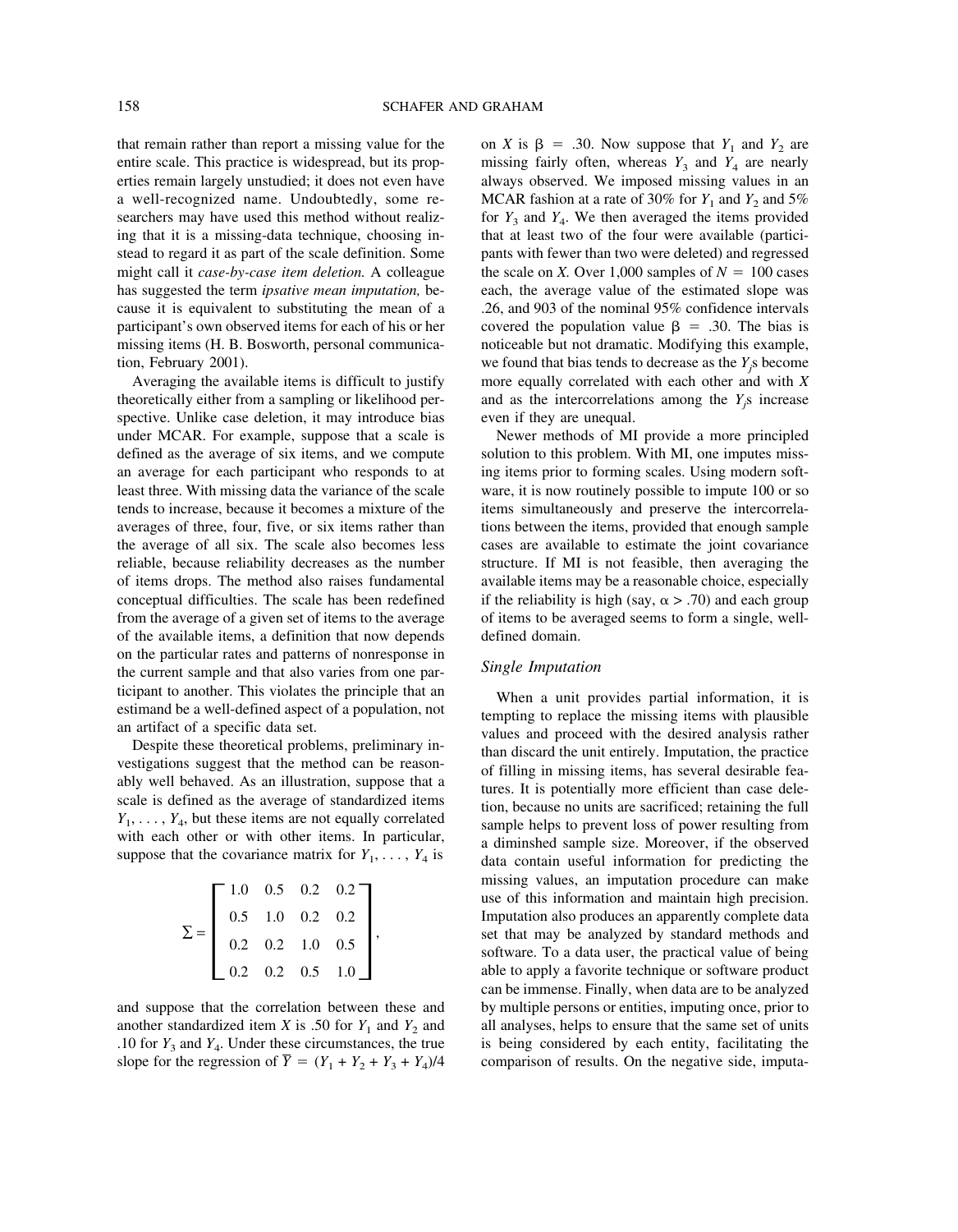tion can be difficult to implement well, particularly in multivariate settings. Some ad hoc imputation methods can distort data distributions and relationships. The shortcomings of single imputation have been documented by Little and Rubin (1987) and others. Here we briefly classify and review some popular single-imputation methods.

*Imputing unconditional means.* Consider the popular practice of mean substitution, in which missing values are replaced by the average of the observed values for that item. The average of the variable is preserved, but other aspects of its distribution variance, quantiles, and so forth—are altered with potentially serious ramifications. Consider a largesample 95% confidence interval for the population mean,

$$
\bar{y} \pm 1.96 \sqrt{\frac{S^2}{N'}}
$$

where  $\bar{y}$  and  $S^2$  are the sample mean and variance and *N* is the sample size. Mean substitution narrows this interval in two ways: by introducing a downward bias into  $S<sup>2</sup>$  and by overstating *N*. Under MCAR, the coverage probability after mean substitution is approximately  $2\Phi(1.96r) - 1$ , where  $\Phi$  is the standard normal cumulative distribution function and *r* is the response rate. With 25% missing values  $(r = .75)$  the coverage drops to 86%, and the error rate is nearly three times as high as it should be. In addition to reducing variances, the method also distorts covariances and intercorrelations between variables.

*Imputing from unconditional distributions.* The idea underlying mean substitution—to predict the missing data values—is somewhat misguided; it is generally more desirable to preserve a variable's distribution. Survey methodologists, who have long been aware of this, have developed a wide array of singleimputation methods that more effectively preserve distributional shape (Madow, Nisselson, & Olkin, 1983). One popular class of procedures known as *hot deck imputation* fills in nonrespondents' data with values from actual respondents. In a simple univariate hot deck, we replace each missing value by a random draw from the observed values. Hot-deck imputation has no parametric model. It partially solves the problem of understating uncertainty, because the variability of the item is not distorted. However, without further refinements, the method still distorts correlations and other measures of association.

*Imputing conditional means.* In the univariate

situation of Figure 1a, a regression model for predicting *Y* from  $X = (X_1, \ldots, X_p)$  may provide a basis for imputation. The model is first fit to the cases for which *Y* is known. Then, plugging values of *X* for the nonrespondents into the regression equation, we obtain predictions  $\hat{Y}$  for the missing values of *Y*. Replacing  $\hat{Y}$  with  $\hat{Y}$  is called *conditional mean imputation*, because  $\hat{Y}$  estimates the conditional mean of  $\hat{Y}$  given *X.* Conditional mean imputation is nearly optimal for a limited class of estimation problems if special corrections are made to standard errors (Schafer & Schenker, 2000). The method is not recommended for analyses of covariances or correlations, because it overstates the strength of the relationship between *Y* and the *X* variables; the multiple regression  $R^2$  among the imputed values is 1.00. If there is no association between *Y* and the covariates *X,* then the method reduces to ordinary mean substitution.

*Imputing from a conditional distribution.* Distortion of covariances can be eliminated if each missing value of *Y* is replaced not by a regression prediction but by a random draw from the conditional or predictive distribution of *Y* given *X.* With a standard linear model, we may add to  $\tilde{Y}$  a residual error drawn from a normal distribution with mean zero and variance estimated by the residual mean square. In a logistic regression for a dichotomous *Y,* one may calculate the fitted probability  $\hat{p}$  for each case, draw a random uniform variate *u*, and set  $Y = 1$  if  $u \le \hat{p}$  and  $Y = 0$  if  $u > \hat{p}$ .

More generally, suppose that we have data  $Y_{\text{com}} =$  $(Y_{obs}, Y_{mis})$  from distribution *P* ( $Y_{obs}, Y_{mis}$ ;  $\theta$ ). Imputing from the conditional distribution means simulating a draw from

$$
P(Y_{\text{mis}}|Y_{\text{obs}}; \theta) = \frac{P(Y_{\text{obs}}, Y_{\text{mis}}; \theta)}{P(Y_{\text{obs}}; \theta)},
$$
(4)

where the denominator is given by Equation 2. In practice, the parameters are unknown and must be estimated, in which case we would draw from  $P(Y_{\text{mis}}|Y_{\text{obs}}; \hat{\theta})$ , where  $\hat{\theta}$  is an estimate of  $\theta$  obtained from  $Y_{\text{obs}}$ . Imputing from Equation 4 assumes MAR. The method produces nearly unbiased estimates for many population quantities under MAR if the model (Equation 4) is correctly specified. Formulating the conditional distribution and drawing from it tends to be easiest for univariate missing-data patterns. With a monotone pattern, the conditional distribution can be expressed as a sequence of regressions for  $Y_i$  given  $Y_1, \ldots, Y_{i-1}$  for  $j = 1, \ldots, p$ , which is not too difficult. With the arbitrary patterns, the conditional dis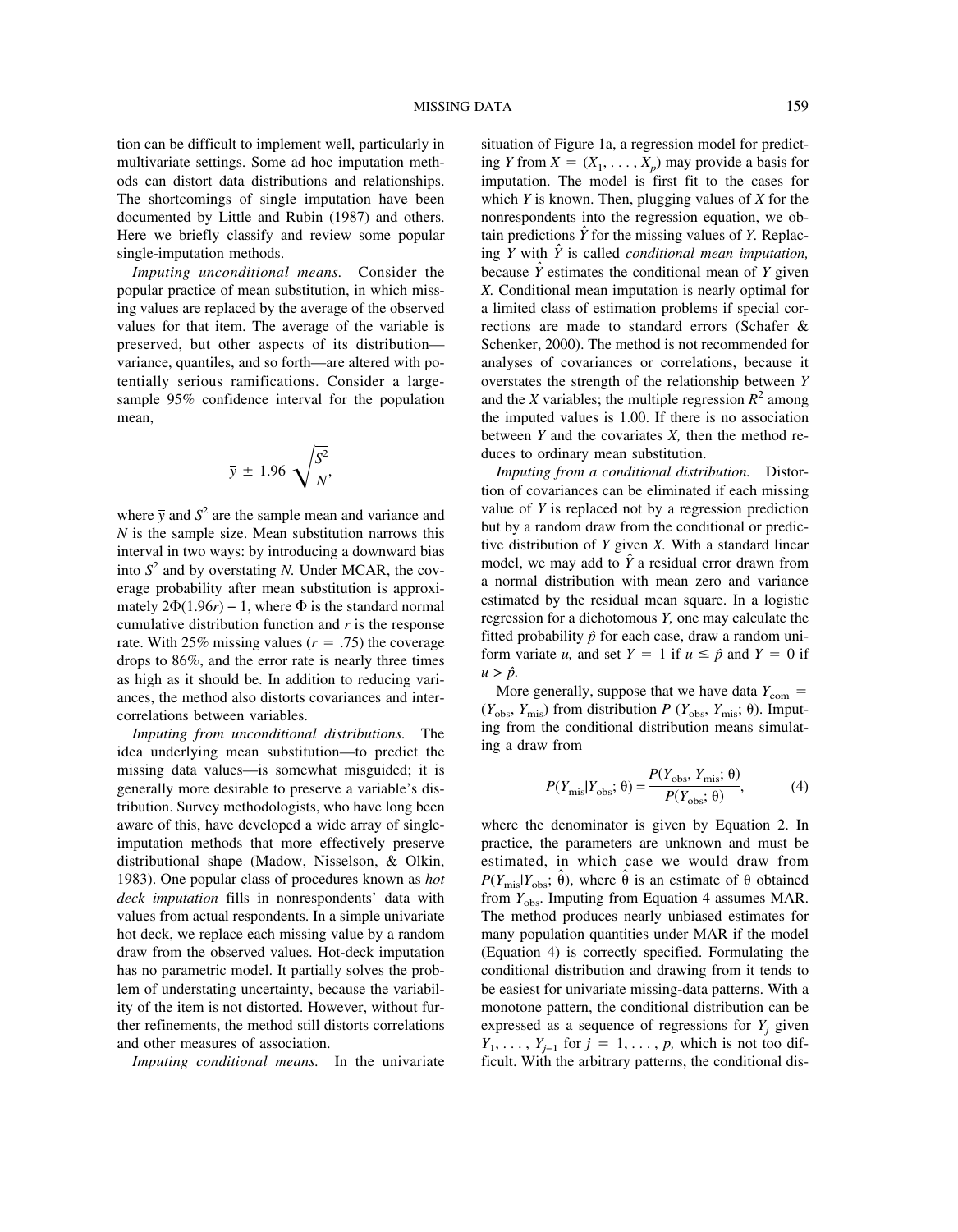tribution can be quite complicated, and drawing from it may require nearly as much effort as full MI, which has superior properties.

*Example.* Consider the problem of imputing the missing blood pressure readings in Table 1. For the MAR condition, we imputed the missing values of *Y* by four methods: (a) performing mean substitution, (b) using a simple hot deck, (c) performing conditional mean imputation based on the linear regression of *Y* on *X,* and (d) drawing from the estimated predictive distribution of *Y* given *X* based on the same regression. Bivariate scatter plots of *Y* versus *X* for the four imputation methods are displayed in Figure 3. These plots clearly reveal the shortcomings of the first three methods. Because the variables are jointly normal with correlation .60, a plot of complete data should resemble an elliptical cloud with a moderate positive slope. Mean substitution (see Figure 3a) causes all the imputed values of *Y* to fall on a horizontal line, whereas conditional mean imputation (see Figure 3c) causes them to fall on a regression line. The hot deck (see Figure 3b) produces an elliptical cloud with too little correlation. The only method that produces a reasonable point cloud is (see Figure 3d) imputation from the conditional distribution of *Y* and *X.*

To illustrate the operating characteristics of these methods, we performed a simulation similar to the one we did for case deletion. One thousand samples of  $N = 50$  were drawn from the bivariate normal population, and missing values were imposed on each sample by the MCAR, MAR, and MNAR methods. Each incomplete data set was then imputed by the four methods shown in Figure 3. The results are summarized in Table 3. As before, the top panel of the table reports the average of the parameter estimates and the RMSE for each mechanism–imputation method combination; estimates with substantial bias are displayed in boldface. Coverage and average width of the nominal 95% confidence intervals are shown in the bottom panel, with seriously low coverages in boldface. On the basis of these results in the top panel, we make the following general observations. Mean substitution and the hot deck produce biased estimates for many parameters under any type of missingness. Conditional mean imputation performs slightly better but still may introduce bias. Im-



*Figure 3.* Example scatter plots of blood pressure measured at two occasions, with missing at random missing values imputed by four methods.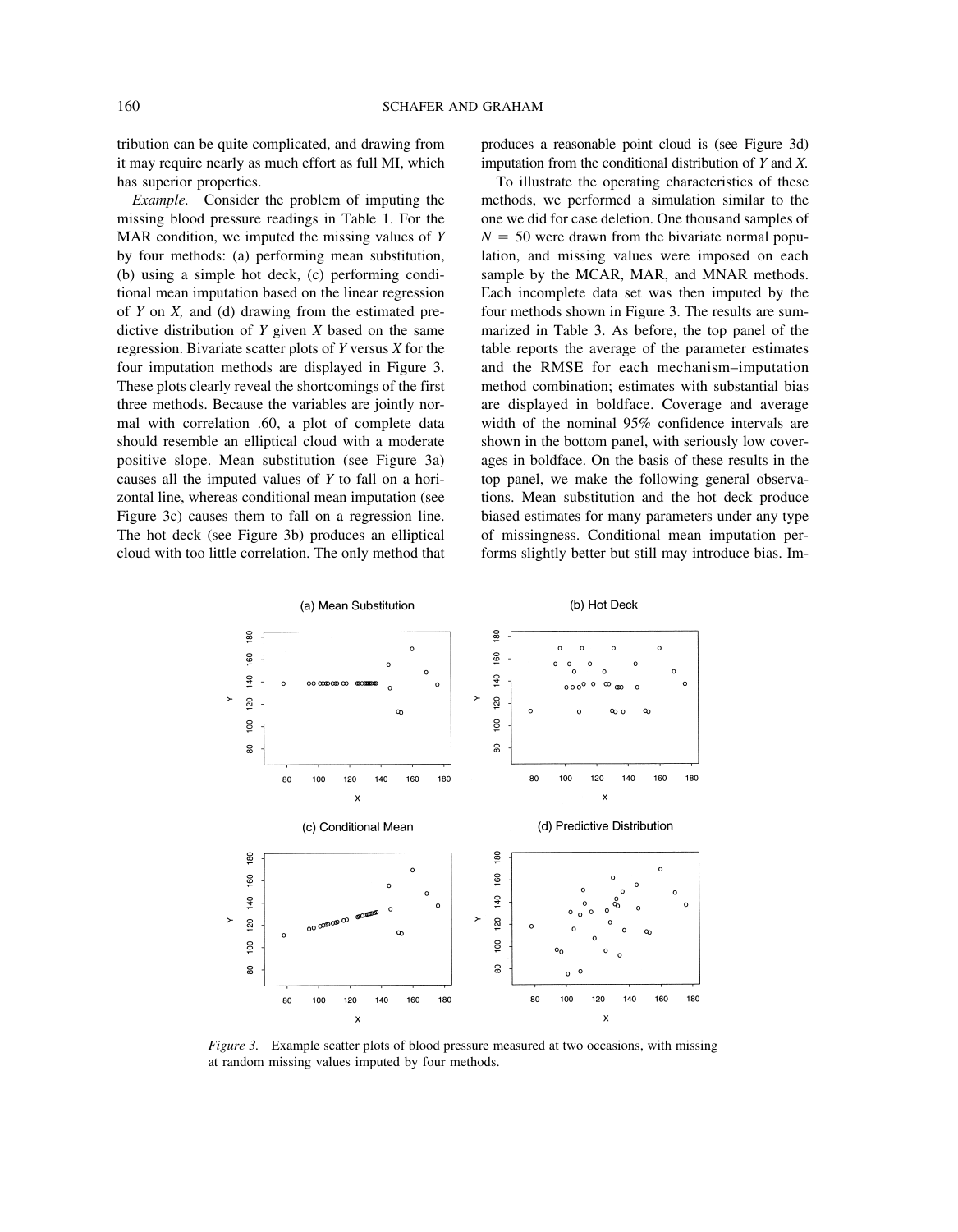Table 3

|                     |        |        | <b>MCAR</b> |                                                       |        |        | <b>MAR</b> |        |        |         | <b>MNAR</b> |        |
|---------------------|--------|--------|-------------|-------------------------------------------------------|--------|--------|------------|--------|--------|---------|-------------|--------|
| Parameter           | MS     | HD     | <b>CM</b>   | PD                                                    | MS     | HD     | CM         | PD     | MS     | HD      | <b>CM</b>   | PD     |
|                     |        |        |             | Average parameter estimate (with RMSE in parentheses) |        |        |            |        |        |         |             |        |
| $\mu_V = 125.0$     | 125.1  | 125.2  | 125.2       | 125.1                                                 | 143.5  | 143.5  | 124.9      | 124.8  | 155.5  | 155.5   | 151.6       | 151.6  |
|                     | (7.18) | (7.89) | (6.26)      | (6.57)                                                | (19.4) | (19.5) | (18.1)     | (18.3) | (30.7) | (30.73) | (26.9)      | (26.9) |
| $\sigma_{Y} = 25.0$ | 12.3   | 23.4   | 18.2        | 24.7                                                  | 10.6   | 20.0   | 20.4       | 27.0   | 6.20   | 11.7    | 8.42        | 12.9   |
|                     | (13.0) | (5.40) | (8.57)      | (5.37)                                                | (14.6) | (6.68) | (10.7)     | (8.77) | (18.9) | (13.7)  | (16.9)      | (12.7) |
| .60                 | .30    | .16    | .79         | .59                                                   | .08    | .04    | .64        | .50    | .15    | .08     | .55         | .38    |
| $\rho =$            | (.32)  | (.46)  | (.27)       | (.20)                                                 | (.52)  | (.57)  | (.48)      | (.40)  | (.47)  | (.53)   | (.40)       | (.37)  |
| $\beta_{Y X} = .60$ | .16    | .16    | .61         | .60                                                   | .04    | .04    | .61        | .62    | .04    | .04     | .21         | .21    |
|                     | (.45)  | (.47)  | (.25)       | (.27)                                                 | (.56)  | (.57)  | (.57)      | (.57)  | (.56)  | (.56)   | (.43)       | (.43)  |
| $\beta_{X Y} = .60$ | .61    | .17    | 1.12        | .60                                                   | .20    | .06    | .78        | .45    | .61    | .19     | 1.63        | .76    |
|                     | (.26)  | (.46)  | (.64)       | (.24)                                                 | (.44)  | (.56)  | (.75)      | (.40)  | (.55)  | (.53)   | (1.72)      | (.68)  |
|                     |        |        |             | Coverage (with average interval width in parentheses) |        |        |            |        |        |         |             |        |
| $\mu_Y$             | 39.2   | 60.0   | 58.5        | 71.0                                                  | 0.2    | 2.4    | 25.7       | 32.3   | 0.0    | 0.0     | 0.0         | 0.0    |
|                     | (7.0)  | (13.3) | (10.4)      | (14.1)                                                | (6.0)  | (11.4) | (11.6)     | (15.3) | (3.5)  | (6.7)   | (4.8)       | (7.3)  |
| $\sigma_Y$          | 0.7    | 63.7   | 31.3        | 65.4                                                  | 0.1    | 45.3   | 30.0       | 49.4   | 0.0    | 1.7     | 0.7         | 4.4    |
|                     | (5.1)  | (9.6)  | (7.5)       | (10.2)                                                | (4.4)  | (8.2)  | (8.4)      | (11.1) | (2.5)  | (4.8)   | (3.5)       | (5.3)  |
| ρ                   | 25.5   | 5.5    | 21.7        | 65.0                                                  | 0.0    | 0.0    | 19.6       | 40.7   | 2,2    | 0.5     | 37.6        | 50.0   |
|                     | (0.50) | (0.53) | (0.19)      | (0.35)                                                | (0.55) | (0.55) | (0.21)     | (0.34) | (0.54) | (0.54)  | (0.31)      | (0.43) |
| $\beta_{Y X}$       | 1.2    | 16.5   | 38.6        | 63.5                                                  | 0.0    | 0.8    | 17.2       | 33.5   | 0.0    | 0.1     | 3.1         | 7.4    |
|                     | (0.27) | (0.54) | (0.22)      | (0.44)                                                | (0.25) | (0.47) | (0.22)     | (0.45) | (0.14) | (0.27)  | (0.13)      | (0.26) |
| $\beta_{X Y}$       | 98.1   | 23.9   | 8.9         | 71.1                                                  | 91.2   | 14.5   | 18.6       | 60.0   | 97.4   | 71.3    | 19.1        | 56.2   |
|                     | (1.18) | (0.63) | (0.50)      | (0.47)                                                | (1.43) | (0.75) | (0.56)     | (0.46) | (2.50) | (1.30)  | (1.46)      | (1.05) |

*Performance of Single-Imputation Methods for Parameter Estimates and Confidence Intervals Over 1,000 Samples (N = 50 Participants)*

*Note.* Parameters:  $\mu$  is the population mean;  $\sigma$  is the population standard deviation;  $\rho$  is the population correlation;  $\beta$  is the population regression slope. Coverage represents the percentage of confidence intervals that include the parameter value; values near 95 represent adequate coverage. Use of boldface type in the top panel indicates problematic levels of bias (i.e., bias whose absolute size is greater than about one half of the estimate's standard error); use of boldface in the bottom panel indicates seriously low levels of coverage (i.e., coverage that falls below 90%, which corresponds to a doubling of the nominal rate of error). MCAR = missing completely at random; MAR = missing at random;  $MNAR$  = missing not at random;  $MS$  = mean substitution;  $HD$  = hot deck;  $CM$  = conditional mean imputation; PD = predictive distribution imputation;  $RMSE = root-mean-square error$ .

puting from a conditional distribution is essentially unbiased under MCAR or MAR but potentially biased under MNAR.

*The problem of undercoverage.* Examining the bottom panel of Table 3, we find that the performance of estimated intervals is a disaster. In nearly all cases, the actual coverage is much lower than 95%. (The only exceptions to this rule occur for  $\beta_{X|Y}$  under mean substitution, which causes the intervals to be exceptionally wide). This shortcoming of single imputation is well documented (Rubin, 1987). Even if it preserves marginal and joint distributions, it still tends to understate levels of uncertainty, because conventional uncertainty measures ignore the fact the imputed values are only guesses. With single imputation, there is

no simple way to reflect missing-data uncertainty. In this example, the implications are very serious because the amount of missing information is unusually high, but even in less extreme situations undercoverage is still an issue. The problem of undercoverage is solved by MI, to be described later.

*When single imputation is reasonable.* Despite the discouraging news in the bottom panel of Table 3, there are situations in which single imputation is reasonable and better than case deletion. Imagine a data set with 25 variables in which 3% of all the data values are missing. If missing values are spread uniformly across the data matrix, then LD discards more than half of the participants (1 – .97<sup>25</sup> = .53). On the other hand, imputing once from a conditional distri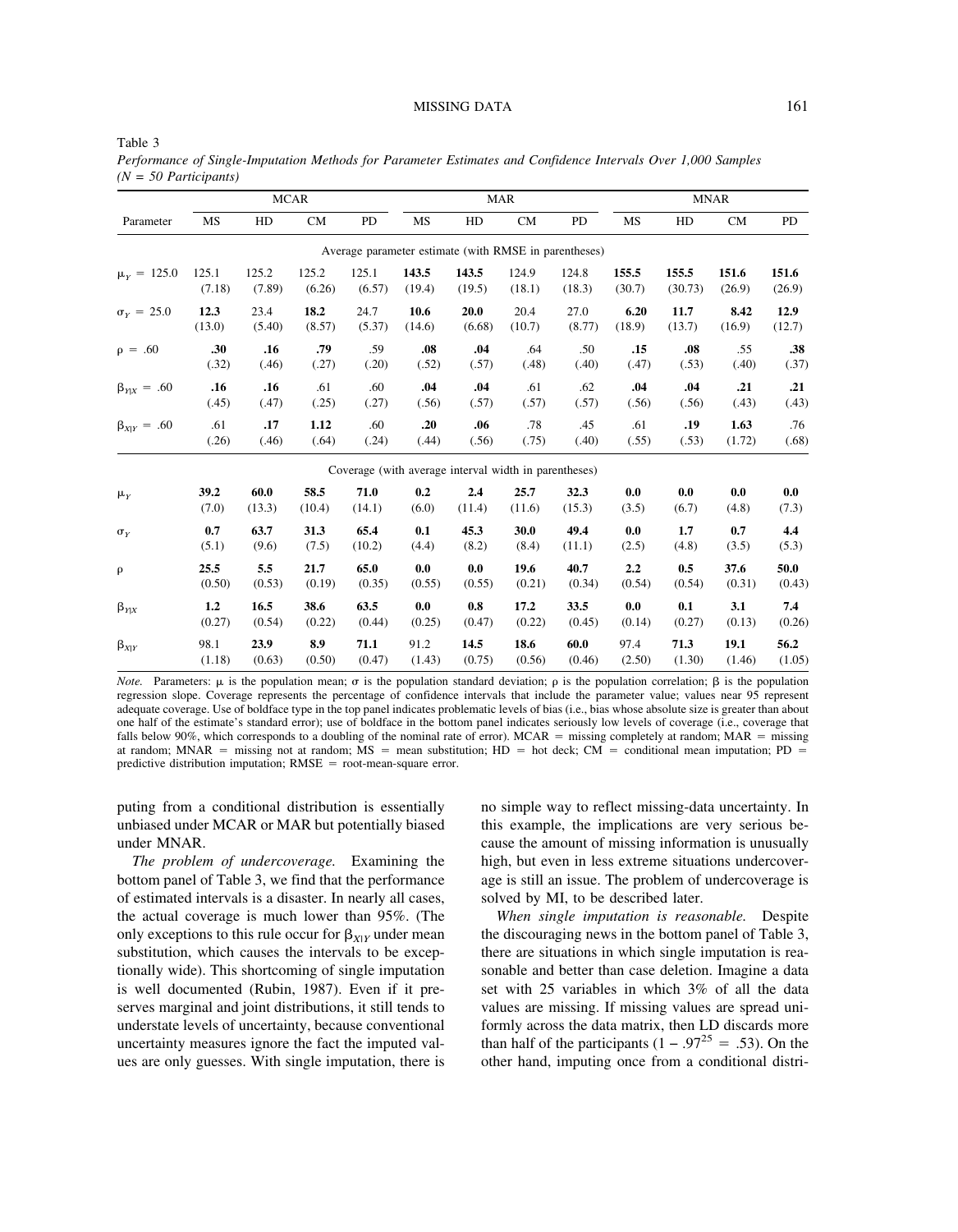bution permits the use of all participants with only a minor negative impact on estimates and uncertainty measures.

#### ML Estimation

The principle of drawing inferences from a likelihood function is widely accepted. Under MAR, the marginal distribution of the observed data (Equation 2) provides the correct likelihood for the unknown parameters  $\theta$ , provided that the model for the complete data is realistic. Little and Rubin (1987, p. 89) referred to this function as "the likelihood ignoring the missing-data mechanism," but for brevity we simply call it the *observed-data likelihood.* The logarithm of this function,

$$
l(\theta; Y_{\text{obs}}) = \log L(\theta; Y_{\text{obs}}), \tag{5}
$$

plays a crucial role in estimation. The ML estimate  $\hat{\theta}$ , the value of  $\theta$  for which Equation 5 is highest, has attractive theoretical properties just as it does in complete-data problems. Under rather general regularity conditions, it tends to be approximately unbiased in large samples. It is also highly efficient; as the sample size grows, its variance approaches the theoretical lower bound of what is achievable by any unbiased estimator (e.g., Cox & Hinkley, 1974).

Confidence intervals and regions are often computed by appealing to the fact that, in regular problems with large samples,  $\hat{\theta}$  is approximately normally distributed about the true parameter  $\theta$  with approximate covariance matrix

$$
V(\hat{\theta}) \approx [-l''(\hat{\theta})]^{-1}, \tag{6}
$$

where  $l''(\hat{\theta})$  is the matrix of second partial derivatives of Equation 5 with respect to the elements of  $\theta$ . The matrix  $-l''(\hat{\theta})$ , which is often called *observed information,* describes how quickly the log-likelihood function drops as we move away from the ML estimate; a steep decline indicates that the ML estimate is apparently precise, whereas a gradual decline implies there is considerable uncertainty about where the true parameter lies. This matrix is sometimes replaced by its expected value, which is called *expected information* or *Fisher information,* because the expected value is sometimes easier to compute. In completedata problems, the approximation (Equation 6) is still valid when the observed information is replaced by the expected information. However, as recently pointed out by Kenward and Molenberghs (1998), this is not necessarily true with missing data. Expected information implicitly uses Equation 5 as a sampling distribution for  $Y_{\text{obs}}$ , which is valid only if the missing data are MCAR. In missing-data problems, therefore, if we want to obtain standard errors and confidence intervals that are valid under the general MAR condition, we should base them on an observed rather than an expected information matrix. If a software package that performs ML estimation with missing data offers the choice of computing standard errors from the observed or the expected information, the user should opt for the former.

Log likelihood also provides a method for testing hypotheses about elements or functions of  $\theta$ . Suppose that we wish to test the null hypothesis that  $\theta$  lies in a certain area or region of the parameter space versus the alternative that it does not. Under suitable regularity conditions, this test may be performed by comparing a difference in log likelihoods to a chisquare distribution. More specifically, let  $\hat{\theta}$  denote the maximizer of the log likelihood over the full parameter space, and let  $\tilde{\theta}$  be the maximizer over the region defined by the null hypothesis. We would reject the null at the designated alpha level if 2 [ $l(\hat{\theta}; Y_{obs})$  –  $l(\hat{\theta}; Y_{\text{obs}})$ ] exceeds the 100 (1 –  $\alpha$ ) percentile of the chi-square distribution. The degrees of freedom are given by the difference in the number of free parameters under the null and alternative hypotheses—that is, the number of restrictions that must be placed on the elements of  $\theta$  to ensure that it lies in the null region. These likelihood-ratio tests are quite attractive for missing-data problems, because they only require that we be able to compute the maximizers  $\hat{\theta}$  and  $\hat{\theta}$ ; no second derivatives are needed.

#### *Computing ML Estimates*

In a few problems, the maximizer of the log likelihood (Equation 5) can be computed directly. One famous example is the bivariate normal monotone problem presented by Anderson (1957). Suppose that a portion of sample units (Part A) has values recorded for variables *X* and *Y,* and the remainder of sample units (Part B) has values only for *X.* The basic idea is as follows: Use the full sample  $(A + B)$  to estimate the mean and variance of *X,* use the reduced sample (A only) to estimate the parameters of the linear regression of *Y* and *X,* and then combine the two sets of estimates to obtain the parameters for the full joint distribution. For details on this procedure, see Little and Rubin (1987, section 6.2).

Except for these special cases, expressions for ML estimates cannot in general be written down in closed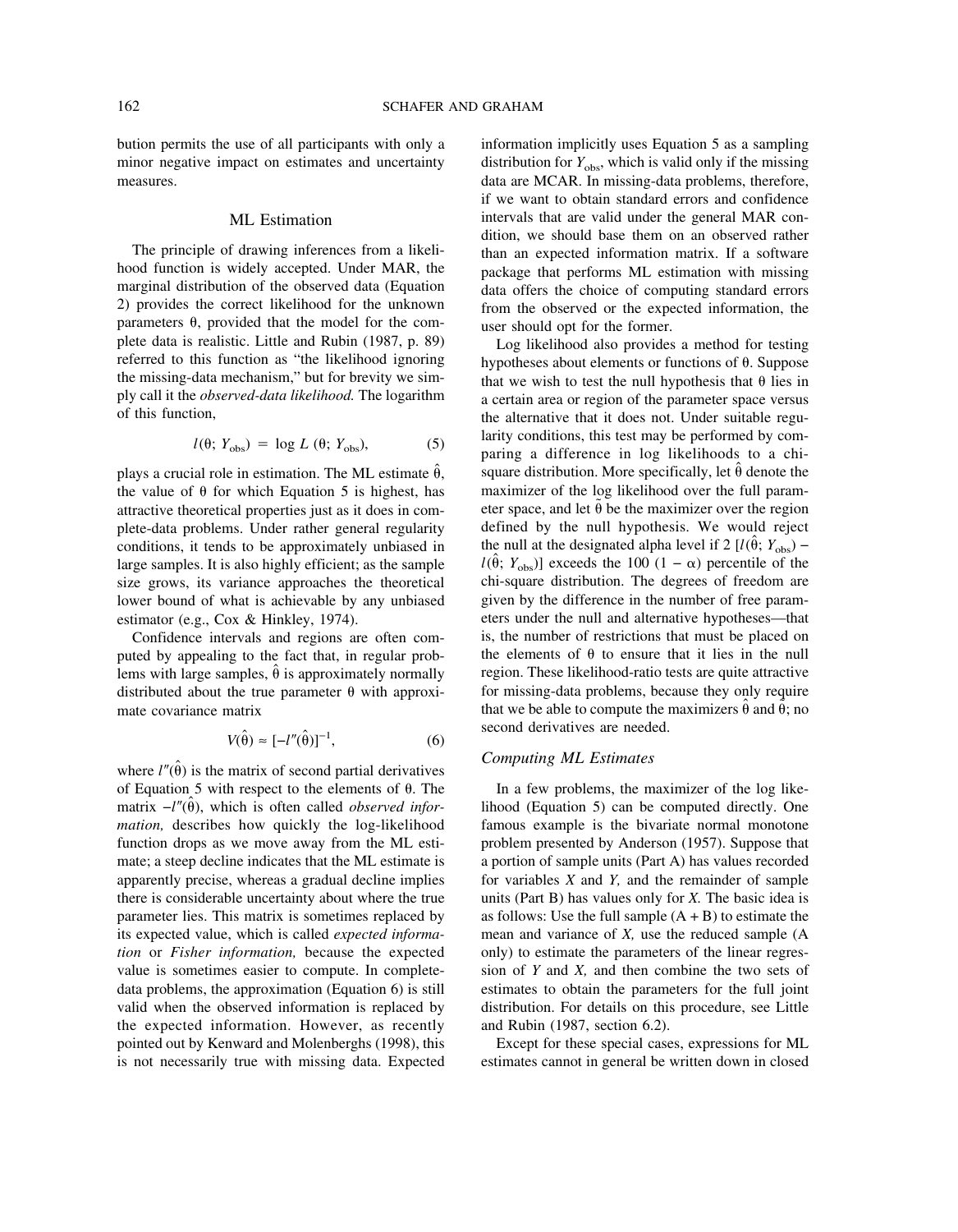form, and computing them requires iteration. A general method for ML in missing-data problems was described by Dempster et al. (1977) in their influential article on the EM algorithm. The key idea of EM is to solve a difficult incomplete-data estimation problem by iteratively solving an easier complete-data problem. Intuitively, we "fill in the missing data" with a best guess at what it might be under the current estimate of the unknown parameters, then reestimate the parameters from the observed and filled-in data. To obtain the correct answer, we must clarify what it means to "fill in the missing data." Dempster et al. showed that, rather than filling in the missing data values per se, we must fill in the complete-data sufficient statistics. The form of these statistics depends on the model under consideration. Overviews of EM have been given by Little and Rubin (1987), Schafer (1997), and McLachlan and Krishnan (1996).

Little and Rubin (1987) catalogued EM algorithms for any missing-data problems. EM has also been applied to many situations that are not necessarily thought of as missing-data problems but can be formulated as such: multilevel linear models for unbalanced repeated measures data, where not all participants are measured at all time points (Jennrich & Schluchter, 1986; Laird & Ware, 1982); latent class analysis (Clogg & Goodman, 1984) and other finitemixture models (Titterington, Smith, & Makov, 1985); and factor analysis (Rubin & Thayer, 1983). For some of these problems, non-EM methods are also available. Newton–Raphson and Fisher scoring are now considered by many to be the preferred method for fitting multilevel linear models (Lindstrom & Bates, 1988). However, in certain classes of models—finite mixtures, for example—EM is still the method of choice (McLachlan & Peel, 2000).

## *Software for ML Estimation in Missing-Data Problems*

An EM algorithm for ML estimation of an unstructured covariance matrix is available in several programs. The first commercial implementation was released by BMDP (BMDP Statistical Software, 1992), now incorporated into the missing-data module of SPSS (Version 10.0). The procedure is also found in EMCOV (Graham & Hofer, 1991), NORM, SAS (Y. C. Yuan, 2000), Amelia (King et al., 2001), S-PLUS (Schimert, Schafer, Hesterberg, Fraley, & Clarkson, 2001), LISREL (Jöreskog & Sörbom, 2001), and Mplus (L. K. Muthén & Muthén, 1998).

ML is also available for normal models with struc-

tured covariance matrices. Multilevel linear models can be fit with HLM (Bryk, Raudenbush, & Congdon, 1996), MLWin (Multilevel Models Project, 1996), the SAS procedure PROC MIXED (Littell, Milliken, Stroup, & Wolfinger, 1996), Stata (Stata, 2001), and the lme function in S-PLUS (Insightful, 2001). Any of these may be used for repeated measures data. In some cases, the documentation and accompanying literature do not mention missing values specifically but describe "unbalanced" data sets, in which participants are not measured at a common set of time points. We must emphasize that if the imbalance occurs not by design but as a result of uncontrolled nonresponse (e.g., attrition), all of these programs will assume MAR. ML estimates for structural equation models with incomplete data are available in Mx (Neale, Boker, Xie, & Maes, 1999), AMOS (Arbuckle & Wothke, 1999), LISREL, and Mplus, which also assume MAR. These programs provide standard errors based on expected or observed information. If offered a choice, the user should opt for observed rather than expected, because the latter is appropriate only under MCAR. The producers of EQS (Bentler, in press) have also announced plans for a new version with missing-data capabilities, but as of this writing it has not yet been released.

Latent class analysis (LCA) is a missing-data problem in the sense that the latent classification is missing for all participants. A variety of software packages for LCA are available; one of the most popular is LEM (Vermunt, 1997). Latent transition analysis (LTA), an extension of LCA to longitudinal studies with a modest number of time points, is available in WinLTA (Collins, Flaherty, Hyatt, & Schafer, 1999). The EM algorithm in the most recent version of LTA allows missing values to occur on the manifest variables in an arbitrary pattern. ML estimates for a wider class of latent-variable models with incomplete data, including finite mixtures and models with categorical responses, are available in Mplus.

#### *Example*

To illustrate the properties of likelihood methods, we conducted another simulation using the blood pressure example. One thousand samples of size *N* 50 were generated, and missing values were imposed on each sample by the MCAR, MAR, and MNAR methods. From each incomplete data set, ML estimates were computed by the technique of Anderson (1957). Standard errors were obtained by inverting the observed information matrix, and approximate 95%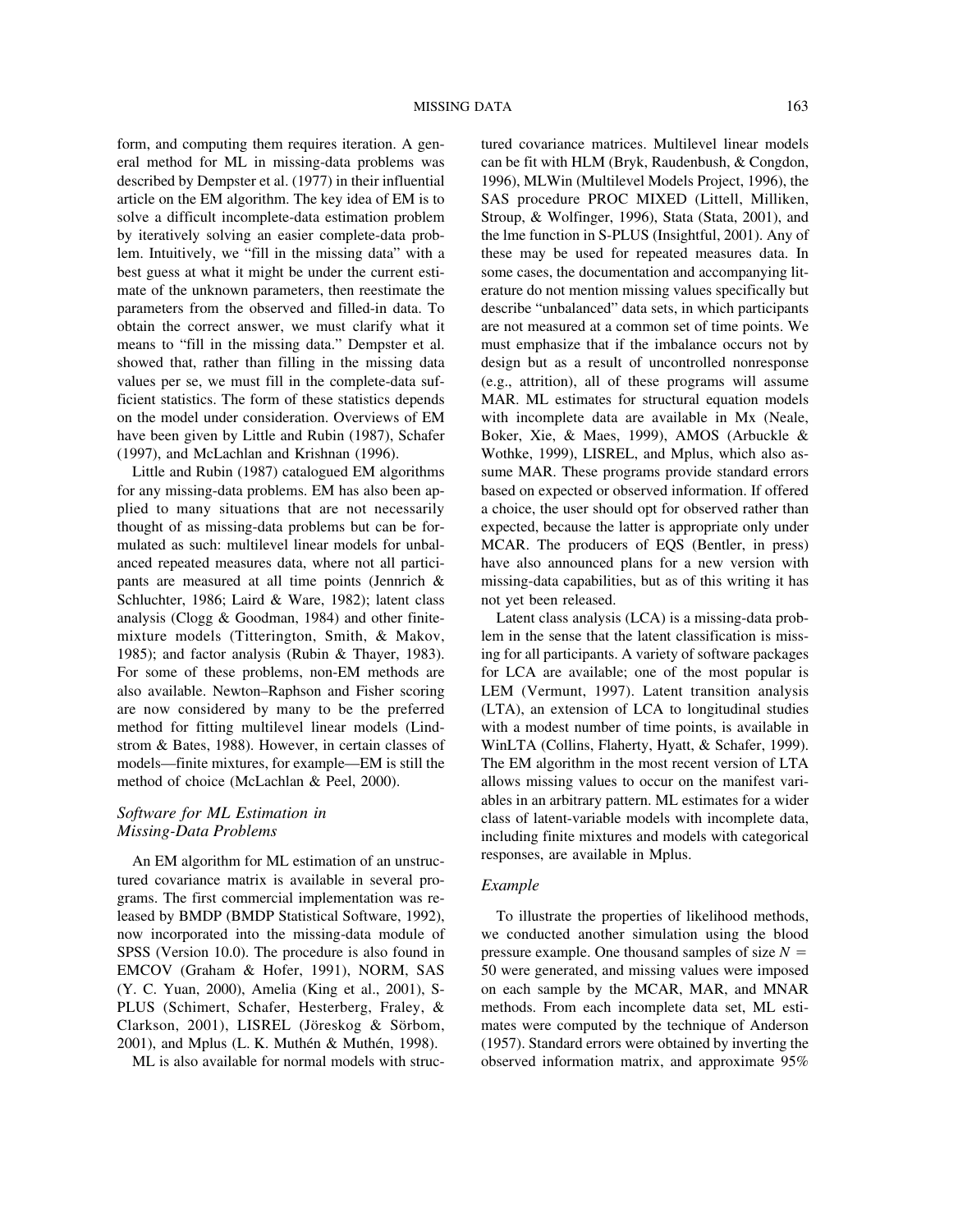confidence intervals for each parameter were computed by the normal approximation (estimate  $\pm 1.96$ *SE*s).

Results from this simulation are summarized in Table 4. The top panel of Table 4 reports the average and RMSE of the estimates, and the bottom panel reports the coverage and average width of the intervals. Once again, estimates whose bias exceeds one half of a standard error and coverage values below 90% are displayed in boldface. Examining the top

#### Table 4

*Performance of Maximum Likelihood for Parameter Estimates and Confidence Intervals Over 1,000 Samples (N = 50 Participants)*

| Parameter                                             | <b>MCAR</b>                                           | MAR    | <b>MNAR</b> |
|-------------------------------------------------------|-------------------------------------------------------|--------|-------------|
| Average parameter estimate (with RMSE in parentheses) |                                                       |        |             |
| $\mu_v = 125.0$                                       | 124.8                                                 | 125.2  | 151.6       |
|                                                       | (6.52)                                                | (16.9) | (26.9)      |
| $\sigma_Y = 25.0$                                     | 24.2                                                  | 25.5   | 12.3        |
|                                                       | (5.73)                                                | (7.45) | (13.2)      |
| $\rho = .60$                                          | .61                                                   | .52    | .39         |
|                                                       | (.19)                                                 | (.38)  | (.36)       |
| $\beta_{Y X} = .60$                                   | .61                                                   | .60    | .21         |
|                                                       | (.27)                                                 | (.51)  | (.43)       |
| $\beta_{X Y} = .60$                                   | .63                                                   | .49    | .79         |
|                                                       | (.23)                                                 | (.38)  | (.68)       |
|                                                       | Coverage (with average interval width in parentheses) |        |             |
| $\mu_Y$                                               | 91.2                                                  | 91.6   | 0.9         |
|                                                       | (22.2)                                                | (58.2) | (16.4)      |
| $\sigma_{Y}$                                          | 86.1                                                  | 90.2   | 7.4         |
|                                                       | (17.8)                                                | (28.6) | (9.94)      |

|               | (11.0) | (20.0) | (9.94) |
|---------------|--------|--------|--------|
| ρ             | 84.2   | 76.7   | 89.2   |
|               | (0.65) | (1.20) | (0.99) |
| $\beta_{Y X}$ | 90.3   | 90.7   | 28.2   |
|               | (0.88) | (1.78) | (0.59) |
| $\beta_{X Y}$ | 91.6   | 93.0   | 80.5   |
|               | (0.80) | (1.26) | (2.18) |

*Note.* Parameters:  $\mu$  is the population mean;  $\sigma$  is the population standard deviation;  $\rho$  is the population correlation;  $\beta$  is the population regression slope. Coverage represents the percentage of confidence intervals that include the parameter value; values near 95 represent adequate coverage. Use of boldface type in the top panel indicates problematic levels of bias (i.e., bias whose absolute size is greater than about one half of the estimate's standard error); use of boldface in the bottom panel indicates seriously low levels of coverage (i.e., coverage that falls below 90%, which corresponds to a doubling of the nominal rate of error).  $MCAR =$  missing completely at random;  $MAR$  = missing at random;  $MNAR$  = missing not at random;  $RMSE = root-mean-square error$ .

panel, we find that the ML estimates are not substantially biased under MCAR or MAR but are quite biased under MNAR. This agrees with the theoretical result that likelihood inferences are appropriate under any MAR situation. In the bottom panel, however, notice that the coverage for some intervals under MAR is quite poor. The reason for this is that a sample of  $N = 50$  with a high rate of missing values is not large enough for the normal approximation to work well. Another simulation was performed with the sample size increased to 250. Results from that simulation, which we omit, show that the intervals for all parameters achieve coverage near 95% under MCAR and MAR but have seriously low coverage under MNAR.

## *General Comments on ML for Missing-Data Problems*

In theory, likelihood methods are more attractive than ad hoc techniques of case deletion and single imputation. However, they still rest on a few crucial assumptions. First, they assume that the sample is large enough for the ML estimates to be approximately unbiased and normally distributed. In missingdata problems the sample may have to be larger than usual, because missing values effectively reduce the sample size. Second, the likelihood function comes from an assumed parametric model for the complete data *P* ( $Y_{\text{obs}}$ ,  $Y_{\text{mis}}$ ;  $\theta$ ). Depending on the particular application, likelihood methods may or may not be robust to departures from model assumptions. Sometimes (e.g., in structural equation models) departures might not have a serious effect on estimates but could cause standard errors and test statistics to be very misleading (Satorra & Bentler, 1994). If one dispenses with the full parametric model, estimation procedures with incomplete data are still possible, but they typically require the missing values to be MCAR rather than MAR (K. H. Yuan & Bentler, 2000; Zeger, Liang, & Albert, 1988). For an evaluation of these new procedures for structural equation models, see the recent article by Enders (2001).

Finally, the likelihood methods described in this section assume MAR. When missingness is not controlled by the researcher, it is unlikely that MAR is precisely satisfied. In many realistic applications, however, we believe that departures from MAR are not large enough to effectively invalidate the results of an MAR-based analysis (Collins et al., 2001). When the reasons for missingness seem strongly related to the data, one can formulate a likelihood or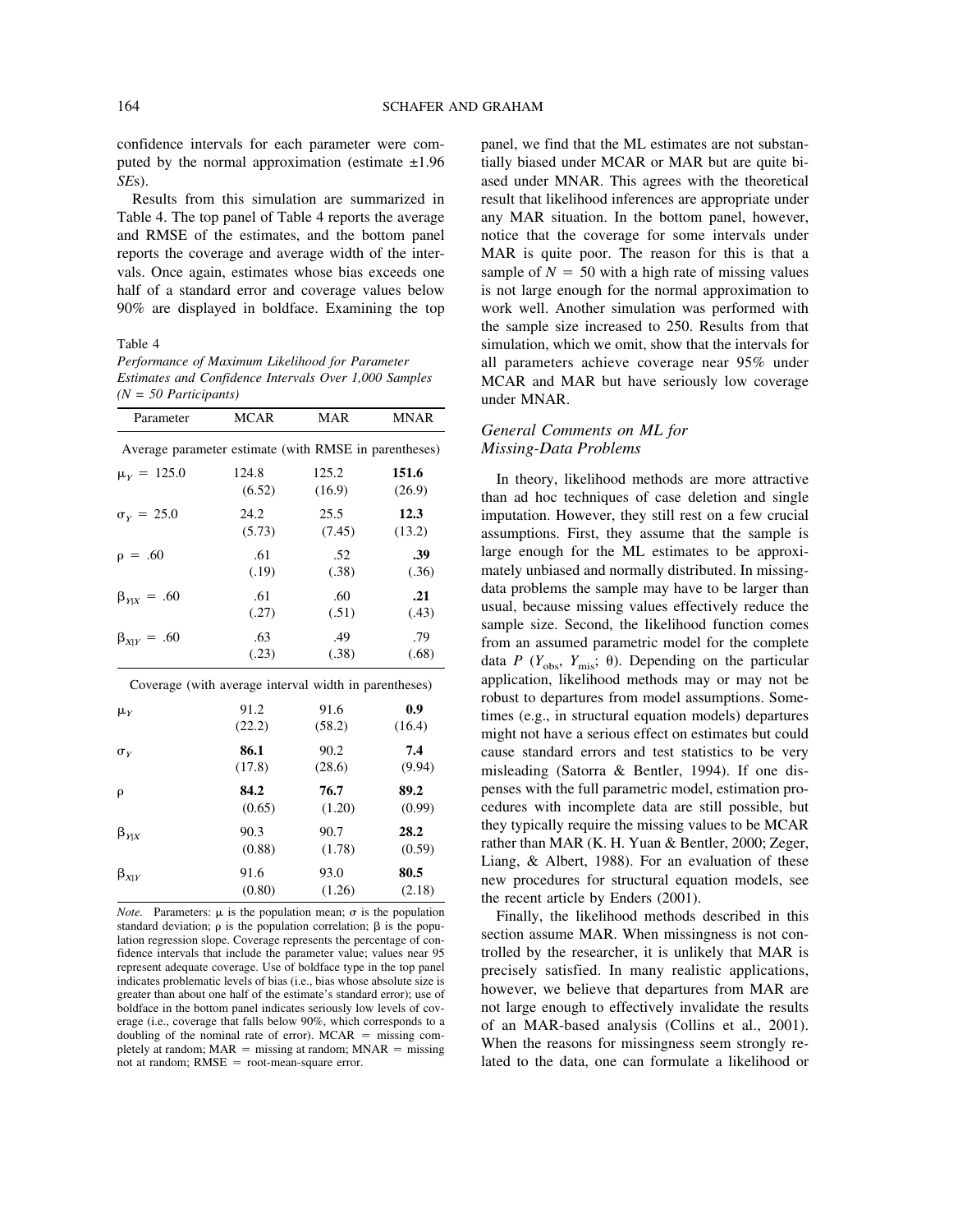Bayesian solution to take this into account. However, these methods—which are reviewed in the last section of this article—are not a panacea, because they still rest on unverifiable assumptions and may be sensitive to departures from the assumed model.

## Multiple Imputation

MI, proposed by Rubin (1987), has emerged as a flexible alternative to likelihood methods for a wide variety of missing-data problems. MI retains much of the attractiveness of single imputation from a conditional distribution but solves the problem of understating uncertainty. In MI, each missing value is replaced by a list of  $m > 1$  simulated values as shown in Figure 4. Substituting the *j*th element of each list for the corresponding missing value,  $j = 1, \ldots, m$ , produces *m* plausible alternative versions of the complete data. Each of the *m* data sets is analyzed in the same fashion by a complete-data method. The results, which may vary, are then combined by simple arithmetic to obtain overall estimates and standard errors that reflect missing-data uncertainty as well as finitesample variation. Reviews of MI have been published by Rubin (1996) and Schafer (1997, 1999a). Graham, Cumsille, and Elek-Fisk (in press) and Sinharay, Stern, and Russell (2001) have provided less technical presentations for researchers in psychology.

MI has many attractive features. Like single imputation, it allows the analyst to proceed with familiar complete-data techniques and software. One good set of *m* imputations may effectively solve the missingdata problems in many analyses; one does not necessarily need to re-impute for every new analysis. Unlike other Monte Carle methods, with MI we do not



**IMPUTATIONS** 



*Figure 4.* Schematic representation of multiple imputation, where *m* is the number of imputations.

need a large number of repetitions for precise estimates. Rubin (1987) showed that the efficiency of an estimate based on *m* imputations, relative to one based on an infinite number, is  $(1 + \lambda/m)^{-1}$ , where  $\lambda$  is the rate of missing information.<sup>2</sup> For example, with  $50\%$ missing information,  $m = 10$  imputations is  $100/(1 +$  $.05) = 95\%$  efficient; additional imputations do little to remove noise from the estimate itself. In some cases, researchers also like to remove noise from other statistical summaries (e.g., significance levels or probability values); in many practical applications, we have found that  $m = 20$  imputations can effectively do this. Once a procedure for managing multiple versions of the data has been established, the additional time and effort required to handle  $m = 20$  versions rather than  $m = 10$  is often of little consequence.

# *Rubin's Rules for Combining Estimates and Standard Errors*

The simplest method for combining the results of *m* analyses is Rubin's (1987) method for a scalar (onedimensional) parameter. Suppose that *Q* represents a population quantity (e.g., a regression coefficient) to be estimated. Let  $\hat{Q}$  and  $\sqrt{U}$  denote the estimate of  $Q$ and the standard error that one would use if no data were missing. The method assumes that the sample is large enough so that  $\sqrt{U(Q - Q)}$  has approximately a standard normal distribution, so that  $\ddot{Q} \pm 1.96 \sqrt{U}$  has about 95% coverage. Of course, we cannot compute  $\hat{Q}$ and *U*; rather, we have *m* different versions of them,  $[\hat{Q}^{(j)}, U^{(j)}], j = 1, ..., m$ . Rubin's (1987) overall estimate is simply the average of the *m* estimates,

$$
\overline{Q} = m^{-1} \sum_{j=1}^{m} \hat{Q}^{(j)}.
$$

The uncertainy in  $\overline{Q}$  has two parts: the average withinimputation variance,

$$
\overline{U} = m^{-1} \sum_{j=1}^{m} U^{(j)},
$$

and the between-imputations variance,

<sup>2</sup> The rate of missing information, as distinct from the rate of missing observations, measures the increase in the large-sample variance of a parameter estimate (Equation 6) due to missing values. It may be greater or smaller than the rate of missing values in any given problem.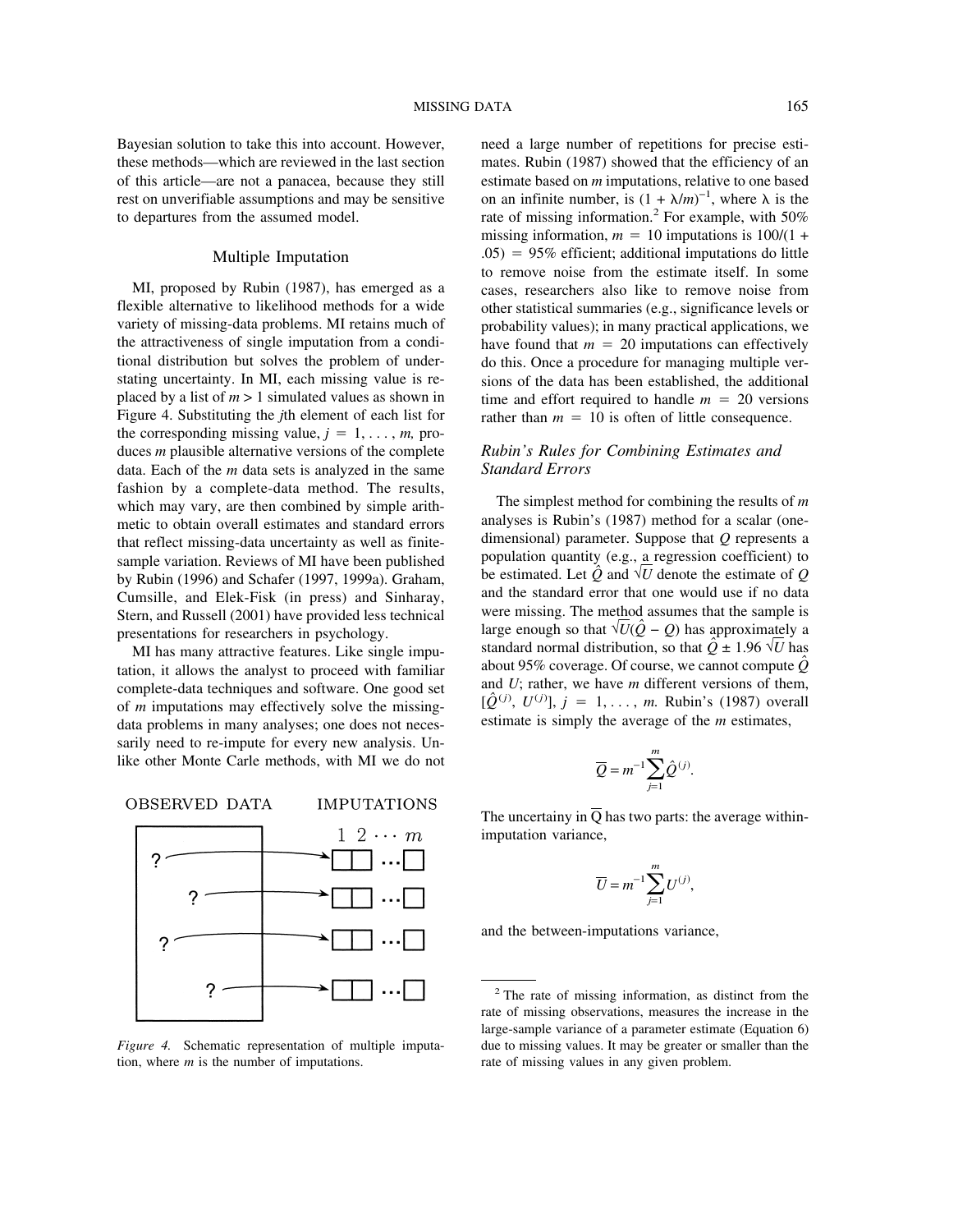$$
B = (m-1)^{-1} \sum_{j=1}^{m} [\hat{Q}^{(j)} - \overline{Q}]^{2}.
$$

The total variance is a modified sum of the two components,

$$
T = \overline{U} + (1 + m^{-1})B,
$$

and the square root of *T* is the overall standard error. For confidence intervals and tests, Rubin (1987) recommended the use of a Student's *t* approximation  $T^{-1/2}(\bar{Q}-Q) \sim t_{\nu}$ , where the degrees of freedom are given by

$$
v = (m-1)\left[1 + \frac{\overline{U}}{(1+m^{-1})B}\right]^2.
$$

The degree of freedom may vary from  $m - 1$  to  $\infty$ depending on the rate of missing information. When the degrees of freedom are large, the *t* distribution is essentially normal, the total variance is well estimated, and there is little to be gained by increasing *m.* The estimated rate of missing information for *Q* is approximately  $\tau/(\tau + 1)$ , where  $\tau = (1 + m^{-1})B/\overline{U}$  is the relative increase in variance due to nonresponse. Additional methods for combining multidimensional parameter estimates, likelihood-ratio test statistics, and probability values from hypothesis tests were reviewed by Schafer (1997, chapter 4).

# *Proper MI*

The validity of MI rests on how the imputations are created and how that procedure relates to the model used to subsequently analyze the data. Creating MIs often requires special algorithms (Schafer, 1997). In general, they should be drawn from a distribution for the missing data that reflects uncertainty about the parameters of the data model. Recall that with single imputation, it is desirable to impute from the conditional distribution  $P(Y_{\text{mis}}|Y_{\text{obs}}; \hat{\theta})$ , where  $\hat{\theta}$  is an estimate derived from the observed data. MI extends this by first simulating *m* independent plausible values for the parameters,  $\theta^{(1)}, \ldots, \theta^{(m)}$ , and then drawing the missing data  $Y_{\text{mis}}^{(t)}$  from  $P[Y_{\text{mis}}|Y_{\text{obs}};\ \theta^{(t)}]$  for  $t =$ 1, . . . , *m.*

Treating parameters as random rather than fixed is an essential part of MI. For this reason, it is natural (but not essential) to motivate MI from the Bayesian perspective, in which the state of knowledge about parameters is represented through a posterior distribution. Bayesian methods have become increasingly popular in recent years; a good modern overview was

provided by Gelman et al. (1995). For our purposes, it is not necessary to delve into the details of the Bayesian perspective to explain how MI works; we simply note a few principles of Bayesian analysis.

First, in a Bayesian analysis, all of the data's evidence about parameters is summarized with a likelihood function. As with ML, the assumed parametric form of the model may be crucial; if the model is inaccurate, then the posterior distribution may provide an unrealistic view of the state of knowledge about  $\theta$ . Second, Bayesian analysis requires a prior distribution for the unknown parameters. Critics may regard the use of a prior distribution as subjective, artificial, or unscientific. We tend to regard it as a "necessary evil." In some problems, prior distributions can be formulated to reflect a state of relative ignorance about the parameters, mitigating the effect of the subjective inputs. Finally, in a Bayesian analysis, the influence of the prior diminishes as the sample size increases. Indeed, one often finds that a range of plausible alternative priors leads to similar posterior distributions. Because MI already relies on large-sample approximations for the complete-data distribution, the prior rarely exerts a major influence on the results.

#### *Creating MIs Under a Normal Model*

To understand what is happening within an MI algorithm, consider a hypothetical data set with three variables  $Y_1$ ,  $Y_2$ , and  $Y_3$ , which we assume to be jointly normally distributed. Suppose that one group of participants (Group A) has measurements for all three variables, another group (Group B) has measurements for  $Y_1$  and  $Y_2$  but missing values for  $Y_3$ , and a third group (Group C) has measurements for  $Y_3$  but missing values for  $Y_1$  and  $Y_2$ . The parameters of the trivariate normal model—three means, three variances and three correlations—are not known and should be estimated from all three groups. If the parameters were known, MIs could be drawn in the following way. Group A requires no imputation. For Group B, we would need to compute the linear regression of  $Y_3$  on  $Y_1$  and  $Y_2$ . Then, for each participant in Group B, we would use his or her own values of  $Y_1$ and  $Y_2$  to predict the unknown value of  $Y_3$  and impute the predicted value  $\hat{Y}_3$  plus random noise drawn from a normal distribution with the appropriate residual variance. For Group C, we would compute the bivariate regression of  $Y_1$  and  $Y_2$  on  $Y_3$ , obtain the joint prediction  $(\hat{Y}_1, \hat{Y}_2)$  for each participant, and add random noise drawn from a bivariate normal distribution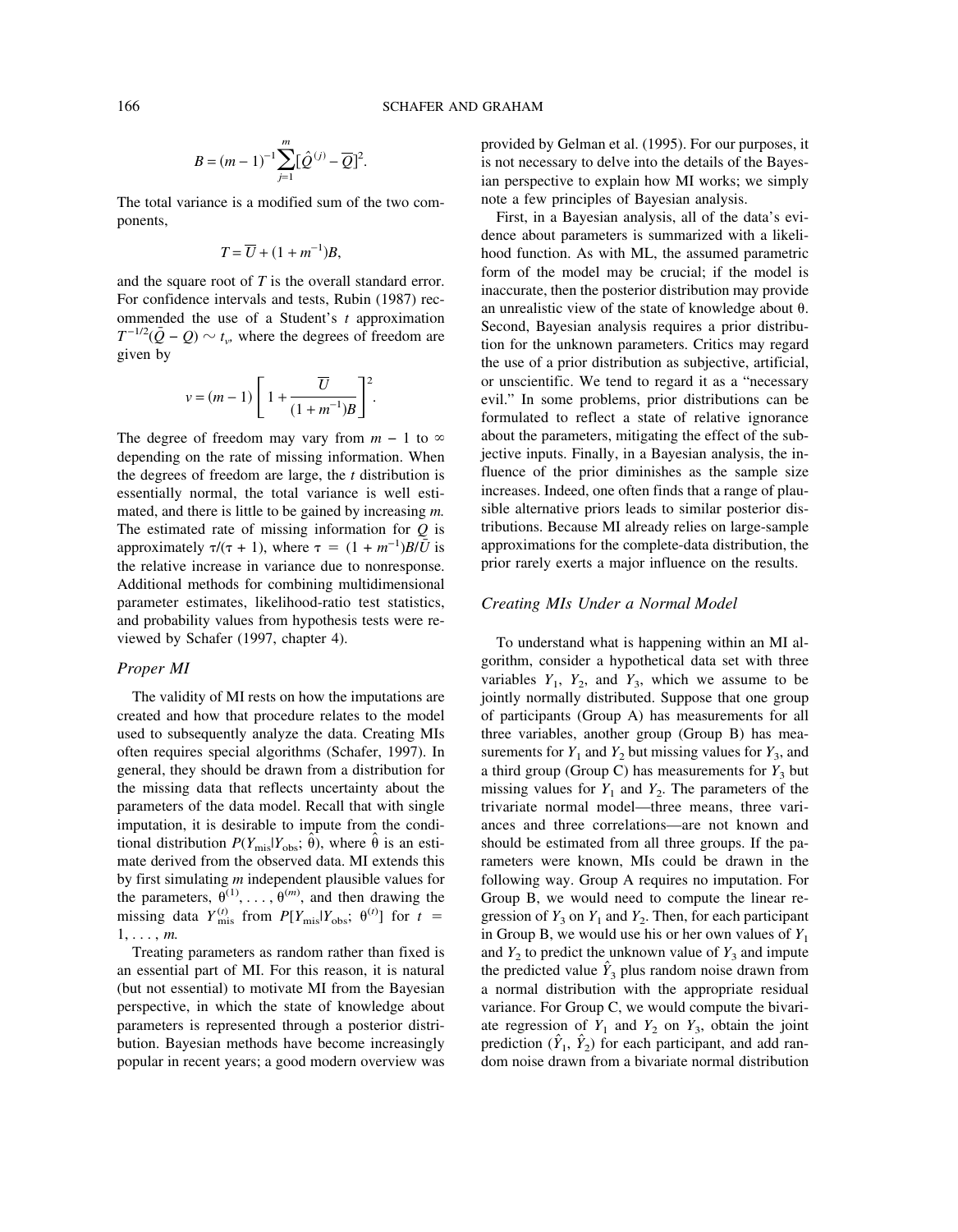with the appropriate residual variances and covariance.

A crucial feature of MI is that the missing values for each participant are predicted from his or her own observed values, with random noise added to preserve a correct amount of variability in the imputed data. Another feature is that the joint relationships among the variables  $Y_1$ ,  $Y_2$ , and  $Y_3$  must be estimated from all available data in Groups A, B, and C. ML estimates of the parameters could be computed using an EM algorithm, but proper MI requires that we reflect uncertainty about these parameters from one imputation to the next. Therefore, instead of using ML estimates, we need to draw random values of the parameters from a posterior distribution based on the observeddata likelihood and a prior. The form of this posterior distribution is not easy to describe, but it can be sampled from by a variety of techniques; data augmentation (Schafer, 1997) is straightforward, but one could also use importance resampling (King et al., 2001). The effect of drawing parameters from a posterior distribution, rather than using ML estimates, means that for Group B the regression of  $Y_3$  on  $Y_1$  and  $Y_2$  will be randomly perturbed from one set of imputations to the next; similarly, in Group C the joint regression of  $(Y_1, Y_2)$  on  $Y_3$  will also be perturbed.

A review of MI computations is beyond the scope of this article. Rubin (1987) described how to create MIs for some univariate and monotone situations shown in Figure 1, a and b. Algorithms for multivariate data with arbitrary patterns were given by Schafer (1997), along with detailed guidance and data examples. Proper application of these procedures requires some understanding of the properties of data augmentation, especially its convergence behavior. A gentle introduction and tutorial on the use of MI under a multivariate normal model was provided by Schafer and Olsen (1998; also see Graham et al., in press; Sinharay et al., 2001).

## *Choosing the Imputation Model*

Notice that the MI procedure described above is based on a joint normality assumption for  $Y_1$ ,  $Y_2$ , and *Y*3. This model makes no distinctions between response (dependent) or predictor (independent) variables but treats all three as a multivariate response. The imputation model is not intended to provide a parsimonious description of the data, nor does it represent structural or causal relationships among variables. The model is merely a device to preserve important features of the joint distribution (means,

variances, and correlations) in the imputed values. A procedure that preserves the joint distribution of  $Y_1$ ,  $Y_2$ , and  $Y_3$  will automatically preserve the linear regression of any of these variables on the others. Therefore, in a subsequent analysis of the imputed data, any variable could be treated as a response or as a predictor. For example, we may regress  $Y_2$  on  $Y_1$  in each imputed data set and combine the estimated intercepts and slopes by Rubin's (1987) rules. Distinctions between dependent and independent variables and substantive interpretation of relationships should be left to postimputation analyses.

Although it is not necessary to have a scientific theory underlying an imputation model, it is crucial for that model to be general enough to preserve effects of interest in later analyses. Suppose that we will examine differences in mean response between an experimental and control group. For differences to be preserved in the imputed values, some indicator of group membership should enter the imputation model. For example, a dummy variable  $(0=control, 1=ex$ perimental) could be included in the normal model, which will preserve the main effect of group membership on any other variable. To preserve interaction between group membership and other variables, one could split the data set and apply a separate imputation model to each group.

Real data rarely conform to normality. Some might hesitate to use a normal imputation model, fearing that it may distort the distributions of nonnormal variables. Many tricks are available to help preserve distributional shape (Schafer, 1997). Binary or ordinal variables may be imputed under a normality assumption and then rounded off to discrete values. If a variable is right skewed, it may be modeled on a logarithmic (or some other power-transformed) scale and transformed back to the original scale after imputation. Transformations and rounding help to make the imputed values aesthetically appealing; for example, a log transformation for a positive variable will guarantee that the imputed values are always positive. Depending on the analysis applied to the imputed data, however, these procedures may be superfluous. Graham and Schafer (1999) presented a simulation in which highly nonnormal variables were imputed under normality assumptions with no transformations or rounding and reported excellent performance for linear regression even with relatively small samples. Although joint normality is rarely realistic, we have found the model to be useful in a surprisingly wide variety of problems. Analyses involving normal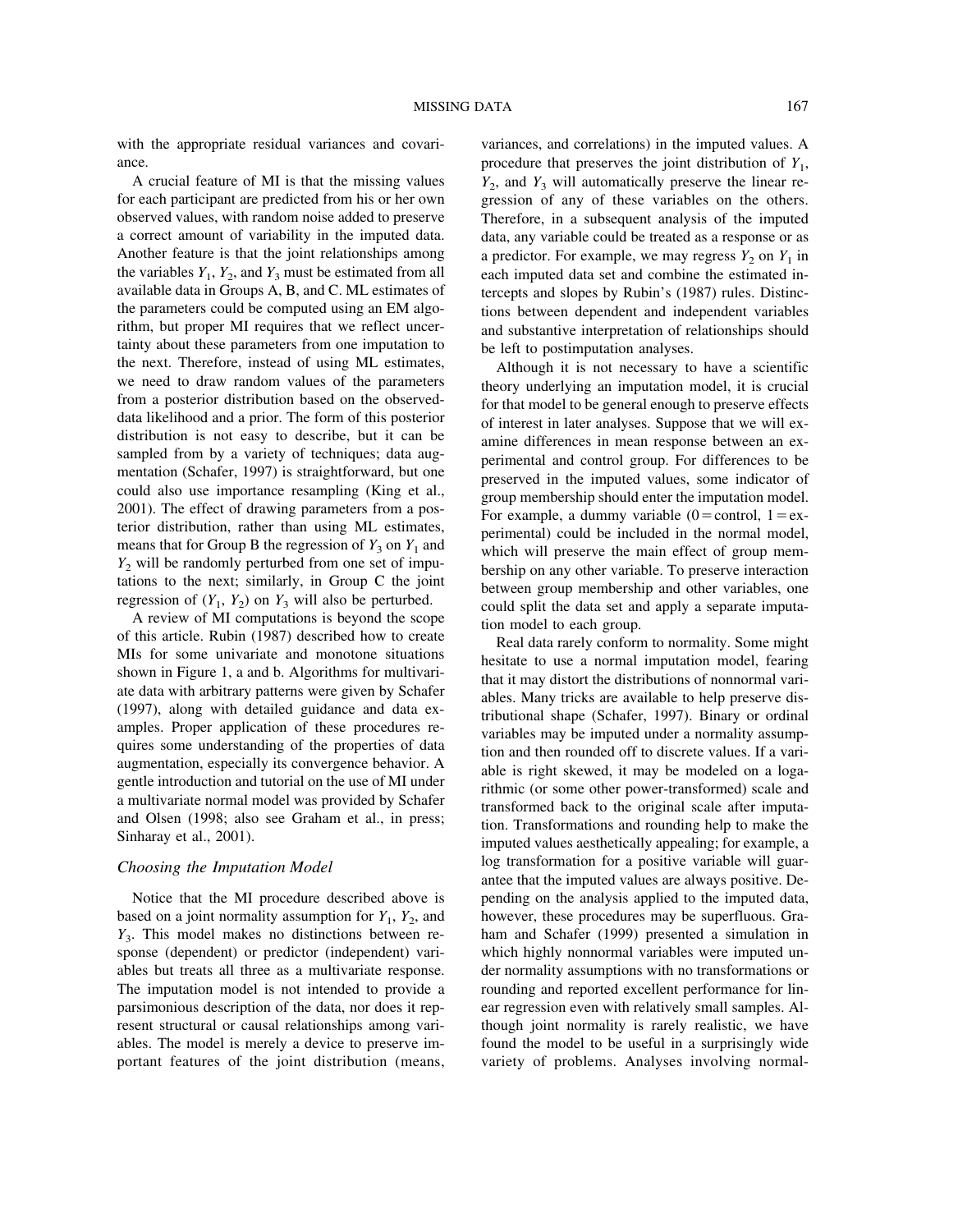based MI with real data have been published by Graham and Hofer (2000), Graham et al. (in press), and others.

Of course, there are situations in which the normal model should be avoided—to impute variables that are nominal (unordered categories), for example. Schafer (1997) presented imputation methods for multivariate categorical data and for data sets containing both continuous and categorical variables. With these models, one can specify and preserve higher order associations among the variables, provided that the data are rich enough to estimate these associations. These models assume that the rows or observational units in the data set have been independently sampled and thus do not automatically take into account longitudinal or clustered structure. Imputation models specifically designed for longitudinal and clustered data have been described by Liu, Taylor, and Belin (2000) and Schafer (2001).

For a small class of problems, it is possible to create MIs without a data model. Rubin (1987) described a method called the *approximate Bayesian bootstrap* (ABB), which involves two cycles of hot-deck imputation. Rubin's ABB applies to univariate missing data without covariates. Lavori, Dawson, and Shera (1995) generalized the ABB to include fully observed covariates as in Figure 1a. This method has been implemented in a program called SOLAS (Statistical Solutions, 1998), where it is called the *propensityscore* option. This procedure was designed to provide unbiased estimates of the distribution of a single outcome, not to preserve the relationship between the outcome and other items. Imputations created by this method may seriously distort covariance structure (Allison, 2000). An alternative procedure in SOLAS, called the *model-based* method, is described below; it is more appropriate for situations in which postimputation analyses will involve covariances and correlations.

## *MI Software*

Many computer programs for MI are now available. NORM, a free program for Windows, creates MIs for incomplete data with arbitrary patterns of missing values under an unstructured normal model. Algorithms used in NORM were described by Schafer (1997). NORM includes utilities for automatic preand postimputation transformations and rounding of imputed values. A new SAS procedure, PROC MI (Y. C. Yuan, 2000), brings the method used by NORM into the popular SAS environment. Other versions of the same algorithm have also been implemented in a newly released missing-data library in S-PLUS and in LISREL. Amelia, a free program created by King et al. (2001), relies on the normal model but uses a different computational technique.

With any of the programs mentioned above, a sufficient number of cases must be available to estimate an unstructured covariance matrix for all variables. This may be problematic. For example, in psychological research it is not uncommon to collect about  $p =$ 100 or more items for only  $N = 100$  subjects, with the intention of later averaging the items into a few scales or subscales. Without imposing additional prior information or structure, we cannot fit a normal model to all items at once. Song (1999) simplified the covariance structure by assuming a few common factors, generating MIs under this restricted model; however, a software implementation of this new method is not yet available. Longitudinal structure arising from repeated measurements over time has been implemented in the S-PLUS function PAN (Schafer, 2001; Schafer & Yucel, in press).

For nonnormal imputation models, the software choices are more limited. Methods described by Schafer (1997) for multivariate categorical data, and for mixed data sets containing both continuous and categorical variables, are commercially available in the new S-PLUS missing-data module; this supersedes the older CAT and MIX libraries for S-PLUS written by Schafer. The propensity score method of SOLAS does not assume a parametric model for the data but, as previously mentioned, can seriously distort intervariable relationships and is potentially dangerous.

Rather than describing the joint distribution of all variables by a multivariate model, some prefer to implement MI with a sequence of single-response regressions. With the monotone pattern of Figure 1b, the information about missing values can indeed be captured by a sequence of regressions for  $Y_i$  given  $Y_1, \ldots, Y_{j-1}$  for  $j = 1, \ldots, p$ . The so-called modelbased method in SOLAS (Version 2.0 or later) creates proper MIs for univariate or monotone patterns by such a regression sequence. The method can also be applied to nonmonotone patterns, but cases that do not conform to the monotone pattern are ignored in the model fitting. For data sets that deviate substantially from a monotonicity, the joint modeling procedures used in S-PLUS seem preferable.

In a large survey application, Kennickell (1991) performed approximate MI for nonmonotone data by specifying a single-response regression model for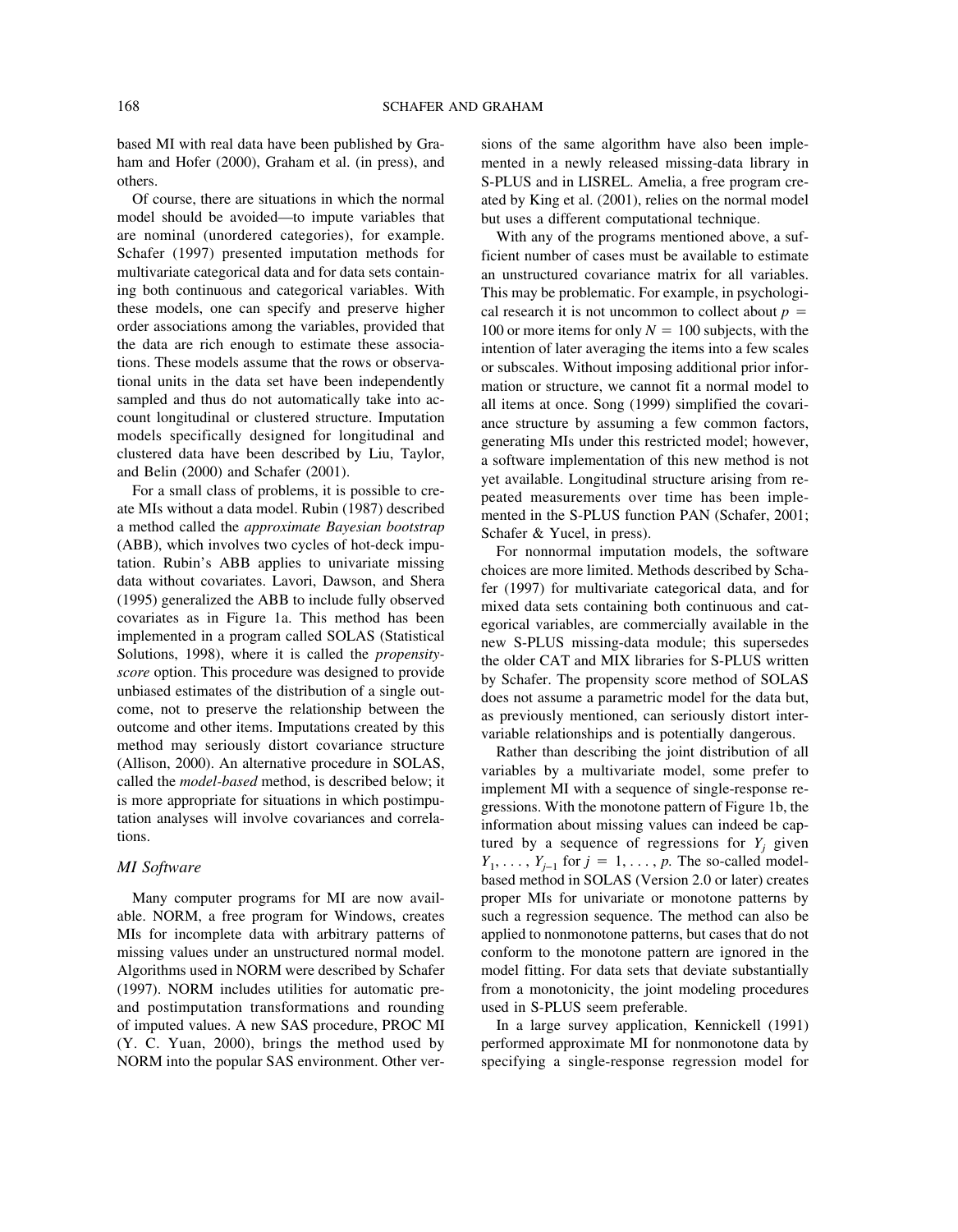each variable given the others and repeatedly fitting the models in an iterated sequence. A general implementation of this method using SAS macros is found in the IVEware library (Raghunathan, Solenberger, & Van Hoewyk, 2000). A similar library for S-PLUS, called MICE, was written by Van Buuren and Oudshoorn (1999). From a theoretical standpoint, this technique is problematic, because the sequence of regression models might not be consistent with a true joint distribution. Technically speaking, these iterative algorithms may never "converge" because the joint distribution to which they may converge does not exist. Nevertheless, simulation work (Brand, 1999) suggests that in some practical applications the method can indeed work well despite the theoretical problems.

Some utilities are also available to simplify the task of analyzing imputed data sets. NORM combines parameter estimates and standard errors from multiple analyses using Rubin's (1987) rules; it can also combine groups of coefficients and their covariance matrices for multiparameter inference. A new SAS procedure called PROC MIANALYZE does essentially the same thing. The new S-PLUS missing-data library includes the functions miApply and miEval, which automatically carry out a data analysis procedure (e.g., fitting a regression model) for all the imputed data sets, storing the results together in a convenient format; four additional functions are available to consolidate the results.

This list of software is not exhaustive and may be outdated when this article appears in print. For up-todate information on MI software, readers should refer to on-line resources; a good starting point is the Web site at http://www.multiple-imputation.com. Some of the programs listed above were recently reviewed by Horton and Lipsitz (2001).

#### *Example*

Returning to the blood pressure example, we simulated one thousand samples of  $N = 50$  participants and imposed missing values by the MCAR, MAR, and MNAR methods. Using NORM, we multiply imputed the missing values for each incomplete data set 20 times. We chose  $m = 20$  because of the unusually high rate of missing values in this example (nearly 80%); with more moderate rates fewer would suffice. After imputation, we computed estimates and information-based standard errors for the five parameters from each imputed data set, then combined the results

across each set of  $m = 20$  imputations by Rubin's (1987) rules.

The results are shown in Table 5. Comparing the top panel of Table 5 with the likelihood-based results in the top panel of Table 4, we see that MI and ML estimates are very similar. NORM's imputation method is theoretically appropriate for MAR missingness, but some bias is evident under the MAR condition because of the small sample size; if the sample size is increased, the bias disappears. The behavior of

#### Table 5

*Performance of Multiple Imputation (*m *= 20) Under a Normal Model for Parameter Estimates and Confidence Intervals Over 1,000 Samples (N = 50 Participants)*

Parameter MCAR MAR MNAR

| Average parameter estimate (with RMSE in parentheses) |        |        |        |
|-------------------------------------------------------|--------|--------|--------|
| $\mu_V = 125.0$                                       | 124.9  | 125.3  | 151.6  |
|                                                       | (6.53) | (17.2) | (26.9) |
| $\sigma_{Y} = 25.0$                                   | 25.9   | 28.7   | 13.6   |
|                                                       | (5.93) | (8.24) | (12.1) |
| $\rho = .60$                                          | .57    | .45    | .35    |
|                                                       | (.19)  | (.37)  | (.36)  |
| $\beta_{Y X} = .60$                                   | .61    | .59    | .21    |
|                                                       | (.27)  | (.52)  | (.43)  |
| $\beta_{X Y} = .60$                                   | .56    | .39    | .66    |
|                                                       | (.22)  | (.38)  | (.56)  |

Coverage (with average interval width in parentheses)  $\mu_Y$ *<sup>Y</sup>* 93.5 94.5 **1.8**  $(26.1)$   $(71.5)$   $(19.9)$  $\sigma_Y$  93.2 96.1 **18.0**  $(22.1)$   $(35.1)$   $(12.8)$  90.8 **86.9** 90.4  $(0.75)$   $(1.35)$   $(1.06)$  $\beta_{Y|X}$  93.6 94.5 **39.4**  $(1.05)$   $(2.18)$   $(0.71)$  $\beta_{X|Y}$  94.9 95.0 91.4  $(0.87)$   $(1.29)$   $(2.18)$ 

*Note. m* is the number of imputations. Parameters:  $\mu$  is the population mean;  $\sigma$  is the population standard deviation;  $\rho$  is the population correlation;  $\beta$  is the population regression slope. Coverage represents the percentage of confidence intervals that include the parameter value; values near 95 represent adequate coverage. Use of boldface type in the top panel indicates problematic levels of bias (i.e., bias whose absolute size is greater than about one half of the estimate's standard error); use of boldface in the bottom panel indicates seriously low levels of coverage (i.e., coverage that falls below 90%, which corresponds to a doubling of the nominal rate of error).  $MCAR =$ missing completely at random;  $MAR$  = missing at random;  $MNAR$  $=$  missing not at random; RMSE  $=$  root-mean-square error.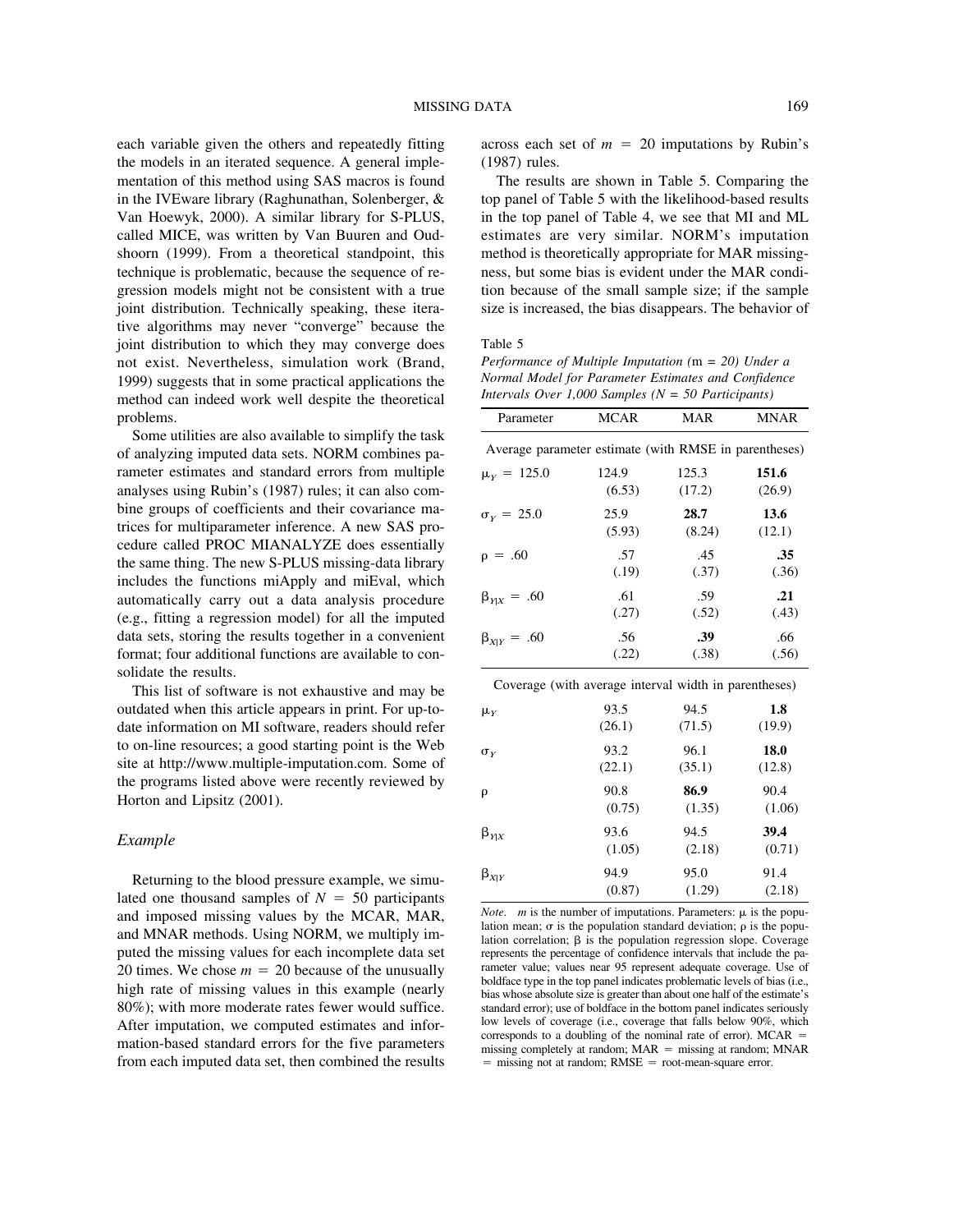the MI intervals reported in the bottom panel of Table 5, however, shows some improvement over the likelihood-based intervals in the bottom panel of Table 4; in most cases the coverage is closer to 95%. Good performance of MI intervals in small samples has been previously noted (Graham & Schafer, 1999). Increasing the sample size to 250, we found that the results from MI became nearly indistinguishable from the ML results with the same sample size.

## *General Comments on MI*

MI is a relative newcomer, but its theoretical properties are fairly well understood. Because MI relies on Bayesian arguments, its performance is similar to that of a likelihood method that makes similar assumptions. Like ML, MI does rely on large-sample approximations, but some limited experience (e.g., the simulation reported above) suggests that with small to moderate sample sizes these approximations may work better for MI than they do for ML. Of course, MI also requires assumptions about the distribution of missingness. Nearly all MI analyses to date have assumed that the missing data are MAR, but a few MNAR applications have been published (Glynn et al., 1993; Verbeke & Molenberghs, 2000). Nothing in the theory of MI requires us to keep the MAR assumption, and new methods for generating MIs under MNAR models will certainly arrive in the future.

MI uses a model at the imputation phase, so robustness to departures from the model is a concern. In many situations we expect MI to be fairly robust, because the model is effectively applied not to the entire data set but only to the conditional distribution of the missing part. It is also possible to combine a fully parametric MI procedure with postimputation analysis by a robust method, and unless the imputation model is grossly misspecified the performance should be quite good (Meng, 1999). In structural equation modeling, for example, one could multiply impute the missing values under a normality assumption and then fit the structural model to the imputed data using the robust techniques of Satorra and Bentler (1994). Although further study of this is needed, we conjecture that the properties of these hybrid procedures will be excellent, perhaps better than the normality-based likelihood approach of AMOS or Mx.

One important difference between MI and likelihood methods is that with likelihood the missing values are dealt with during the model-fitting procedure, whereas in MI they are dealt with prior to the analysis. When the same model is used for imputation and analysis, MI produces answers similar to those of a likelihood analysis under that same model. Much of the strength and flexibility (and, perhaps, the danger) of MI, however, stems from the interesting possibility of using different models for imputation and analysis. Differences in these two models do not necessarily invalidate the method but may actually strengthen it. With MI the imputer is free to make use of additional data (e.g., extra variables) that do not appear in the analysis, and if those data are useful for predicting missing values, then MI increases power. Properties of MI when the imputer's and analyst's models differ have been explored theoretically by Meng (1994) and Rubin (1996) and from a practical standpoint by Collins, Schafer, and Kam (2001).

## Recent Developments

## *Methods Based on Weighting*

The notion of reducing bias due to non-MCAR missingness by reweighting has a long history in the survey literature (Little & Rubin, 1987, chapter 4). Recently, biostatisticians have begun to apply this idea in regression modeling with incomplete covariates. Robins et al. (1994) developed weighted regression that requires an explicit model for the missingness but relaxes some of the parametric assumptions in the data model. Their method is an extension of *generalized estimating equations* (GEE), a popular technique for modeling marginal or populationaveraged relationships between a response variable and predictors (Zeger et al., 1988). These models are called *semiparametric,* because they require the regression equation to have a specific form (e.g., linear or log-linear) but beyond that do not specify any particular probability distribution for the response variable itself. The same estimation procedure can be applied whether the response is continuous or discrete. Older GEE methods can accommodate missing values only if they are MCAR; newer methods allow them to be MAR or even MNAR, provided that a model for the missingness is correctly specified. Further results and extensions have been given by Robins and Rotnitzky (1995) and Robins, Rotnitzky, and Scharfstein (1998).

A primary motivation of these weighting methods is to achieve robustness, good performance over more general classes of population distributions. However, extra generality does not come for free. Semiparametric estimators can be less efficient and less powerful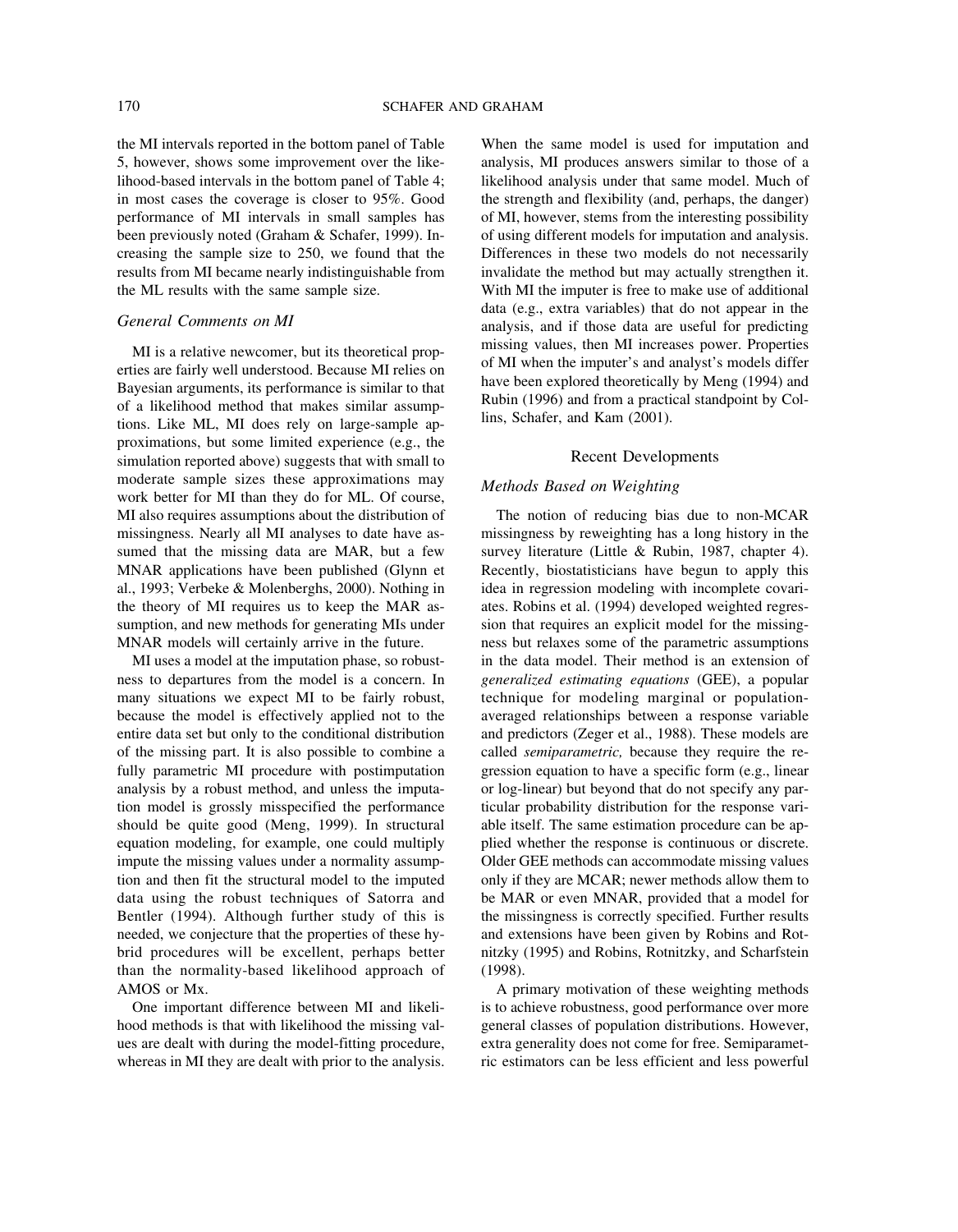than ML or Bayesian estimators under a wellspecified parametric model. With missing data, Rubin's (1976) results show that ML or Bayesian methods perform uniformly well over any MAR missingness distribution, and the user does not need to specify that distribution. However, semiparametric methods that relax assumptions about the data must in turn assume a specific form for the distribution of missingness. We acknowledge that these weighting techniques may be useful in some circumstances. However, as a general principle, we also believe that a researcher's time and effort are probably better spent building an intelligent model for the data rather than building a good model for the missingness, especially if departures from MAR are not a serious concern. In one simulated example, Meng (1999) noted that, for these semiparametric methods to gain a substantial advantage over Bayesian MI, the parametric model had to be so grossly misspecified that only the most "statistically challenged" researcher would use it.

Principles of weighting have also been used to compute MI estimates for fully parametric regression models with missing covariates. Ibrahim (1990) developed a weighted estimation method for generalized linear models, a class that encompasses traditional linear regression, logistic regression, and log-linear modeling (McCullagh & Nelder, 1989). Ibrahim's method is an EM algorithm under a generic model for the joint distribution of the predictors. This method requires the predictors to be discrete and does not take relationships among them into account. With a normal response, Ibrahim's algorithm is a special case of EM for mixed continuous and categorical data considered by Little and Rubin (1987) and Schafer (1997). The method has also been used for survival analysis (Schluchter & Jackson, 1989; Lipsitz & Ibrahim, 1996, 1998). Weighting methods for ML regression with missing covariates were reviewed by Horton and Laird (1999). Although formal comparisons have not yet been made, we expect that, in many cases, these weighting techniques produce answers similar to MI under a suitable joint model for the response and covariates.

## *Methods That Do Not Assume MAR*

Many recent publications focus on MNAR missingness. MNAR is a potentially serious concern in clinical trials, in which participants may be dropping out for reasons closely related to the response being measured. For example, Hedeker and Gibbons (1997) described an experiment in which patients were treated for depression. The response variable was a standardized depression score. Patients who were doing well (i.e., experiencing lower levels of depression) appeared to have higher rates of attrition, perhaps because they believed treatment was no longer necessary. Patients who were not improving also appeared to have higher attrition rates, perhaps because they decided to seek alternative treatment. In these situations, it seems useful to allow the probability of dropout at any occasion to depend on the participant's response at that occasion.

Without the MAR assumption, one must explicitly specify a distribution for the missingness in addition to the model for the complete data. There are two fundamentally different ways to do this: selection models and pattern-mixture models.

*Selection models.* Selection models were first used by econometricians to describe how the probability of response to a sensitive questionnaire item (e.g., personal income) may depend on that item (Amemiya, 1984; Heckman, 1976). In a selection model, we first specify a distribution for the complete data, then propose a manner in which the probability of missingness depends on the data. For example, we could assume that the logarithm of income is normally distributed in the population and that each individual's probability of responding is related to his or her log-income by logistic or probit regression. Mathematically, a selection model builds a joint distribution for the complete data  $Y_{\text{com}}$  and the missingness  $R$ by specifying a marginal distribution for  $Y_{\text{com}} =$  $(Y_{obs}, Y_{mis})$  and a conditional distribution for *R* given  $Y_{\rm com}$ 

$$
P(Y_{\text{com}}, R; \theta, \xi) = P(Y_{\text{com}}; \theta) P(R|Y_{\text{com}}; \xi), (7)
$$

where  $\theta$  represents unknown parameters of the complete-data population and  $\xi$  represents unknown parameters of the conditional distribution of missingness. The likelihood function is obtained by collapsing this joint distribution over the unknown *Y*mis, as shown in Equation 3.

Selection models for longitudinal studies with dropout have been reviewed by Little (1995) and Verbeke and Molenberghs (2000). In typical applications (e.g., Diggle & Kenward, 1994), researchers assume that measurements over time  $(Y_1, \ldots, Y_T)$  follow a well-recognized distribution such as a multivariate normal and allow the probability of dropout at occasion *t* to follow a logistic regression on the previous and current responses  $(Y_1, \ldots, Y_t)$  but not on future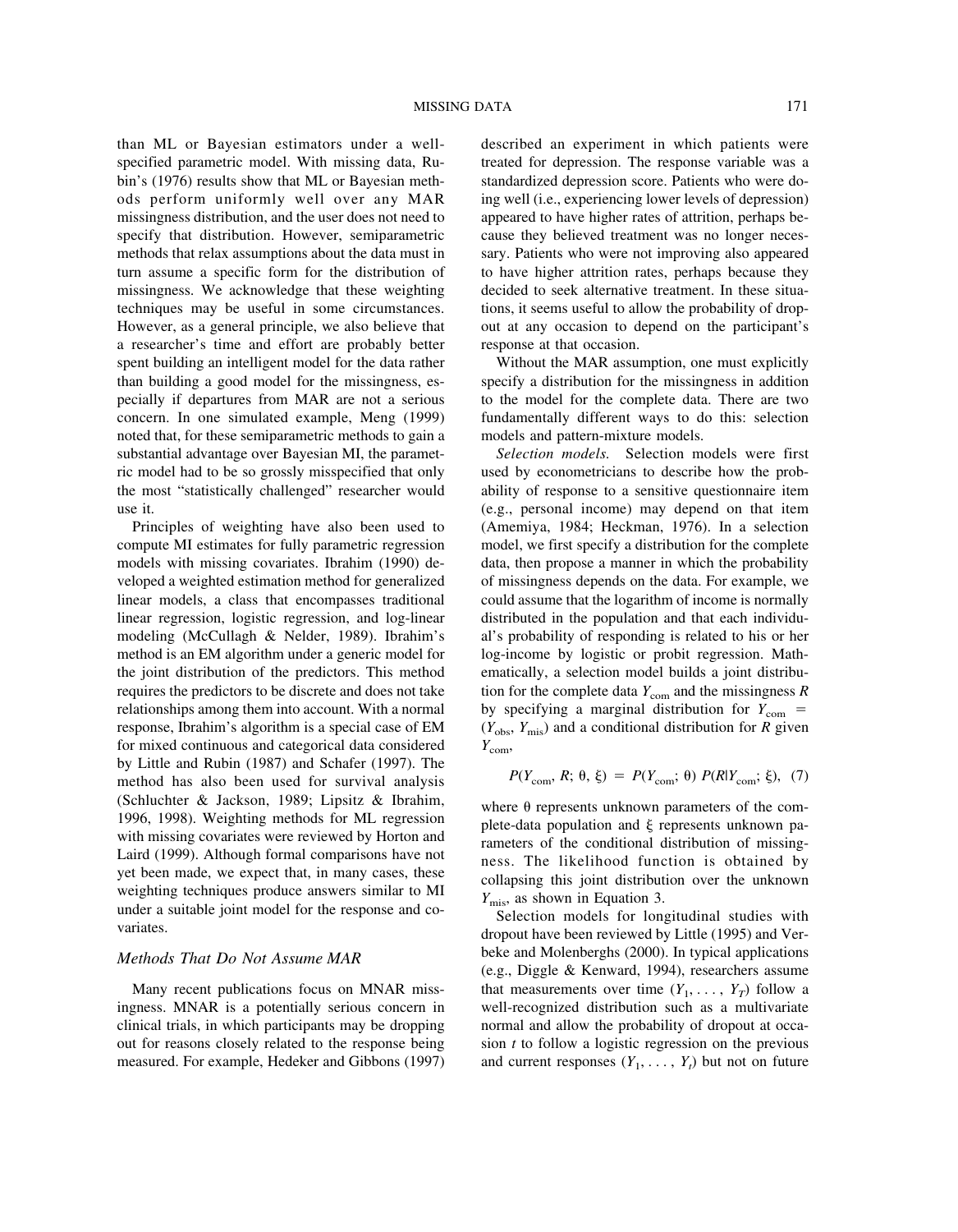responses. The procedures required to obtain ML estimates are not trivial, because the likelihood (Equation 3) often cannot be computed directly and must be approximated. The likelihood for these models can be oddly shaped, with large, flat regions indicating that parameters are poorly identified.

Selection models for dropout have intuitive appeal. It is natural to think about how a participant's data values may influence his or her probability of dropping out, a notion that corresponds directly to Equation 7. Moreover, the same factorization is used in the definitions of MCAR, MAR, and MNAR. If we alter the dropout model by setting the logistic coefficients for  $(Y_1, \ldots, Y_t)$  or  $Y_t$  to zero, we obtain MCAR and MAR versions as special cases. This raises the interesting possibility of "testing" the MAR hypothesis, by seeing whether the confidence interval for the coefficient of  $Y_t$  includes zero. As pointed out by Kenward (1998), Little and Rubin (1987, chapter 11), and many others (see, e.g., the discussions following Diggle & Kenward, 1994), results of such tests rest heavily on untestable assumptions about the population distribution, and minor changes in the assumed shape of this distribution may drastically alter the conclusions (Kenward, 1998). Many consider these models to be too unstable for scientific applications and to be more useful for raising questions than generating answers (Laird, 1994).

*Pattern-mixture models.* As an alternative to the selection model, Little (1993) described an alternative class of MNAR methods based on a pattern-mixture formulation. Pattern-mixture models do not describe individuals' propensities to respond. Rather, they classify individuals by their missingness and describe the observed data within each missingness group. A generic pattern-mixture model can be written as

$$
P(Y_{\text{com}}, R; \theta, \xi) = P(R; \eta) P(Y_{\text{com}}|R; \nu), \quad (8)
$$

where  $\eta$  denotes the proportions of the population falling into the various missingness groups and  $\nu$  represents the parameters of the conditional distributions of the data within groups. Estimation of  $\nu$  always requires some unverifiable assumptions, because a portion of  $Y_{\text{com}}$  is hidden for every group having missing data; Little (1993) called these assumptions *identifying restrictions.* For a review of pattern-mixture models for longitudinal studies with dropout, see Little (1995) or Verbeke and Molenberghs (2000).

Pattern-mixture models are closely related to multiple-group procedures for missing data in structural equation modeling (Allison, 1987; Duncan & Duncan,

1994; Muthén, Kaplan, & Hollis, 1987). In the multiple-groups approach, observational units are sorted by missingness pattern and each pattern is assumed to provide information about a subset of the model parameters. A model is fit to each pattern, and parameters from different patterns with equivalent meaning are constrained to be equal. Because of the particular form of the constraints used in these published articles, the estimation procedures yielded ML parameter estimates appropriate under MAR. Other types of constraints that produce MNAR models are possible; for a simple example, see Little (1994).

By nature, pattern-mixture models do not posit strong theories about the mechanisms of missingness; rather, they describe the observed responses in each missingness group and extrapolate aspects of this behavior to unseen portions of the data. The likelihood function for a pattern-mixture model, obtained by collapsing Equation 8 over the missing data  $Y_{\text{mis}}$ , tends to be more convenient to maximize than the likelihood for a selection model. In some classes of patternmixture models—the so-called *random coefficients* models used by Hedeker and Gibbons (1997)—ML estimates can be computed by conventional longitudinal modeling software. One inconvenient feature of these models, however, is that the parameters appearing in the formulation (Equation 8) are rarely the parameters of scientific interest. In most cases, we want to describe some aspect of the distribution of  $Y_{\text{com}}$ (e.g., a treatment effect) in the population of all missingness groups combined. To estimate those parameters, one usually needs to compute a weighted average of group-specific estimates, with weights determined by the relative sizes of the groups in the sample. Alternatively, one may carry out this averaging through MI.

Pattern-mixture models may not suffer from the extreme sensitivity to distributional shape exhibited by selection models, but their assumptions are no less strong. Estimation of population effects is possible only through identifying restrictions, and the observed data provide no evidence whatsoever to support or contradict these assumptions. Proponents of patternmixture models (e.g., Little, 1993) have suggested using these methods for sensitivity analysis, varying the identifying restrictions to see how the results change. Detailed examples of pattern-mixture modeling were given by Verbeke and Molenberghs (2000).

*Discussion of MNAR methods.* MNAR modeling seems worthwhile for clinical studies in which reasons for dropout may be closely related to the out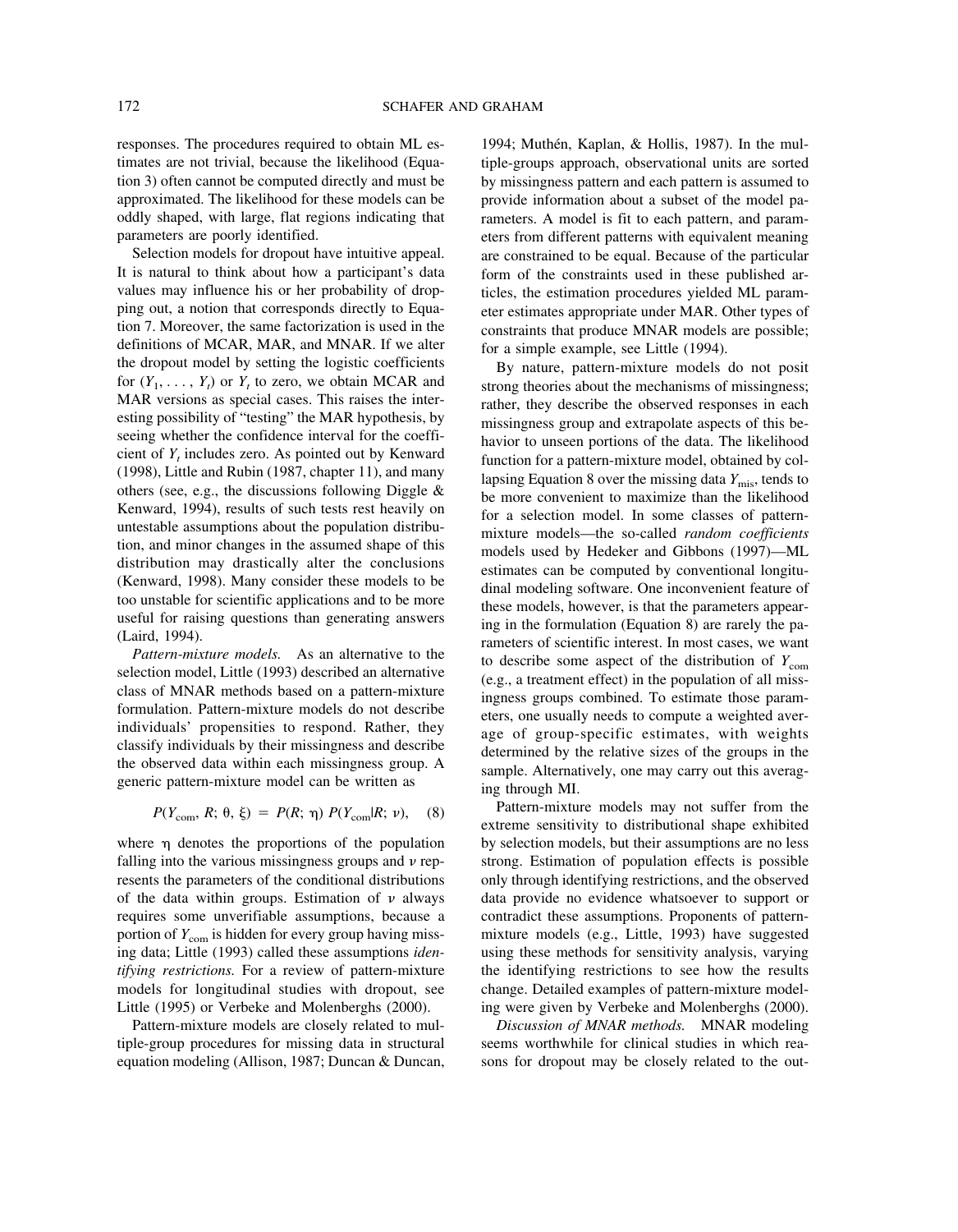comes being measured. In other situations, psychologists should perhaps resist the urge to apply these methods routinely. Simulations by Collins et al. (2001) show that when the true cause of missingness is the response variable itself, failure to account for the MNAR aspect may indeed introduce a sizable bias into parameter estimates. In other situations in which the true cause is not the response but an unmeasured variable that is only moderately correlated with the response (with, say, a correlation of .40 or less), failure to account for the cause seems capable of introducing only minor bias. For many social science applications, we suspect that the former is the exception and the latter is the rule. For example, Graham et al. (1997) described a longitudinal study of drug and alcohol use among middle and high school students. Attrition greatly reduced the sample size over time. Common notions about substance use might cast doubt on results of an MAR-based analysis, because users could be dropping out of school at higher rates than nonusers. Subsequent debriefing of the data collectors revealed, however, that in most cases attrition could be explained by students' moving away or transferring to other schools that did not participate in the study. It was relatively infrequent that dropout could be plausibly related to substance use (Graham et al., 1997). Even if one argues that mobility and substance use are related, it stretches the imagination to believe that the correlation between them could be much greater than .40. Therefore, we are inclined to trust the results of an MAR-based analysis in this example.

When data are collected by self-report questionnaire, it is again natural to speculate whether missingness is caused by the phenomena being measured, especially if the items are of a personal or sensitive nature. If an item pertains to nonnormative behavior, some participants exhibiting that behavior may indeed leave it blank in order to mask their true values, despite repeated assurances of confidentiality. On the other hand, some who do not exhibit that behavior may also skip the item, thinking that the question cannot possibly apply to them. Reasons for nonresponse vary from one person to another. Many of these reasons could be correlated with the item itself, but probably not to the same degree, and perhaps not even in the same direction. Are we to believe that the correlation between the best aggregate measure of "cause" is correlated with our item to a degree of .40 or more, even after accounting for its relationship to other observed covariates? Some methodologists may

be afraid to answer this question, choosing instead to leave it blank. Perhaps we are too bold, but in most cases we are inclined to say, "No."

If MNAR attrition is anticipated, researchers may be able to mitigate its effects by simple changes in the study design. For example, at each occasion of measurement, we could ask each participant, "How likely are you to drop out of this study before the next session?" Collecting this additional covariate and including it in analyses may effectively convert an MNAR situation to MAR.

#### Concluding Remarks

Although other procedures are occasionally useful, we recommend that researchers apply likelihoodbased procedures, where available, or the parametric MI methods described in this article, which are appropriate under general MAR conditions. As MNAR methods are incorporated into mainstream software, they, too, become attractive in certain circumstances, particularly for sensitivity analysis. Until then, ML and MI under the MAR assumption represent the practical state of the art.

#### References

- Allison, P. D. (1987). Estimation of linear models with incomplete data. In C. Clogg (Ed.), *Sociological Methodology 1987* (pp. 71–103). San Francisco: Jossey-Bass.
- Allison, P. D. (2000). Multiple imputation for missing data: A cautionary tale. *Sociological Methods and Research, 28,* 301–309.
- Amemiya, T. (1984). Tobit models: A survey. *Journal of Econometrics, 24,* 3–61.
- Anderson, T. W. (1957). Maximum likelihood estimates for the multivariate normal distribution when some observations are missing. *Journal of the American Statistical Association, 52,* 200–203.
- Arbuckle, J. L., & Wothke, W. (1999). *AMOS 4.0 user's guide* [Computer software manual]. Chicago: Smallwaters.
- Bentler, P. M. (in press). *EQS structural equations program manual* [Computer software manual]. Encino, CA: Multivariate Software.
- BMDP Statistical Software. (1992). BMDP statistical software manual. Los Angeles: University of California Press.
- Brand, J. P. L. (1999). *Development, implementation and evaluation of multiple imputation strategies for the statistical analysis of incomplete data sets.* Unpublished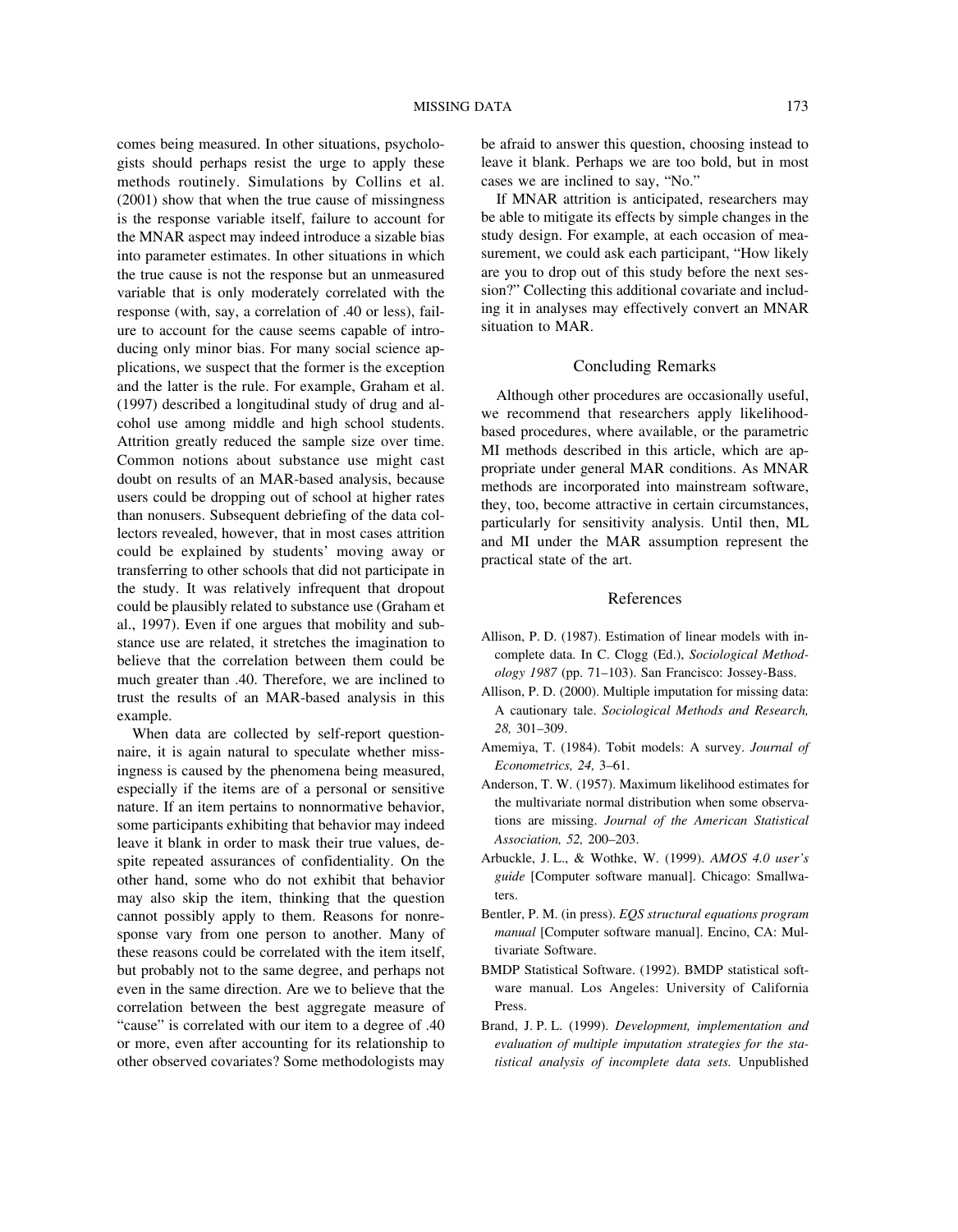doctoral dissertation, Erasmus University, Rotterdam, The Netherlands.

- Brown, R. L. (1994). Efficacy of the indirect approach for estimating structural equation models with missing data: A comparison of five methods. *Structural Equation Modeling, 1,* 287–316.
- Bryk, A. S., Raudenbush, S. W., & Congdon, R. T. (1996). *Hierarchical linear and nonlinear modeling with the HLM/2L and HLM/3L programs.* Chicago: Scientific Software International.
- Clogg, C. C., & Goodman, L. A. (1984). Latent structure analysis of a set of multidimensional contingency tables. *Journal of the American Statistical Association, 79,* 762– 771.
- Collins, L. M., Flaherty, B. P., Hyatt, S. L., & Schafer, J. L. (1999). *WinLTA user's guide* (Version 2.0) [Computer software manual]. University Park: The Pennsylvania State University, The Methodology Center.
- Collins, L. M., Schafer, J. L., & Kam, C. M. (2001). A comparison of inclusive and restrictive strategies in modern missing-data procedures. *Psychological Methods, 6,* 330– 351.
- Cox, D. R., & Hinkley, D. V. (1974). *Theoretical statistics.* London: Chapman & Hall.
- Dempster, A. P., Laird, N. M., & Rubin, D. B. (1977). Maximum likelihood estimation from incomplete data via the EM algorithm (with discussion). *Journal of the Royal Statistical Society, Series B, 39,* 1–38.
- Diggle, P. J., & Kenward, M. G. (1994). Informative dropout in longitudinal data analysis (with discussion). *Applied Statistics, 43,* 49–73.
- Duncan, S. C., & Duncan, T. E. (1994). Modeling incomplete longitudinal substance use data using latent variable growth curve methodology. *Multivariate Behavioral Research, 29,* 313–338.
- Enders, C. K. (2001). The impact of nonnormality on full information maximum-likelihood estimation for structural equation models with missing data. *Psychological Methods, 6,* 352–370.
- Gelman, A., Rubin, D. B., Carlin, J., & Stern, H. (1995). *Bayesian data analysis.* London: Chapman & Hall.
- Glynn, R. J., Laird, N. M., & Rubin, D. B. (1993). Multiple imputation in mixture models for nonignorable nonresponse with followups. *Journal of American Statistical Association, 88,* 984–993.
- Graham, J. W., Cumsille, P. E., & Elek-Fisk, E. (in press). Methods for handling missing data. In J. A. Schinka & W. F. Velicer (Eds.), *Comprehensive handbook of psychology: Vol. 2. Research methods in psychology.* New York: Wiley.
- Graham, J. W., & Donaldson, S. I. (1993). Evaluating inter-

ventions with differential attrition: The importance of nonresponse mechanisms and use of followup data. *Journal of Applied Psychology, 78,* 119–128.

- Graham, J. W., & Hofer, S. M. (1991). *EMCOV.EXE users' guide* [Computer software manual]. Unpublished manuscript, University of Southern California, Los Angeles.
- Graham, J. W., & Hofer, S. M. (2000). Multiple imputation in multivariate research. In T. D. Little, K. U. Schnabel, & J. Baumert (Eds.), *Modeling longitudinal and multiplegroup data: Practical issues, applied approaches, and specific examples* (pp. 201–218). Hillsdale, NJ: Erlbaum.
- Graham, J. W., Hofer, S. M., Donaldson, S. I., MacKinnon, D. P., & Schafer, J. L. (1997). Analysis with missing data in prevention research. In K. Bryant, M. Windle, & S. West (Eds.), *The science of prevention: Methodological advances from alcohol and substance abuse research* (pp. 325–366). Washington, DC: American Psychological Association.
- Graham, J. W., Hofer, S. M., & MacKinnon, D. P. (1996). Maximizing the usefulness of data obtained with planned missing value patterns: An application of maximum likelihood procedures. *Multivariate Behavioral Research, 31,* 197–218.
- Graham, J. W., Hofer, S. M., & Piccinin, A. M. (1994). Analysis with missing data in drug prevention research. In L. M. Collins & L. Seitz (Eds.), *Advances in data analysis for prevention intervention research* (pp. 13– 63). Washington, DC: National Institute on Drug Abuse.
- Graham, J. W., & Schafer, J. L. (1999). On the performance of multiple imputation for multivariate data with small sample size. In R. Hoyle (Ed.), *Statistical strategies for small sample research* (pp. 1–29). Thousand Oaks, CA: Sage.
- Graham, J. W., Taylor, B. J., & Cumsille, P. E. (2001). Planned missing data designs in the analysis of change. In L. M. Collins & A. Sayer (Eds.), *New methods for the analysis of change* (pp. 335–353). Washington, DC: American Psychological Association.
- Heckman, J. (1976). The common structure of statistical models of truncation, sample selection and limited dependent variables, and a simple estimator for such models. *Annals of Economic and Social Measurement, 5,* 475–492.
- Hedeker, D., & Gibbons, R. D. (1997). Application of random-effects pattern-mixture models for missing data in longitudinal studies. *Psychological Methods, 2,* 64–78.
- Heitjan, D. F., & Rubin, D. B. (1991). Ignorability and coarse data. *Annals of Statistics, 19,* 2244–2253.
- Hogan, J. W., & Laird, N. M. (1997). Model-based approaches to analyzing incomplete longitudinal and failure time data. *Statistics in Medicine, 16,* 259–272.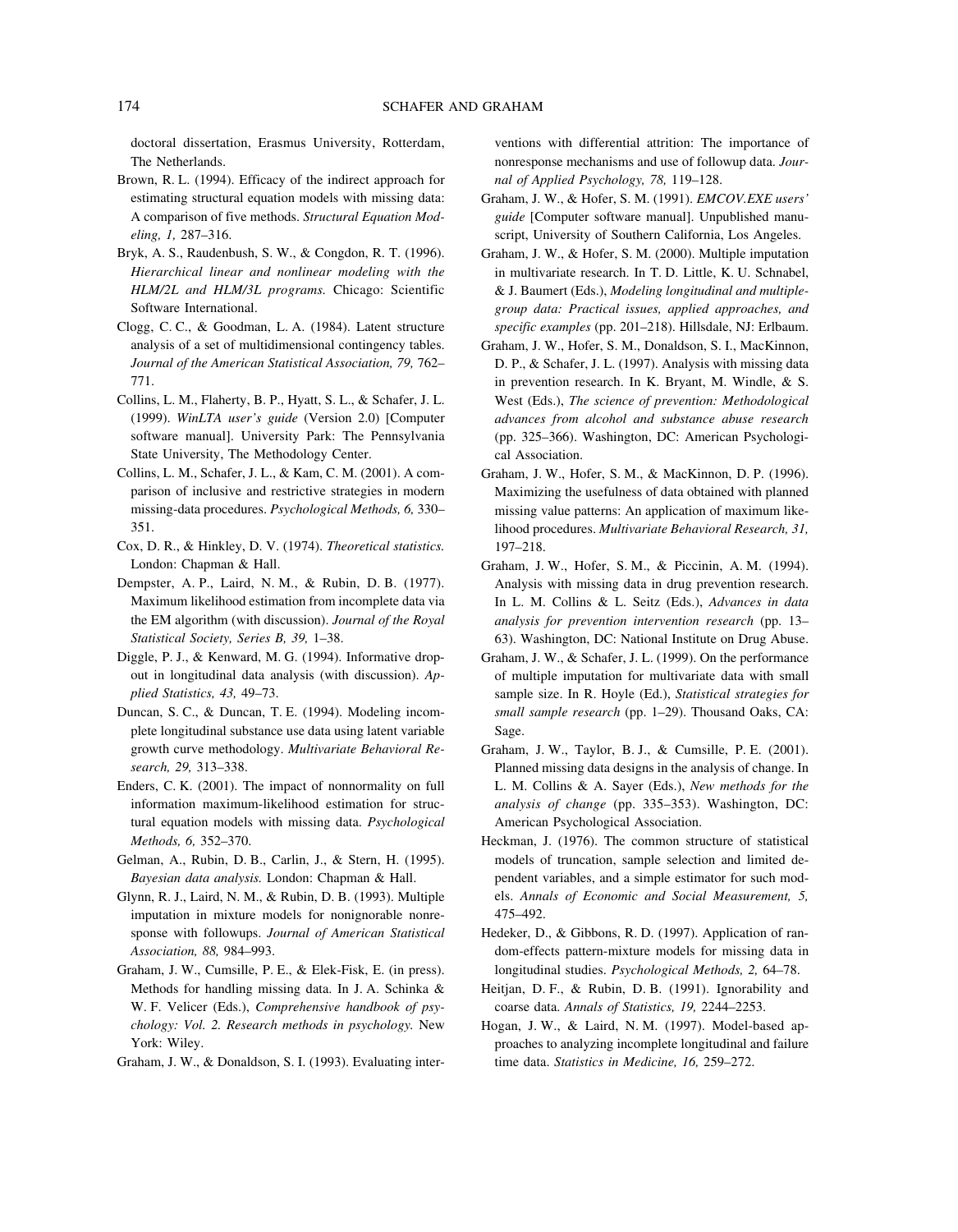- Hogg, R. V., & Tanis, E. A. (1997). *Probability and statistical inference* (5th ed.). Upper Saddle River, NJ: Prentice Hall.
- Horton, N. J., & Laird, N. M. (1999). Maximum likelihood analysis of generalized linear models with missing covariates. *Statistical Methods in Medical Research, 8,* 37– 50.
- Horton, N. J., & Lipsitz, S. R. (2001). Multiple imputation in practice: Comparison of software packages for regression models with missing variables. *American Statistician, 55,* 244–254.
- Ibrahim, J. G. (1990). Incomplete data in generalized linear models. *Journal of the American Statistical Association, 85,* 765–769.
- Insightful. (2001). S-PLUS (Version 6) [Computer software]. Seattle, WA: Insightful.
- Jennrich, R. I., & Schluchter, M. D. (1986). Unbalanced repeated-measures models with structured covariance matrices. *Biometrics, 38,* 967–974.
- Jöreskog, K. G., & Sörbom, D. (2001). LISREL (Version 8.5) [Computer software]. Chicago: Scientific Software International.
- Kennickell, A. B. (1991). Imputation of the 1989 Survey of Consumer Finances: Stochastic relaxation and multiple imputation. *Proceedings of the Survey Research Methods Section of the American Statistical Association,* 1–10.
- Kenward, M. G. (1998). Selection models for repeated measurements for nonrandom dropout: An illustration of sensitivity. *Statistics in Medicine, 17,* 2723–2732.
- Kenward, M. G., & Molenberghs, G. (1998). Likelihood based frequentist inference when data are missing at random. *Statistical Science, 13,* 236–247.
- King, G., Honaker, J., Joseph, A., & Scheve, K. (2001). Analyzing incomplete political science data: An alternative algorithm for multiple imputation. *American Political Science Review, 95,* 49–69.
- Laird, N. M. (1994). Discussion of "Informative drop-out in longitudinal data analysis" by P. J. Diggle and M. G. Kenward. *Applied Statistics, 43,* 84.
- Laird, N. M., & Ware, J. H. (1982). Random-effects models for longitudinal data. *Biometrics, 38,* 963–974.
- Lavori, P. W., Dawson, R., & Shera, D. (1995). A multiple imputation strategy for clinical trials with truncation of patient data. *Statistics in Medicine, 14,* 1913–1925.
- Lindstrom, M. J., & Bates, D. M. (1988). Newton–Raphson and EM algorithms for linear mixed-effects models for repeated-measures data. *Journal of the American Statistical Association, 83,* 1014–1022.
- Lipsitz, S. R., & Ibrahim, J. G. (1996). Using the EM algorithm for survival data with incomplete categorical covariates. *Lifetime Data Analysis, 2,* 5–14.
- Lipsitz, S. R., & Ibrahim, J. G. (1998). Estimating equations with incomplete categorical covariates in the Cox model. *Biometrics, 54,* 1002–1013.
- Littell, R. C., Milliken, G. A., Stroup, W. W., & Wolfinger, R. D. (1996). *SAS system for mixed models.* Cary, NC: SAS Institute.
- Little, R. J. A. (1993). Pattern-mixture models for multivariate incomplete data. *Journal of the American Statistical Association, 88,* 125–134.
- Little, R. J. A. (1994). A class of pattern-mixture models for normal missing data. *Biometrika, 81,* 471–483.
- Little, R. J. A. (1995). Modeling the dropout mechanism in repeated-measures studies. *Journal of the American Statistical Association, 90,* 1112–1121.
- Little, R. J. A., & Rubin, D. B. (1987). *Statistical analysis with missing data.* New York: Wiley.
- Liu, M., Taylor, J. M. G., & Belin, T. R. (2000). Multiple imputation and posterior simulation for multivariate missing data in longitudinal studies. *Biometrics, 56,* 1157–1163.
- Madow, W. G., Nisselson, J., & Olkin, I. (Eds.). (1983). *Incomplete data in sample surveys: Vol. 1. Report and case studies.* New York: Academic Press.
- McArdle, J. J., & Hamagami, F. (1991). Modeling incomplete longitudinal and cross-sectional data using latent growth structural models. In L. M. Collins & J. C. Horn (Eds.), *Best methods for the analysis of change* (pp. 276– 304). Washington, DC: American Psychological Association.
- McCullagh, P., & Nelder, J. A. (1989). *Generalized linear models.* London: Chapman & Hall.
- McLachlan, G. J., & Krishnan, T. (1996). *The EM algorithm and extensions.* New York: Wiley,
- McLachlan, G. J., & Peel, D. (2000). *Finite mixture models.* New York: Wiley.
- Meng, X. L. (1994). Multiple-imputation inferences with uncongenial sources of input (with discussion). *Statistical Science, 10,* 538–573.
- Meng, X. L. (1999, October). *A congenial overview and investigation of imputation inferences under uncongeniality.* Paper presented at International Conference on Survey Nonresponse, Portland, OR.
- Multilevel Models Project. (1996). *Multilevel modeling applications—A guide for users of MLn.* [Computer software manual]. London: University of London, Institute of Education.
- Muthén, B., Kaplan, D., & Hollis, M. (1987). On structural equation modeling with data that are not missing completely at random. *Psychometrika, 55,* 107–122.
- Muthe´n, L. K., & Muthe´n, B. O. (1998). *Mplus user's*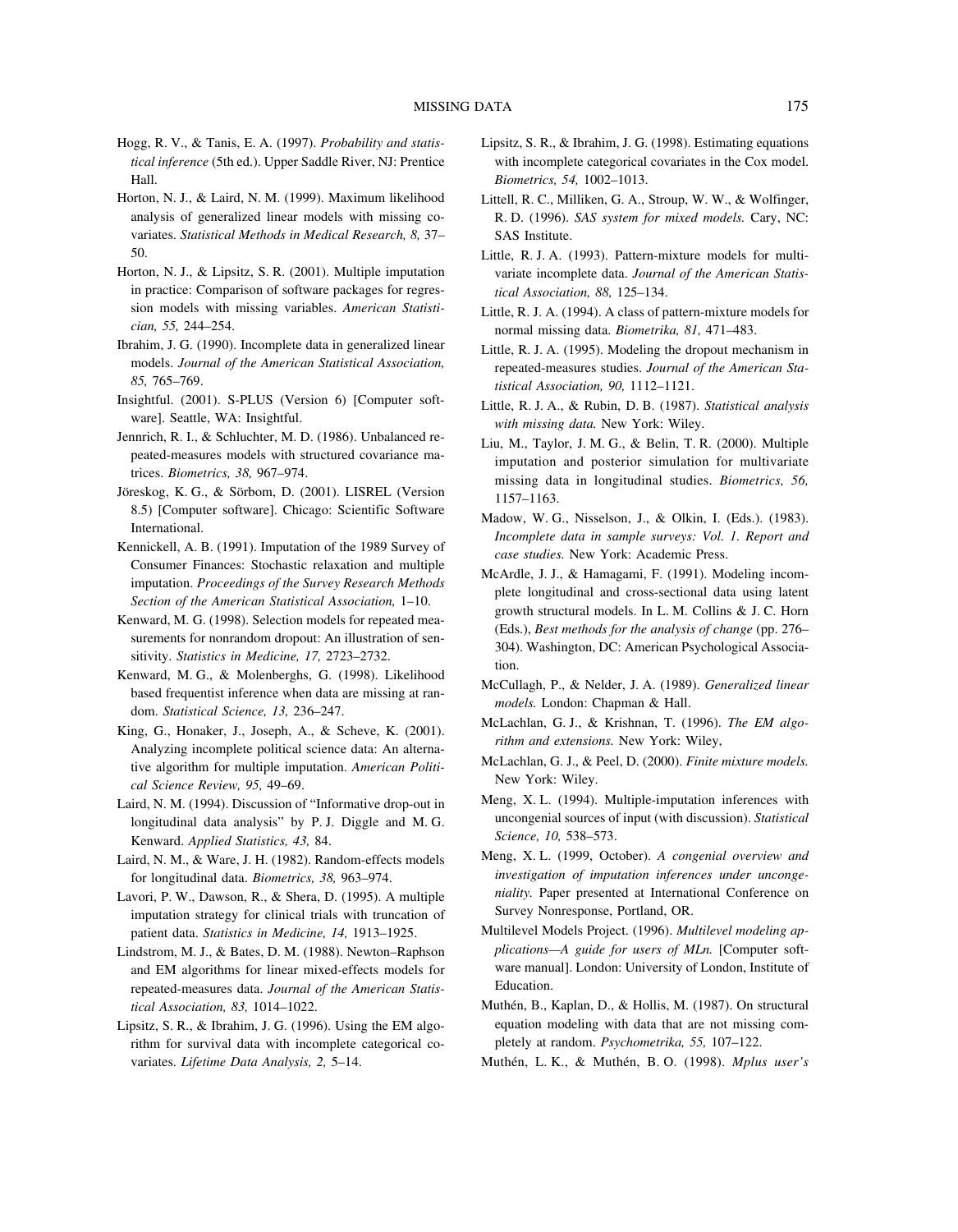*guide* [Computer software manual]. Los Angeles: Muthén & Muthén.

- Neale, M. C., Boker, S. M., Xie, G., & Maes, H. H. (1999). Mx: Statistical modeling (5th ed.) [Computer software]. Richmond: Virginia Commonwealth University, Department of Psychiatry.
- Nesselroade, J. R., & Baltes, P. B. (1979). *Longitudinal research in the study of behavior and development.* New York: Academic Press.
- Neyman, J. (1937). Outline of a theory of statistical estimation based on the classical theory of probability. *Philosophical Transactions of the Royal Society of London, Series A, 236,* 333–380.
- Neyman, J., & Pearson, E. S. (1933). On the problem of most efficient tests of statistical hypotheses. *Philosophical Transactions of the Royal Society of London, Series A, 231,* 289–337.
- Raghunathan, T. E., Solenberger, P. W., & Van Hoewyk, J. (2000). *IVEware: Imputation and variance estimation software.* Ann Arbor: University of Michigan, Institute for Social Research, Survey Research Center.
- Robins, J. M., & Rotnitzky, A. (1995). Semiparametric efficiency in multivariate regression models with missing data. *Journal of the American Statistical Association, 90,* 122–129.
- Robins, J. M., Rotnitzky, A., & Scharfstein, D.O. (1998). Semiparametric regression for repeated outcomes with non-ignorable non-response. *Journal of the American Statistical Association, 93,* 1321–1339.
- Robins, J. M., Rotnitzky, A., & Zhao, L. P. (1994). Estimation of regression coefficients when some regressors are not always observed. *Journal of the American Statistical Association, 89,* 846–866.
- Rubin, D. B. (1976). Inference and missing data. *Biometrika, 63,* 581–592.
- Rubin, D. B. (1987). *Multiple imputation for nonresponse in surveys.* New York: Wiley.
- Rubin, D. B. (1996). Multiple imputation after 18+ years. *Journal of the American Statistical Association, 91,* 473– 489.
- Rubin, D. B., & Thayer, D. (1983). More on EM for ML factor analysis. *Psychometrika, 48,* 69–76.
- Satorra, A., & Bentler, P. M. (1994). Corrections to test statistics and standard errors in covariance structure analysis. In A. von Eye & C. C. Clogg (Eds.), *Latent variables analysis: Applications for developmental research* (pp. 399–419). Thousand Oaks, CA: Sage.
- Schafer, J. L. (1997). *Analysis of incomplete multivariate data.* London: Chapman & Hall.
- Schafer, J. L. (1999a). Multiple imputation: A primer. *Statistical Methods in Medical Research, 8,* 3–15.
- Schafer, J. L. (1999b). NORM: Multiple imputation of incomplete multivariate data under a normal model [Computer software]. University Park: Pennsylvania State University, Department of Statistics.
- Schafer, J. L. (2001). Multiple imputation with PAN. In A. G. Sayer & L. M. Collins (Eds.), *New methods for the analysis of change* (pp. 355–377). Washington, DC: American Psychological Association.
- Schafer, J. L., & Olsen, M. K. (1998). Multiple imputation for multivariate missing-data problems: A data analyst's perspective. *Multivariate Behavioral Research, 33,* 545– 571.
- Schafer, J. L., & Schenker, N. (2000). Inference with imputed conditional means. *Journal of the American Statistical Association, 95,* 144–154.
- Schafer, J. L., & Yucel, R. M. (in press). Computational strategies for multivariate linear mixed-effects models with missing values. *Journal of Computational and Graphical Statistics.*
- Schimert, J., Schafer, J. L., Hesterberg, T., Fraley, C., & Clarkson, D. (2001). *Analyzing missing values in S-PLUS.* Seattle, WA: Insightful.
- Schluchter, M. D., & Jackson, K. L. (1989). Log-linear analysis of censored survival data with partially observed covariates. *Journal of the American Statistical Association, 84,* 42–52.
- Sinharay, S., Stern, H. S., & Russell, D. (2001). The use of multiple imputation for the analysis of missing data. *Psychological Methods, 6,* 317–329.
- Song, J. (1999). *Analysis of incomplete high-dimensional normal data using a common factor model.* Unpublished doctoral dissertation, University of California, Los Angeles.
- Stata. (2001). *Stata user's guide* [Computer software manual]. College Station, TX: Author.
- Statistical Solutions. (1998). *SOLAS for missing data analysis* (Version 1). Cork, Ireland: Author.
- Titterington, D. M., Smith, A. F. M., & Makov, U. E. (1985). *Statistical analysis of finite mixture distributions.* New York: Wiley.
- Van Buuren, S., & Oudshoorn, C. G. M. (1999). Flexible multivariate imputation by MICE. Leiden, The Netherlands: TNO Prevention Center.
- Verbeke, G., & Molenberghs, G. (2000). *Linear mixed models for longitudinal data.* New York: Springer-Verlag.
- Vermunt, J. K. (1997). LEM: A general program for the analysis of categorical data [Computer software]. The Netherlands: Tilburg University, Department of Methodology.
- Wothke, W. (2000). Longitudinal and multi-group modeling with missing data. In T. D. Little, K. U. Schnabel, &